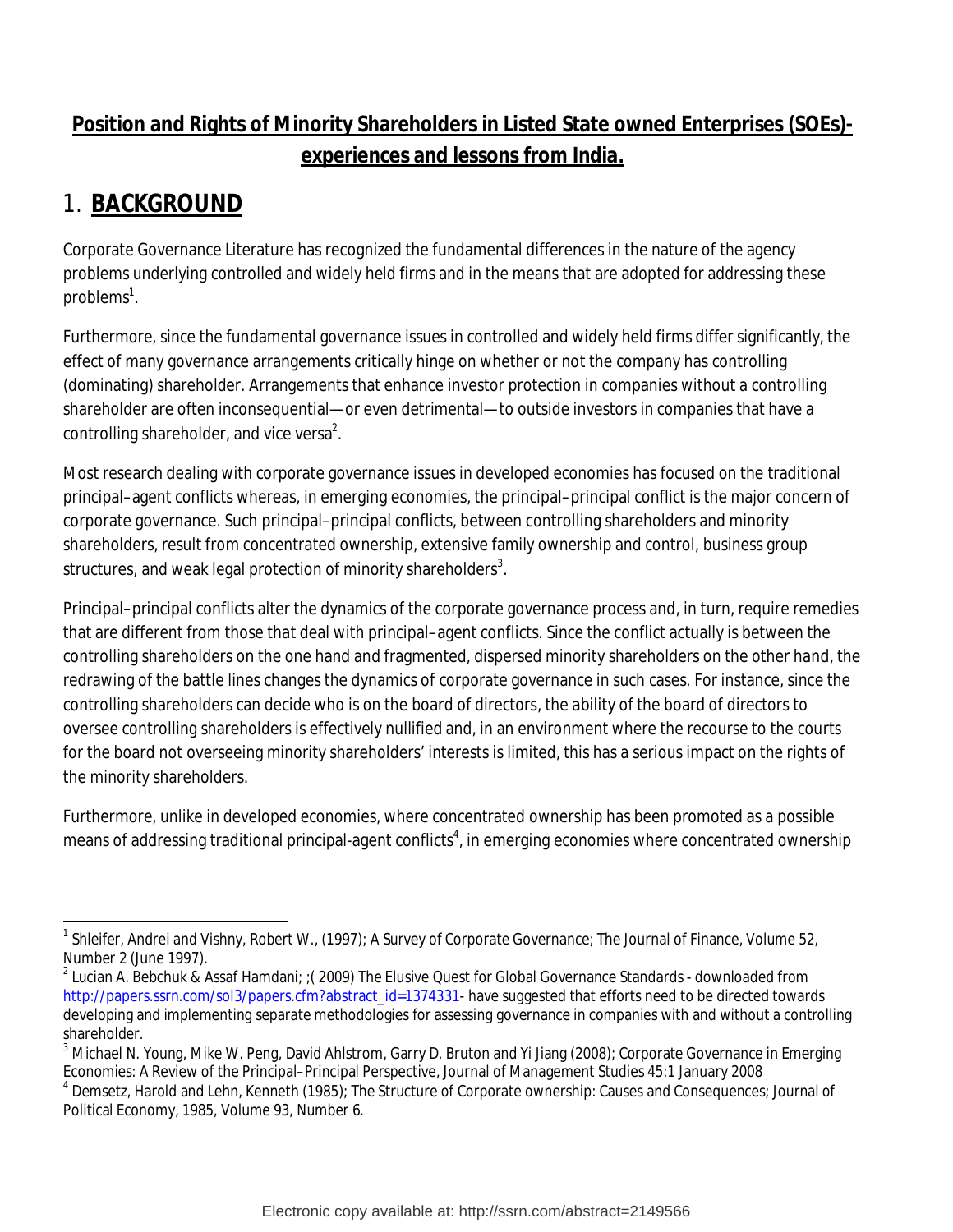is a root cause of principal-principal conflicts, increasing the ownership concentration cannot be a remedy to corporate governance malaise- on the other hand it may actually make things worse $^{\rm 5}$ 

The pitting of controlling shareholders against minority shareholders often results in the expropriation of the value from minority shareholders and transfers value from the minority shareholders to the majority or controlling shareholders .

There is enough anecdotal evidence that points to the dysfunctional role of the dominating shareholder, commonly seen in Indian business organizations, as well as 'prescriptive' solutions to reduce the likelihood of such occurrence<sup>6</sup>.

The presence of the State as a dominant shareholder adds additional complexity to the corporate governance challenges in an organization as the State is likely to have different goals than the classic overreaching private shareholder who seeks private gain<sup>7</sup>. A 2000 study  $^8$  of the evolution of the control structure for a large sample of privatized firms in OECD countries found evidence broadly consistent with the concept of "reluctant privatization", defined as the transfer of ownership rights in State-owned enterprises without a corresponding transfer of control rights<sup>9</sup>, and showed that the picture on the state ownership of enterprises looks significantly different when indirect voting rights are accounted for; based on the evidence that by employing pyramids and dual-class share structures to retain majority control, the study found that the government is the largest ultimate shareholder in more than 50% of privatized firms.

In addition to direct and indirect shareholding the State holds many different levers – as controlling shareholder, as present and potential future regulator, and sometimes as lender and creditor. Potentially, it has much larger role than a regular controlling (dominating) shareholder and conflicts between the controlling shareholder and the minority shareholders are much harder to monitor in such cases. For regular controlling shareholders, the

 $\overline{\phantom{a}}$ 5 Bernardo Bortolotti & Mara Faccio ; "Reluctant privatization";Center for Economic Institutions Working Paper Series ;CEI Working Paper Series, No. 2006-5 ;Institute of Economic Research ,Hitotsubashi University.

<sup>6</sup> Varma, Jayanth Rama, (1997), "Corporate Governance in India: Disciplining the Dominant Shareholder", *IIMB Management Review*, December 1997, 9(4), 5-18;

Available at: <http://www.iimahd.ernet.in/~jrvarma/papers/iimbr9-4.pdf.

In Varma's view, some of the most glaring abuses of corporate governance in India have been defended on the principle of 'shareholder democracy' and, since they have been sanctioned by resolutions of the general body of shareholders, the Board of the Company has been powerless to prevent such abuses. Therefore, in his view, the remedies against corporate governance abuses can lie only outside the company itself and suggests stronger regulation to prevent the abuse of corporate governance in India.

<sup>7</sup> Marcel Kahan & Edward Rock; When the Government is the Controlling Shareholder , available at http://papers.ssrn.com/sol3/papers.cfm?abstract\_id=1616266

 $^8$ Bernardo Bortolotti & Mara Faccio ; "Reluctant privatization";Center for Economic Institutions Working Paper Series ;CEI Working Paper Series, No. 2006-5 ;Institute of Economic Research ,Hitotsubashi University, documented the evolution of corporate control in privatizations by carrying out a comprehensive analysis of the structure of ultimate control (voting) rights in a sample of 141 privatized (publicly traded) companies from developed economies, over the period 1996 to 2000, and found that the most common privatization outcome is that the State remains the largest ultimate owner.

 $^9$  Id. The transfer of ownership rights without the corresponding transfer of control rights may happen because the government remains the largest ultimate shareholder of the company, although it no longer directly owns the majority of the stocks, or because it enjoys veto or special powers through its possession of so-called "golden" shares. The study found that, as of 2000, governments are the largest shareholder or use special control powers to retain voting control of 62.4% of privatized firms.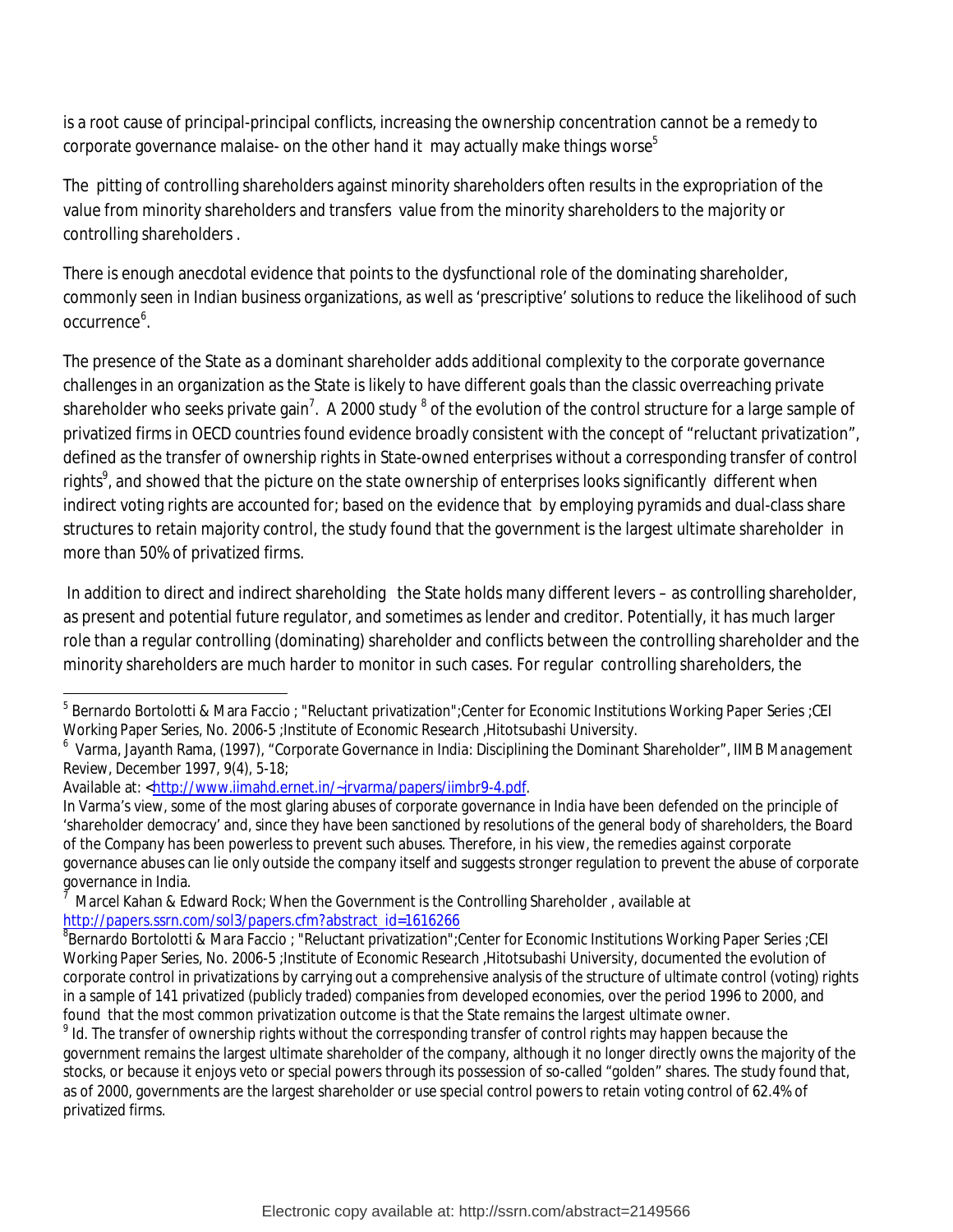conflicts of interests, between the dominant and minority shareholders, are predominantly financial in nature where such conflicts arise in the so-called "self-dealing" transactions – where the controlled entity deals either directly with the controlling shareholders or with another entity in which the controlling shareholder has an interest – or in "conflicts" transactions, where the controlling shareholder stands to receive some financial benefit that is not proportionally shared with the minority shareholders.

Self-dealing transactions and conflicts transactions can be subjected to objective review for their fairness $^{\rm 10}$ .

However, on the other hand since the State has a wide variety of interests other than financial ones, the predominant worry, when the State is the controlling shareholder, is unlikely to be whether or not the State wants to enrich itself financially at the expense of the minority shareholders but whether the State will induce the organization to pursue alternate political or policy goals other than maximizing its value for the proportionate benefit of all its shareholders. Under such circumstances the task of protecting the interest of minority shareholders becomes quite challenging because, unlike self-dealing transactions and material financial conflict transactions that are relatively easy to identify by benchmarking against objective standards, it is far more difficult to determine whether a transaction serves the State's political or policy goals ( in conflict with the goals of its shareholders) since such political or policy goals are amorphous and far-reaching and many transactions can plausibly be argued to serve these goals $^{\rm 11}.$ 

Even though the corporate governance issues arising from the role of State as a Dominant Shareholder are a sub set of the broader issues that arises from the role of Dominant Shareholders in organizations and the expropriation of minority shareholder rights by the majority shareholders, there is one fundamental difference between the positions of minority shareholders in an organization controlled by the State as compared to the position of minority shareholders in a normal business enterprise. It can be conceivably argued that the mere act of listing of a State controlled enterprise does not make them "capitalist" entities whose sole aim becomes that of maximizing the value of the enterprise as the inherent conflict between broader "national interest" (pursued by the State) and the "minority interest"(pursued by the minority shareholders) would continue and what we see is principal-principal problem between two sets of shareholders who may pursue different objectives.

Privatization of SOEs, by definition, reduces the policy space open to government. It sets new terms for the relationship between the state and private capital which could give the latter an edge. In the transition period when State owned enterprises are being privatized, foreign investors, even minority ones, who have bought into such enterprises on listing, may declare any policy that restricts profiteering, in the interest of development, as amounting to oppression of minority shareholders; and that may attempt to cow the State down.

However, it should be recognized that the value of the listed state entity arises, in many cases, from its monopoly position or from assets created earlier with public money or from assets/rights granted to the entity by the State. From this fact the obvious question that arises is to what extent are the new minority shareholders (after listing) entitled to claim exclusive rights on the value unlocked (post listing) and whether the State as the majority shareholders is justified in protecting its own interests (which include broader social interests), however wrong they may be in the eyes of the minority.

 $\overline{\phantom{a}}$ <sup>10</sup> Supra, Reference 7.

 $11$  Id.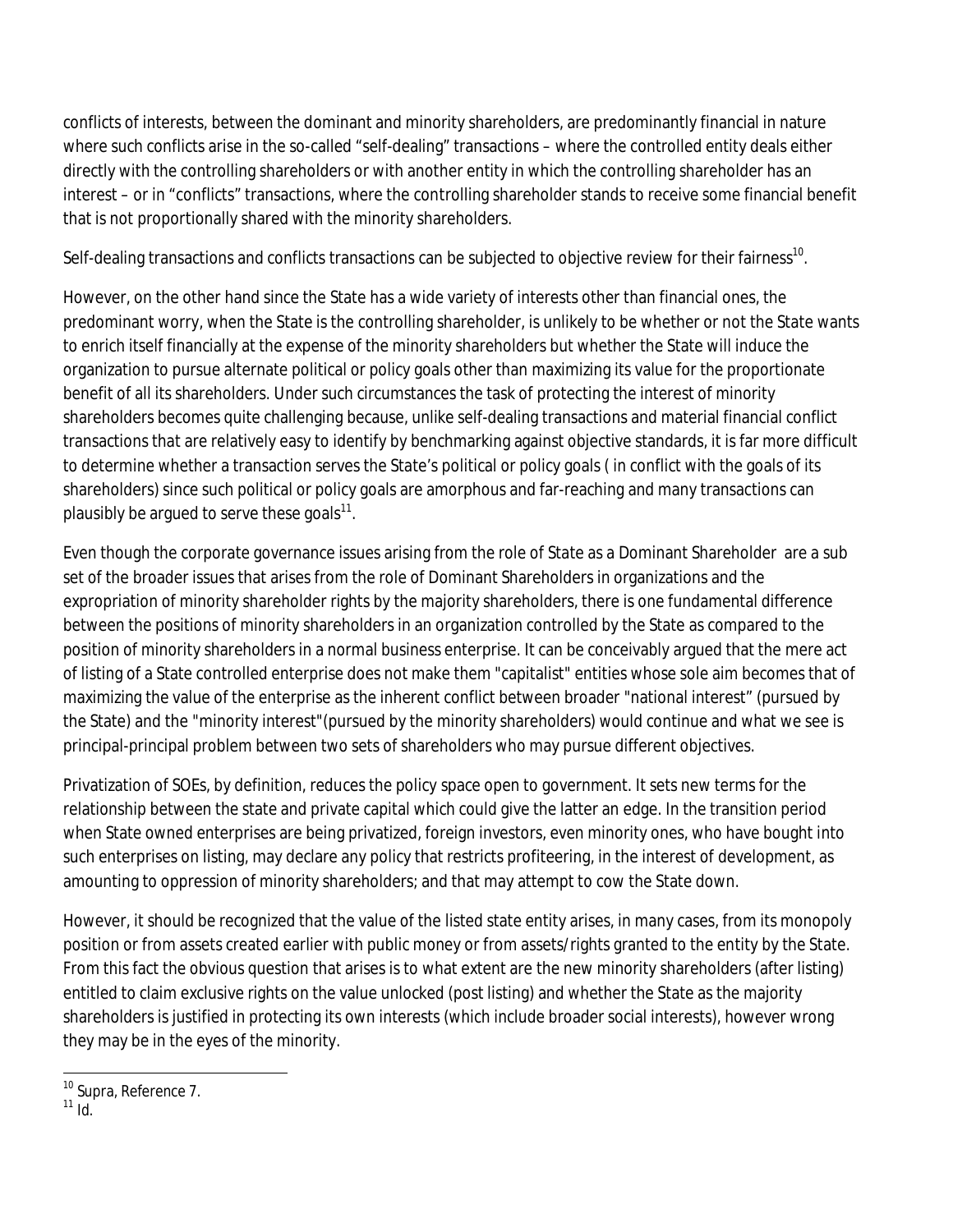This is the crux of the current debate in India and the challenge is to find an equitable position between the two extreme positions, one where the majority owners view the Company's objective as being run to serve the public interest and not necessarily to maximize its profits and the second where the minority owners see the Board members to be in breach of their fiduciary responsibility when they meekly acquiesce to the decisions of the majority owners<sup>12</sup>.

## 2. **DISINVESTMENT IN INDIA**

In line with the prevailing socialist leanings the first prime minister of post-independence India, Pandit Jawaharlal Nehru envisaged the role of government-owned firms as occupying the ".commanding heights of the economy"; the Industrial Policy Resolution of 1956, stated, "The State will progressively assume predominance and direct responsibility for setting up new industrial undertakings and for developing transport facilities" $^{\rm 13}.$ 

While there were only five Central Public Sector Enterprises (CPSEs) with a total investment of `Rs 290 million (US \$ 5.8 mil at an exchange rate of IUS\$=Rs50) at the time of the First Five Year Plan, there were as many 248 CPSEs (excluding 7 Insurance Companies) with a total investment of `Rs 6,668 Billion (US \$ 133.4bil) as on 31 st March, 2011*<sup>14</sup> .* 

 $\overline{\phantom{a}}$  $12$  For instance, the corporate governance issues raised by The Children's Investment Fund of UK (TCIF) in respect of the management of Coal India, a State owned enterprises in India, is an example of the conflict between the external minority shareholders and the State as the dominating shareholder.

TCIF is Coal India's second largest shareholder and owns around 1.1% of the company's equity whereas the State ownership in Coal India is 90%. On March 12,2012 TCIF sent a of letter to Coal India's Board of Directors in which they accused Coal India's Board of Directors of "not taking into account its fiduciary duty" and listed the following principal charges against the Board of Directors; (1) not resisting government's "request" to roll back coal price hikes even though when, as claimed by TCIF, Coal India sells coal at a price that is 70% below landed international levels for Fuel Supply Agreements; (2) refusing to defy the orders of India's Prime Minister directing the company to urgently enter into fuel supply agreements with power producers with the stipulation that Coal India would supply at least 80% of the contracted quantity( even if meant that it would have to import coal) else Coal India would accept penalties; and (3) refusal to resist the Draft Mining Bill in India's Parliament, which the fund claims is detrimental to the interests of Coal India.

The Children's Investment Fund ended its letter by threatening Coal India's individual Board members with legal action. Refer to http://www.coal4india.com for the views of TCIF on the ongoing dispute with Coal India.

<sup>&</sup>lt;sup>13</sup> After independence and with the advent of planning, India opted for the dominance of the public sector, firmly believing that political independence without economic self-reliance was not good for the country. The passage of Industrial Policy Resolution of 1956 and adoption of the socialist pattern of society led to a deliberate enlargement in the role of India's public sector as the planners believed that a dominant public sector would reduce the inequality of income and wealth and advance the general prosperity of the nation. Refer to Chapter 3 of the Disinvestment Manual available at http://www.divest.nic.in/chap3.asp

<sup>&</sup>lt;sup>14</sup> Public Enterprises Survey, 2010-2011- Overview, Annual Report on the Performance of Central Public Sector Enterprises available at http://dpe.nic.in/sites/upload\_files/dpe/files/survey1011/survey01/Overview.pdf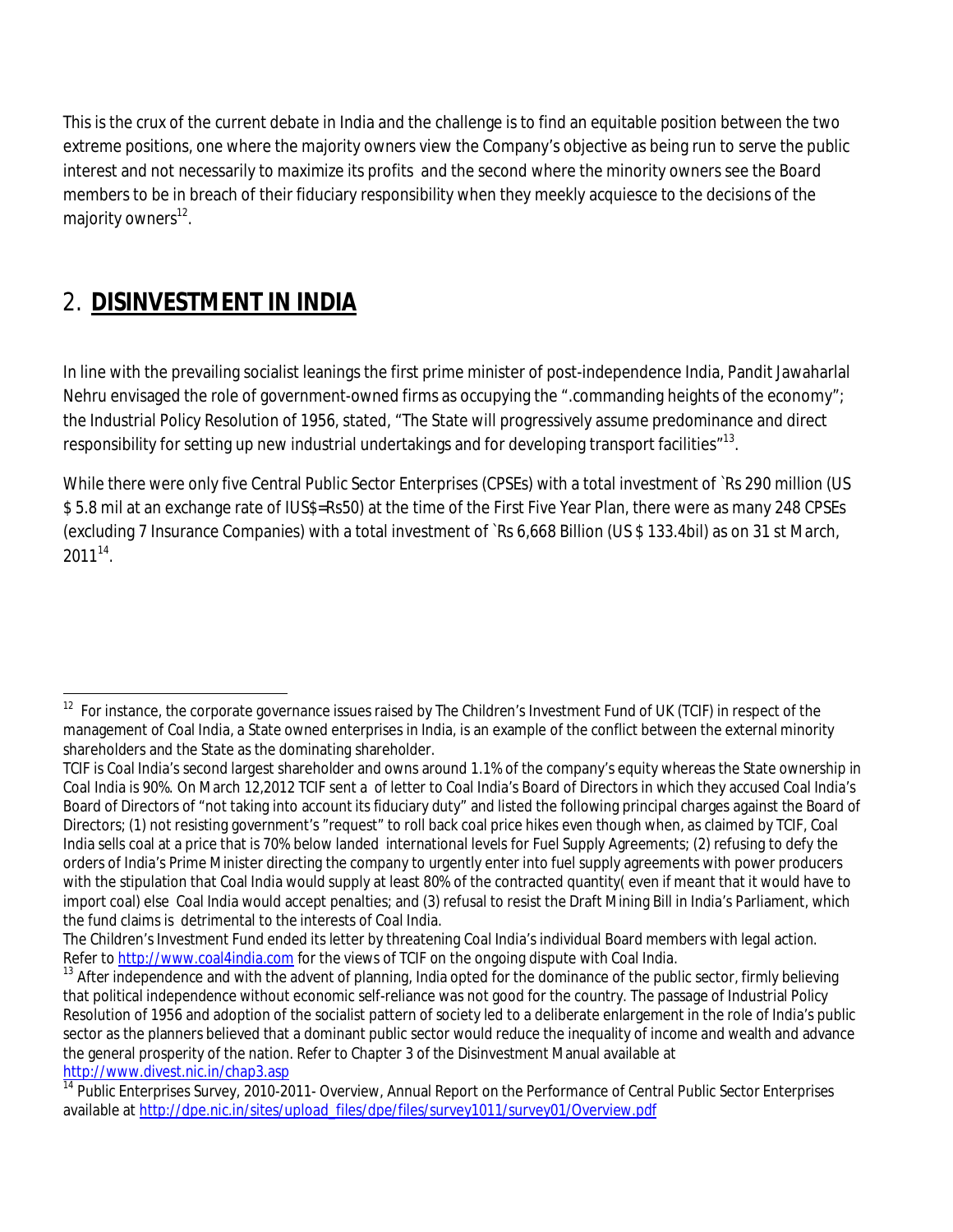The market capitalization of the 45 listed CPSEs, based on the stock price in Mumbai Stock Exchange, stood at Rs 15,067 Billion ( US \$ 301.4 Billion) as on 31.03.2011 and they accounted for nearly 22% of the total market capitalization of the BSE $^{\rm 15}$ .

The policy regime that governed the evolution of the state owned sector in the post-independence India can be divided into following four phases: (i) 1950-1965, (ii) 1966-1984, (iii) 1984-91 and (iv) post1991 period<sup>16</sup>. During the first phase of evolution, i.e. 1950-65, the state owned sector was occupying the position of 'commanding heights'. The second phase (1966-84) is further sub-divided into two periods 1966-73 and 1973-84. Although the economy passed through a crisis during this phase, the state owned sector was by and large still enjoying a significant position. The second sub-period, i.e. 1973-84 recorded a slow process towards liberalization, which culminated into an irreversible process of liberalization of the economy through the third (1984-91) and during the final phase (1991 onwards) of the evolution of the economic policy in India.

In the present phase of economic evolution, not only the state owned sector no longer occupies the position of commanding heights but also old concepts of socialism and mixed economy have been replaced by the concepts such as liberalization, privatization, disinvestment and a market-friendly approach.

Disinvestment and Privatization of State owned enterprises in India started primarily in response to a balance of payments crisis in 1991 when successive governments undertook sweeping economic reforms.

The policy of disinvestment has been spelt out through the statements of Finance Ministers in their annual budget speeches. Outlining the economic reforms, the Industrial Policy Resolution of 1991 argued for partial divestiture in government-owned …firms "in order to provide further market discipline to the performance of public enterprises". Between 1991 and 2004, nearly every government's annual budget declared that the privatization goal is to reduce government ownership to 26% of equity, the minimum equity holding necessary for certain voting powers, in all government-owned firms except in the strategic sectors of defense, atomic energy, and railway sector<sup>17</sup>. However, until 1999, successive governments sold only minority stakes, sometimes as little as 0.1%, without transferring management control and partial privatization proved to be a lucrative source of revenues without the accompanying political controversy of transferring control of government-owned assets to private owners<sup>18</sup>.

Post liberalization of the Indian Economy, the disinvestment policy of the Government of India can be briefly divided into three phases <sup>19</sup>, viz,

(i) 1991-92 to 1998-99: when the focus was on disinvestment of minority shareholding in favor of financial institutions.

 $19 \overline{10}$ .

 $\overline{\phantom{a}}$  $15$  Id.

<sup>&</sup>lt;sup>16</sup> Bala, Madhu: SSRN network, 14. November 2006. Economic Policy and State Owned Enterprises: Evolution towards Privatization in India, available at http://mpra.ub.uni-muenchen.de/17946/.

 $17$  Id.

 $18 \overline{10}$ .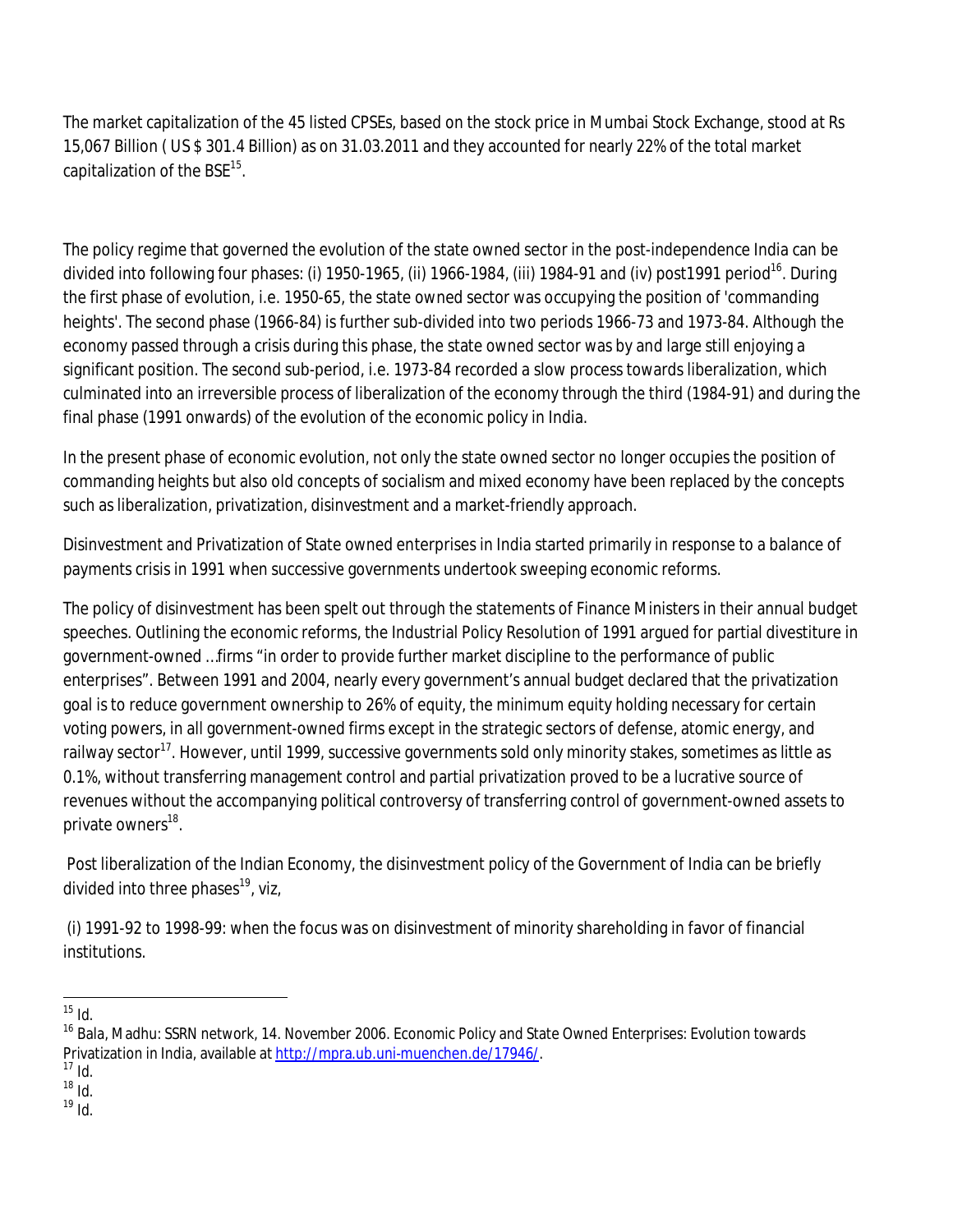(ii) 1999-2000 to 2003-04: when the focus was on disinvestment through strategic sale and,

(iii) Since 2004-05: the current focus is on disinvestment of only minority stakes in conjunction with issue of fresh equity by CPSEs with partial disinvestment as the stated policy of the State.

The current policy on disinvestment was approved by the Government on 5th November, 2009 $^{\rm 20}$ . It recognizes that CPSEs are the wealth of the nation whose ownership should rest in the hands of the people while ensuring that Government ownership does not fall below 51% and Government retains the management control.

Keeping in view the policy on disinvestment, the following approach to disinvestment in CPSEs has been adopted $^{21}$ :

- (i) Already listed profitable CPSEs (not meeting mandatory shareholding of 10%) are to be made compliant by 'Offer for Sale' by Government or by the CPSEs through issue of fresh shares or a combination of both.
- (ii) Unlisted CPSEs with no accumulated losses and having earned net profit in three preceding consecutive years are to be listed.
- (iii) Follow-on public offers would be considered taking into consideration the needs for capital investment of CPSE, on a case by case basis, and Government could simultaneously or independently offer a portion of its equity shareholding
- (iv) In all cases of disinvestment, the Government would retain at least 51% equity and the management control.
- (v) All cases of disinvestment are to be decided on a case by case basis
- (vi) The Department of Disinvestment is to identify CPSEs in consultation with respective administrative Ministries and submit proposal to Government in cases requiring Offer for sale of Government equity

While disinvestments has been a consistent policy that has been followed by successive governments from 1991, the ideologically-left of centre Congress led UPA government ,which initiated the privatization program in 1991, has refrained from selling the majority stake and transfer management control in State owned enterprises which was briefly pursued by the BJP led NDA government.

The slow progress in privatization since 2004 is mainly attributed to the fact that the Congress led UPA coalition government is dependent on the support of anti-privatization political parties to maintain a parliamentary majority and has not received support from its alliance partners to the privatization program $^\mathrm{22}.$ 

 $\overline{a}$  $^{20}$ The Disinvestment Policy of the GoI is available on the website of the Department of Disinvestment at http://www.divest.nic.in/Dis\_Current.asp

 $^{21}$  Id.

<sup>&</sup>lt;sup>22</sup> For example, the privatization of Neyveli Lignite located in Tamil Nadu was severely opposed by a coalition member, the DMK party, which is based in the same State -refer to the debate in the Indian parliament reported at :http://articles.timesofindia.indiatimes.com/2009-06-09/india/28155814\_1\_disinvestment-policy-psus-dmk where the Congress-led government's agenda for disinvestment faced opposition from its key political ally in the UPA government- DMK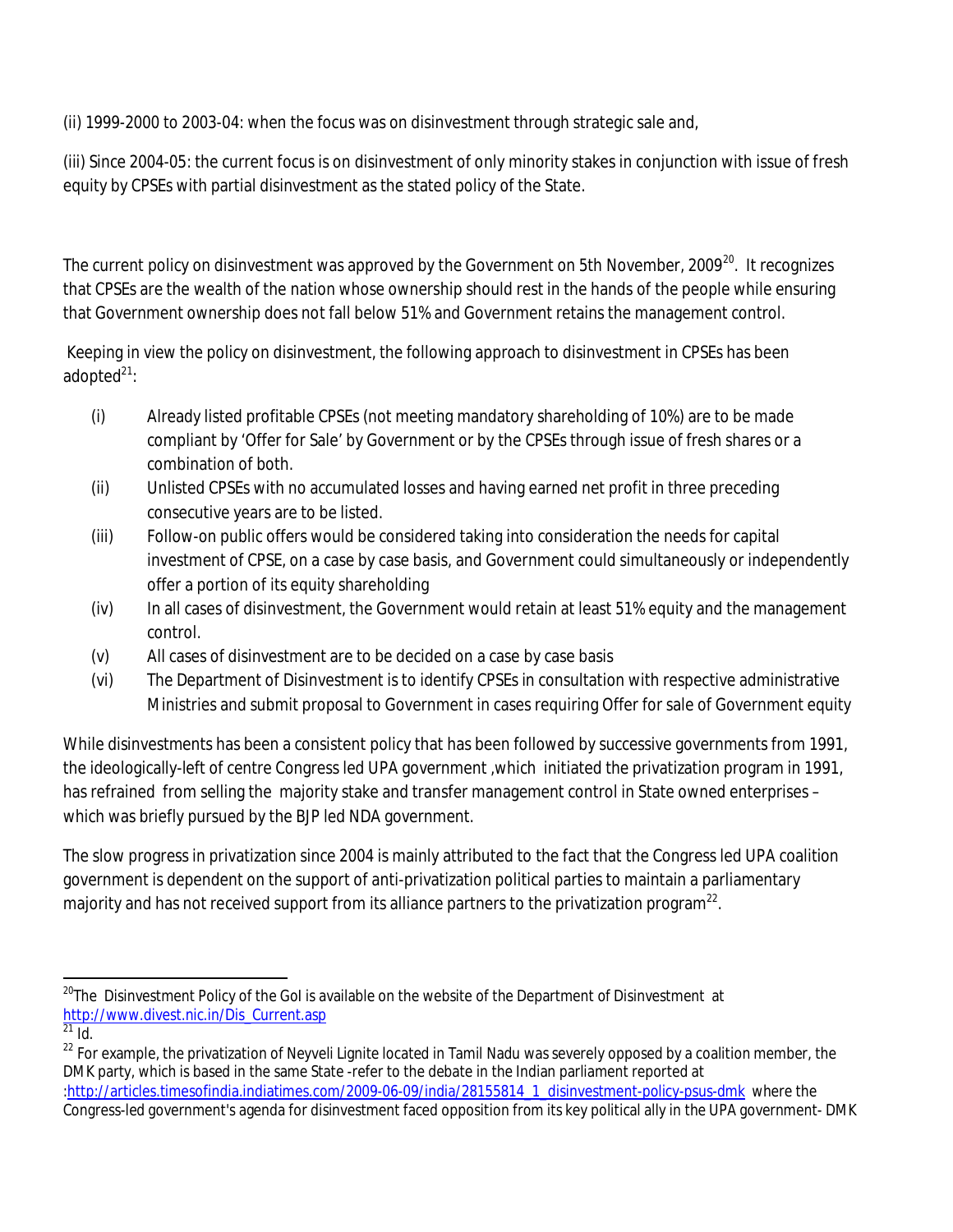The anecdotal evidence that in India political considerations and compulsions have played a major role in how successive governments have looked at privatization is backed by empirical research studies $^{23}\cdot$ 

Since the start of the privatization program after 1991, so far the Government of India has been able to raise nearly Rs 1002 billion (approx US\$ 20 billion at a parity of I US \$=Rs50), however the bulk of the receipts (nearly 82%) have come from the sale of minority shareholding in CPSEs; receipts from strategic sales account for a miniscule 6% of the total receipts.

| <b>Serial</b>  | <b>Method of Disinvestment</b>                                                 | Amount Raised from 1991-92* |
|----------------|--------------------------------------------------------------------------------|-----------------------------|
| <u>No.</u>     |                                                                                | (Rs Million)                |
|                | Receipts through sale of minority shareholding in CPSEs                        | 821,996.9                   |
| $\mathfrak{D}$ | Receipts through sale of majority shareholding of one CPSE to<br>another CPSE  | 13,172.3                    |
| 3              | Receipts through Strategic sale                                                | 63,443.5                    |
| 4              | Receipts from other related transactions                                       | 40,051.7                    |
| 5              | Receipts from sale of residual shareholding in disinvested CPSEs<br>/companies | 63,982.7                    |
| 6              | <b>Total receipts</b>                                                          | 1002,647.1                  |

\*Source: http://www.divest.nic.in/SummarySale.asp

In the 1991-1999 decade, governments worldwide have raised over US\$1 trillion from the sale of state- owned enterprises (SOEs)<sup>24</sup>. However, the South Asian economies of Bangladesh, India, Pakistan, and Sri Lanka have been slow to divest from government- owned firms and revenues raised from privatization between 1991 and 1999

 $\overline{\phantom{a}}$  $^{23}$  Nandini Gupta, (November 2010) Selling the family silver to pay the grocer's bill? The case of privatization in India; available at http://www.bus.indiana.edu/nagupta/gupta\_nov2010.pdf

This study investigated the influence of political and financial factors on the decision to privatize government-owned firms using firm-level data from India and found that the government significantly delayed privatization in regions where the governing party faces more competition from opposition parties and also that political patronage is an important consideration for privatization as no government-owned firm located in the home state of the minister in charge was ever privatized.

<sup>24</sup> Netter, Jeffry M. and Megginson, William L., From State to Market: A Survey of Empirical Studies on Privatization. Journal of Economic Literature, Vol. 39, No. 2, June 2001. Available at SSRN: http://ssrn.com/abstract=262311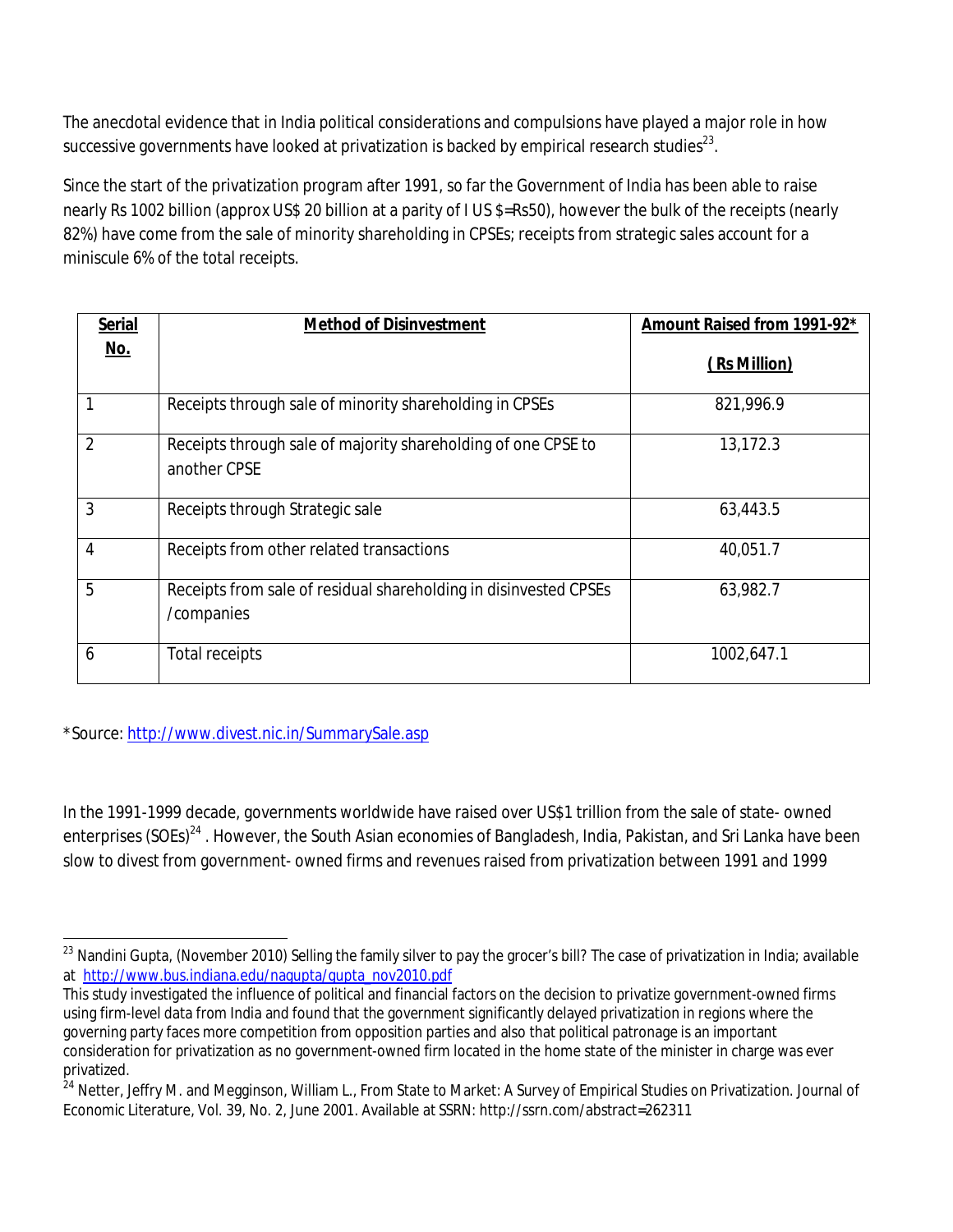totaled just US\$11.9 billion in South Asia whereas, in contrast, Latin America raised over US\$177 billion over the same period<sup>25</sup>.

# 3. **Minority Shareholder Rights in SOEs.**

Equitable treatment of all shareholders is one of the six principles of good governance prescribed by the Organization for Economic Co-operation & Development (OECD)<sup>26</sup>. This principle seeks to protect the noncontrolling shareholders from potential abuse such as manipulation by boards, managers and controlling shareholders and thereby preserve the integrity of the capital markets. The confidence of the investors that their invested capital would be protected from misappropriation by managers, board members and controlling shareholders is an important factor in the development of capital markets as such confidence will reduce the risk premium that investors will demand for making an investment and this in turn will lower capital costs and raise the value of equity

The annotations to the OECD principle notes that, in providing protection to investors, a distinction should be made between ex ante and ex post shareholders' rights. Ex ante rights are pre-emptive rights for shareholders, for example, certain decisions of the company can only be taken by an overwhelming majority of shareholders while ex post rights cover access to redress once the rights of the shareholders have been violated – they define whether shareholders can obtain redressal of their grievances at a reasonable cost and without excessive delay.

Furthermore, the OECD Principles of corporate governance support equal treatment for foreign and domestic shareholders and pay much attention to the protection of the rights of the non-controlling (minority) shareholders. Besides a transparent disclosure policy to all shareholders, a key to protecting the interest of non-

 $\overline{\phantom{a}}$ <sup>25</sup> Nandini Gupta, Privatization in South Asia (November 2006) in Privatization-Successes and Failures (edited by Gerard Roland) available at http://www.kelley.iu.edu/nagupta/privsouthasiaport.pdf

<sup>&</sup>lt;sup>26</sup> The OECD Principles of corporate governance, available at http://www.oecd.org/dataoecd/32/18/31557724.pdf,,define the principle for the equitable treatment of Shareholders as follows;

<sup>&</sup>quot;The corporate governance framework should ensure the equitable treatment of all shareholders, including minority and foreign shareholders. All shareholders should have the opportunity to obtain effective redress for violation of their rights. **A**. All shareholders of the same series of a class should be treated equally.

<sup>1.</sup> Within any series of a class, all shares should carry the same rights. All investors should be able to obtain information about the rights attached to all series and classes of shares before they purchase. Any changes in voting rights should be subject to approval by those classes of shares which are negatively affected. 2. Minority shareholders should be protected from abusive actions by, or in the interest of, controlling shareholders

acting either directly or indirectly, and should have effective means of redress.

<sup>3.</sup> Votes should be cast by custodians or nominees in a manner agreed upon with the beneficial owner of the shares.

<sup>4.</sup> Impediments to cross border voting should be eliminated.

<sup>5.</sup> Processes and procedures for general shareholder meetings should allow for equitable treatment of all

shareholders. Company procedures should not make it unduly difficult or expensive to cast votes.

**B.** Insider trading and abusive self-dealing should be prohibited.

**C.** Members of the board and key executives should be required to disclose to the board whether they, directly, indirectly or on behalf of third parties, have a material interest in any transaction or matter directly affecting the corporation".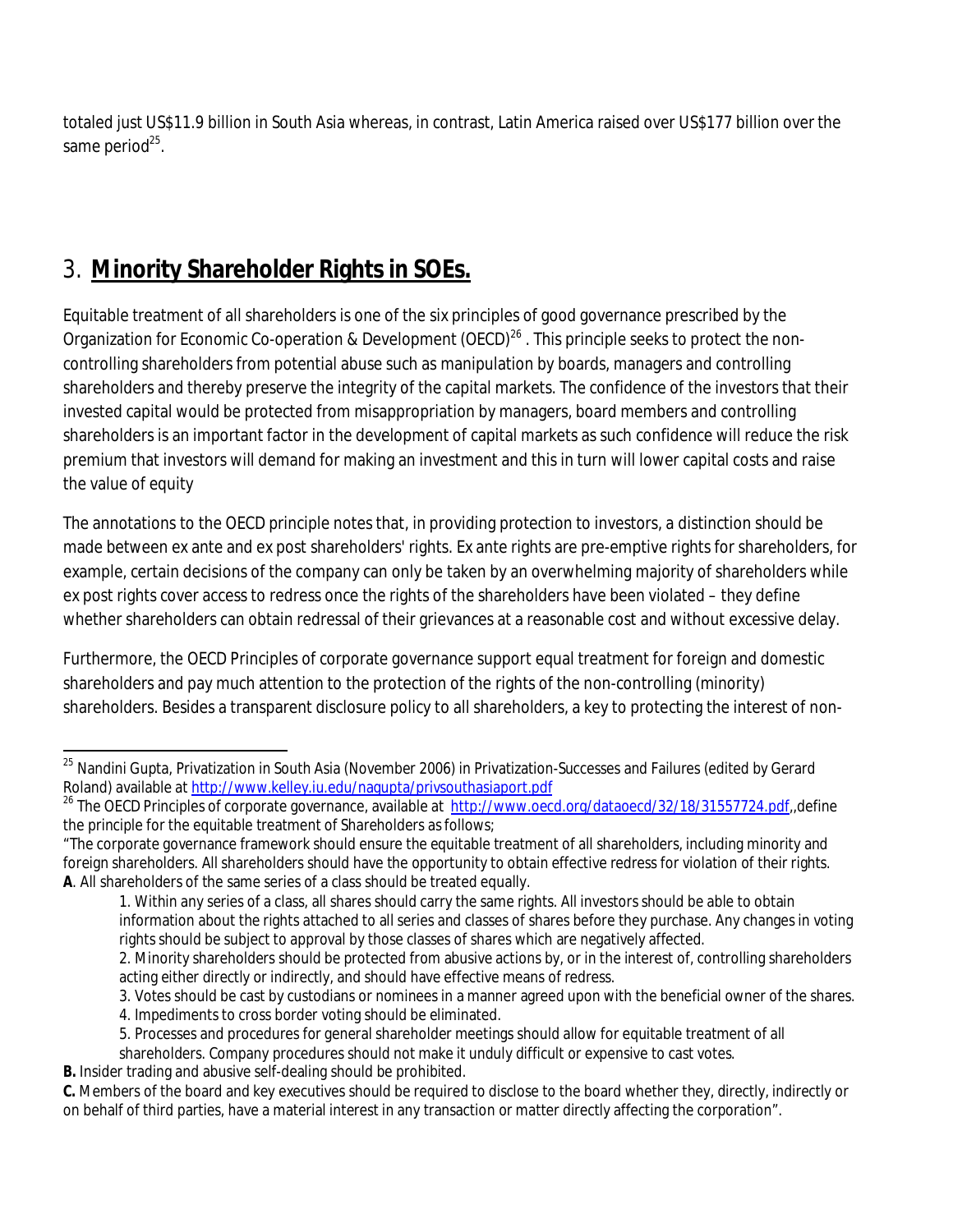controlling shareholders is a clearly articulated duty of loyalty by board members to the company and to all shareholders*.*

In addition to the same core problem, in terms of separation of control and ownership that is faced by private organizations, State owned enterprises (SOEs) face additional and significant challenges that can severely undermine their governance process.

A World Bank Study on the challenge of SOE Corporate Governance<sup>27</sup> lists three additional and significant governance challenges for SOEs as compared to a normal organization.

Firstly, unlike a widely held corporation in the private sector, an SOE generally cannot have its board changed via a takeover or proxy contest and most cannot go bankrupt. Not only does the incentives of board members and managers to maximize the value of the company gets reduced in the absence of potential takeovers and proxy contests but also the lack of the threat of bankruptcy can lead to the introduction of a soft budget constraint, which reduces pressure on the SOE to contain costs. Consequently, two of the most important checks on underperformance by an organization are absent in the case of SOEs.

Secondly, even though an SOE has very diffused owners (citizens) it generally has a higher body or bodies that oversee its functioning. This could be in the form of one or more ministries or an ownership entity specifically created to oversee SOEs or the Parliament, or some combination of these. In the worst case situation, these various authorities may use SOEs to achieve short-term political goals at the cost of both efficiency and longerterm policy objectives. Even without flagrant abuse, this complex agency chain through and across various levels of the government may present difficulties, which would be absent in a more straightforward relationship between a company's board and managers on the one hand and its shareholders on the other, and lead to significant governance challenges. This would also lead to a dilution of accountability in the SOE; it is also pertinent to point out that SOEs may suffer equally from undue hands-on and politically motivated ownership interference as from a totally passive or distant ownership by the state.

Thirdly, given that each relevant part of the government has somewhat different objectives, each could attempt to influence the SOE accordingly so the SOEs also have the problem of common agency. Even if the various objectives are perfectly legitimate, the overall impact of this competition for influence reduces accountability and weakens the incentives for managers and board members.

Managing multiple and potentially conflicting objectives, therefore, is the key challenge in the governance of SOEs.

Recognizing that there are specific governance challenges that arise in SOEs as compared to normal organizations, and given the fact that in several countries (including India), SOEs represent a substantial part of GDP, employment and market capitalization with presence in utilities and infrastructure industries whose performance is of great importance to broad segments of the population and to other parts of the business sector, OECD

 $\overline{\phantom{a}}$ <sup>27</sup> The World Bank, Corporate Governance; Held by the Visible Hand**,** The Challenge of SOE Corporate Governance for Emerging Markets (May 2006) available at http://rru.worldbank.org/Documents/Other/CorpGovSOEs.pdf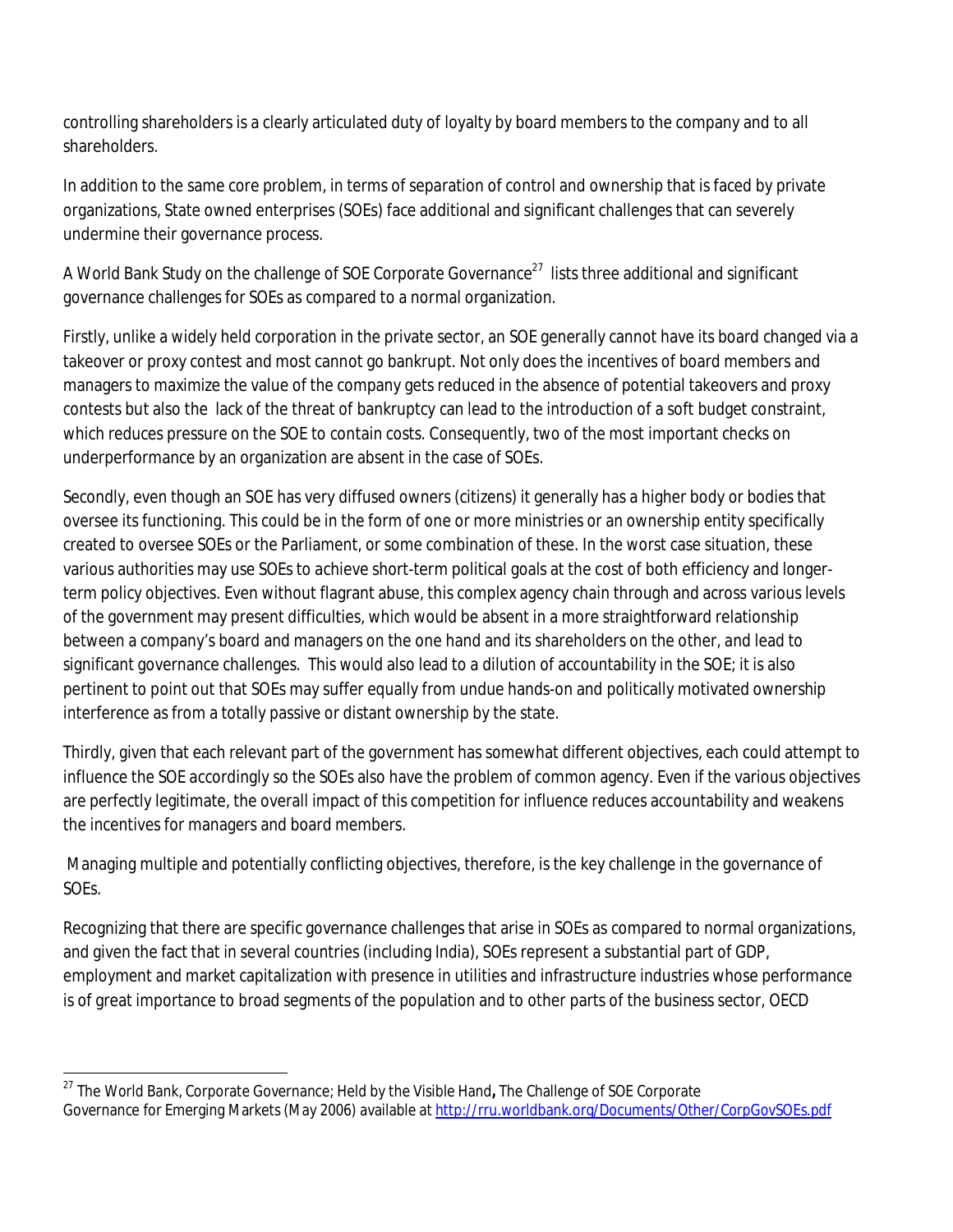formulated a set of non-binding prescriptions to improve governance in SOEs $^{\rm 28}$ . These Guidelines are complementary to the OECD Principles of Corporate Governance, on which they are based, and with which they are fully compatible.

Equitable treatment of shareholders in accordance with the OECD principles of corporate governance provides the base for the OECD guidelines for corporate governance in SOEs $^{29}$ . According to OECD, it is in the state's interest to ensure that, in all enterprises where it has a stake, the minority shareholders are treated equitably, since its reputation in this respect will influence its capacity of attracting outside funding and the valuation of the company. The state should therefore ensure that other shareholders do not perceive the state as an opaque, unpredictable and unfair owner but, on the contrary, it should follow best practices regarding the treatment of minority shareholders.

Conventionally, it may seem that, in order to escape expropriation by the main block holder, the minority shareholders in a SOE have only one option and that is to exit (on relatively unfavorable terms) and make alternative investments - as some of the statements made by representatives of the Government of India during the recent Coal India imbroglio seem to suggest $^{\rm 30}$ .

However, a variety of other feasible, alternative courses of action are also available to the minority shareholders. Based on a study carried out of the performance of a leading Italian SOE, Istituto per la Ricostruzione Industriale (IRI) between 1950s and 1970s ,that highlighted many of the governance issues that arise in listed companies where the state is a controlling shareholder and which operate in an environment that is characterized by an absence of appropriate minorities protection, Andrea Colli<sup>31</sup> has suggested that there are at least four possible options to the option of minority shareholders exiting in a situation where their rights are being expropriated.

The first alternative is the establishment of appropriate governance independent mechanisms or agencies while the second alternative is to incentivize the creation of associations of minority shareholders, as in some European countries, that is able to exert formal and informal pressures on the companies' top management. A third

http://www.erim.eur.nl/portal/page/portal/ERIM/Content\_Area/Documents/paper%20Andrea%20Colli.pdf

 $\overline{\phantom{a}}$  $^{28}$  OECD Guidelines on Corporate Governance of State-owned Enterprises, available at http://www.oecd.org/dataoecd/46/51/34803211.pdf.

<sup>&</sup>lt;sup>29</sup> The state and state-owned enterprises should recognize the rights of all shareholders and in accordance with the OECD Principles of Corporate Governance ensure their equitable treatment and equal access to corporate information.

A. The coordinating or ownership entity and SOEs should ensure that all shareholders are treated equitably.

B. SOEs should observe a high degree of transparency towards all shareholders.

C. SOEs should develop an active policy of communication and consultation with all shareholders.

D. The participation of minority shareholders in shareholder meetings should be facilitated in order to allow them to take part in fundamental corporate decisions such as board election.

<sup>&</sup>lt;sup>30</sup> During the controversy on the rights of the minority shareholders in Coal India when some minority shareholders had taken a view that was different from the view of the majority shareholder (Government), in an interview to Firstpost. Business, Shri Sripralash Jaiswal, Union Minister for Coal said "Whoever wants to stay invested in CIL can stay or otherwise leave. Someone's notice or threats will not bend the government. It is CIL's job to make profit and to produce coal but only making profit is not its job till it remains with the government. If TCI wants to sell out, it will not affect our capital markets" - available at.http://www.firstpost.com/business/54-coal-blocks-to-be-auctioned-in-1-2-months-minister-261045.html

<sup>&</sup>lt;sup>31</sup> Andrea Colli, Bocconi, University – Milan; Coping with the Leviathan. Minority shareholders in State-owned enterprises: evidence from Italy;(2011) available at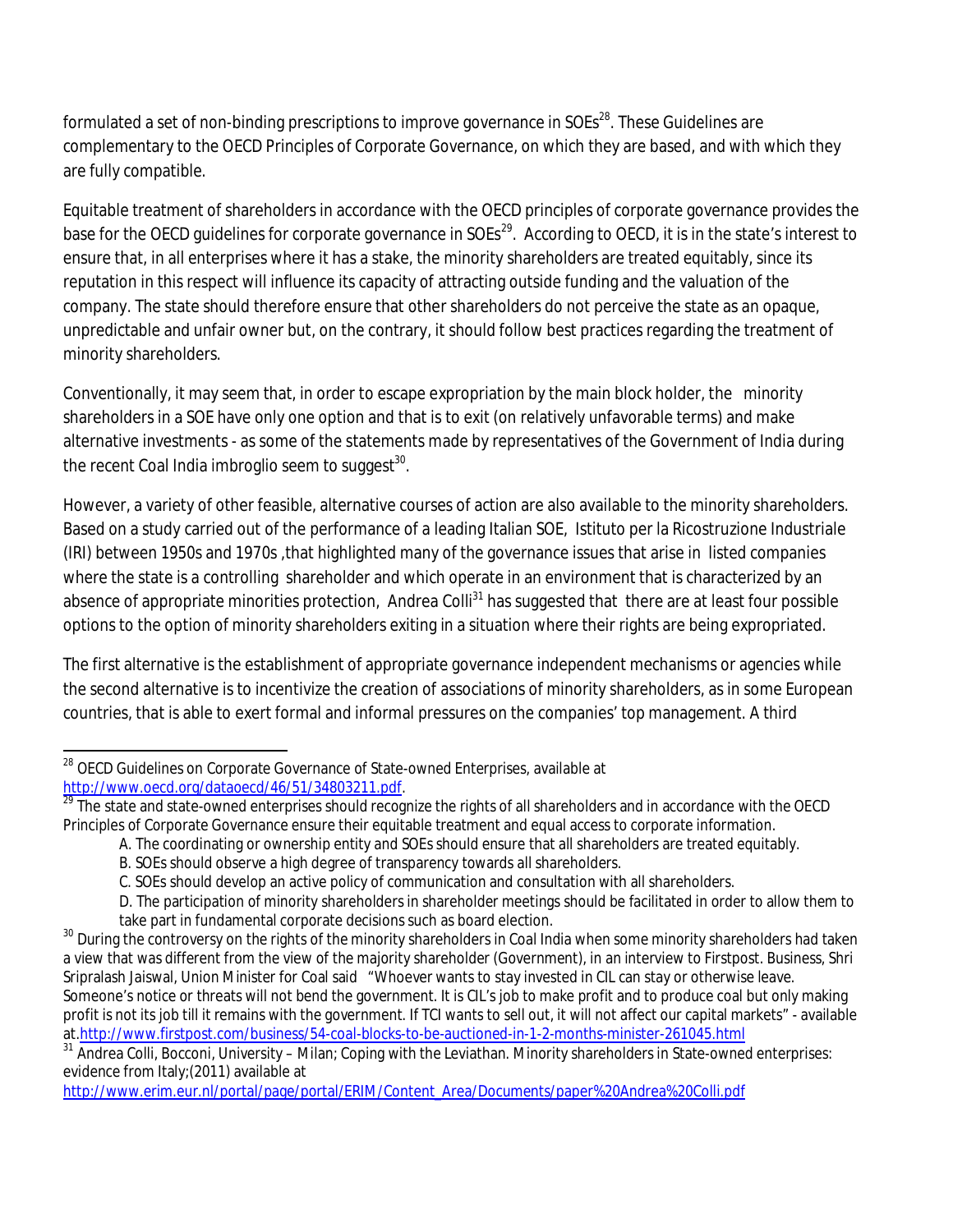possibility would be to, at least, partially improve the conditions of minorities, by increasing the efficiency of the market for corporate control, allowing in this way for the mobilization of illiquid assets. A fourth option would be a sort of activism by institutional investors that is by other financial and non financial companies acting as minority shareholders.

# 4. **Corporate Governance in SOEs - International practices and trends.**

The relationship between the state as a controlling or significant shareholder and the minority shareholders is particularly delicate in SOEs, especially those commercial organizations that are listed. As the dominant shareholder, the state may be in a position to abuse minority shareholders as it is able to take decisions in general meetings of shareholders without the approval of minority shareholders and it is also usually in a position to control the board's composition. Moreover, the state is likely to have other political and policy objectives which might be implemented at a cost to the minority shareholders.

Good governance of SOEs is the key to protecting the interest of minority shareholders in SOEs

Given that managing multiple and potentially conflicting objectives is the key challenge in the governance of SOEs it would appear to be more likely than not that a SOE would not function as effectively as a private enterprise. A World Bank study<sup>32</sup> that reviewed empirical evidence from 1970s onwards found that a majority of empirical studies supported the superior performance of private firms and found that even though there was greater ambiguity about the impact of ownership on performance in theory, the empirical evidence largely supported the hypothesis that private firms would outperform SOEs. A similar study over OECD countries , however, showed contrary findings 33.

Scholars and practitioners have suggested that the main governance problem in an organization characterized by a dominant shareholder (as in the case of a SOE where the state is the dominant shareholder) is the squeeze-out of minority shareholders by the controlling shareholder and, as a solution, it is usually recommended that the main shareholder should surrender some control to minority shareholders at the outset; with shared control rights, no shareholder can take unilateral actions for his own benefit at the expense of the firm and other shareholders $^{\rm 34}.$ 

 $\overline{a}$  $^{32}$  Shirley, Mary M. and Walsh, Patrick Maurice, Public vs. Private Ownership: The Current State of the Debate (January 2001). World Bank Policy Research Working Paper No. 2420; available at SSRN: http://ssrn.com/abstract=26185.

Of the 52 studies reviewed in this study, the performance of private and privatized firms in 30 studies was significantly superior to that of public firms. 15 studies found either that there was no significant relationship between ownership and performance, or that the relationship was ambiguous (different evidence supports both public and private superiority). Five studies concluded that publicly-owned firms performed better than private firms.

<sup>&</sup>lt;sup>33</sup> Supra. Refer Note No. 8,

Bortolotti & Faccio's large sample study over OECD countries found that, contrary to accepted theory, greater government control over privatized firms does not negatively affect market valuation and, in fact, government stakes were positively and significantly related to peer-adjusted market-to-book ratios. It appeared that the relationship documented reflected more frequent financial aid (bailouts) accruing to privatized firms that remain under government control than to other firms.. <sup>34</sup> Venky Nagar, Kathy Petroni, and Daniel Wolfenzon, Governance Problems in Closely Held Corporations, (Vol. 46, No. 4,

Aug. 2011 ) Journal of Financial and Quantitative Analysis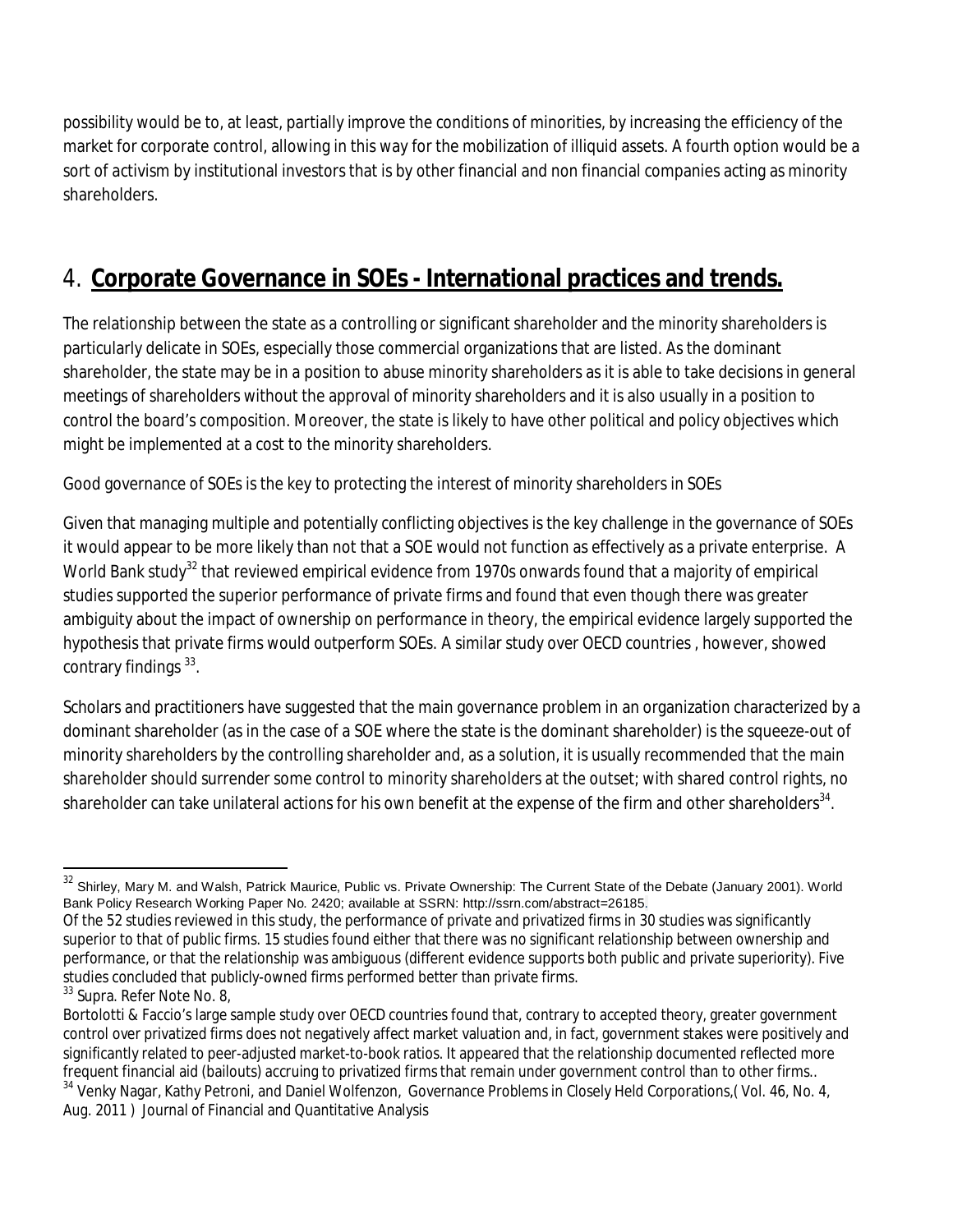Venky Nagar et al<sup>35</sup> tested this proposition on a large data set of closely held corporations and found that sharedownership firms reported a substantially larger return on assets and lower expense-to-sales ratios. They provided evidence on the presence of governance problems and the effectiveness of shared ownership as a solution in settings characterized by illiquidity of ownership.

It follows, therefore, that a state owned enterprise that respects the rights of the minority shareholders would end up creating better value for the enterprise since its focus would be solely on enhancing the value of the business. Moreover, it needs to be appreciated that when an SOE sells shares to the public, it also takes on the obligations of other listed companies and minority shareholders in state-controlled companies have the same legal rights that shareholders in other listed companies have and law & good practice indicate that they should be treated equally. Not only does this imply that the state should avoid using its power to abuse minority shareholders, but that it should exercise its policy objectives in a way that preserves the legal rights of other shareholders and board members of the SOE should serve in the interest of all shareholders. To ensure the confidence of outside investors, special measures may even be warranted to ensure equal treatment of shareholders.

In an attempt to establish the best practices for managing minority shareholder interests, a research report published by the OECD<sup>36</sup> reviewed the relationship of state owned enterprises with other shareholders on the various parameters that impact the rights of the minority shareholders and identified the following trends;

- *Reference to a general legal framework* -In most OECD countries, minority shareholders in SOEs have no more rights than they would usually have as members in privately owned companies. Almost all countries assert that SOEs follow the regulatory provisions provided in their company law, listing requirements or in the corporate governance principles/codes. Since the respective legal frameworks are deemed to ensure fair and equitable treatment among all shareholders, and no special protection or provision is made for shareholders other than the state in SOEs.
- *Strengthened decision making powers within general shareholder meetings or boards* Minority shareholders in SOEs are likely to be particularly concerned about the actual decisions being made outside of the company's general meeting of shareholders or board meetings, or prior to such meetings which reduces them to mere rubber stamps. To prevent such a situation SOE minority shareholders are, in some countries, granted access to the decision making process, often through stronger representation on the board<sup>37</sup>. In a few OECD countries and for some SOEs, minority shareholders are actively encouraged to participate in general shareholder meetings by the adoption of specific mechanisms at the company level, including facilitating voting in absentia or developing the use of electronic means as a way to reduce

 $\overline{a}$  $35$  Id.

 $36$ CE Sifo DICE Report ; (2007); Corporate Governance: Relationship of State owned Enterprises with other Shareholders; originally published as chapter 3 of " Corporate Governance of State-Owned Enterprises - A Survey of OECD Countries" (ISBN 92-64-00942-6; c OECD 2005).

available at http://www.cesifo-group.de/portal/pls/portal/docs/1/1193170.PDF

<sup>&</sup>lt;sup>37</sup> Id. For example in Turkey, if private shareholders control 20 percent of the shares, they may appoint one board member (at 40 percent they can appoint two). In Vietnam, minority shareholders are represented on the board through cumulative voting. They are encouraged to participate in the general shareholder's meeting and have certain guarantees to share in the profits of the SOE.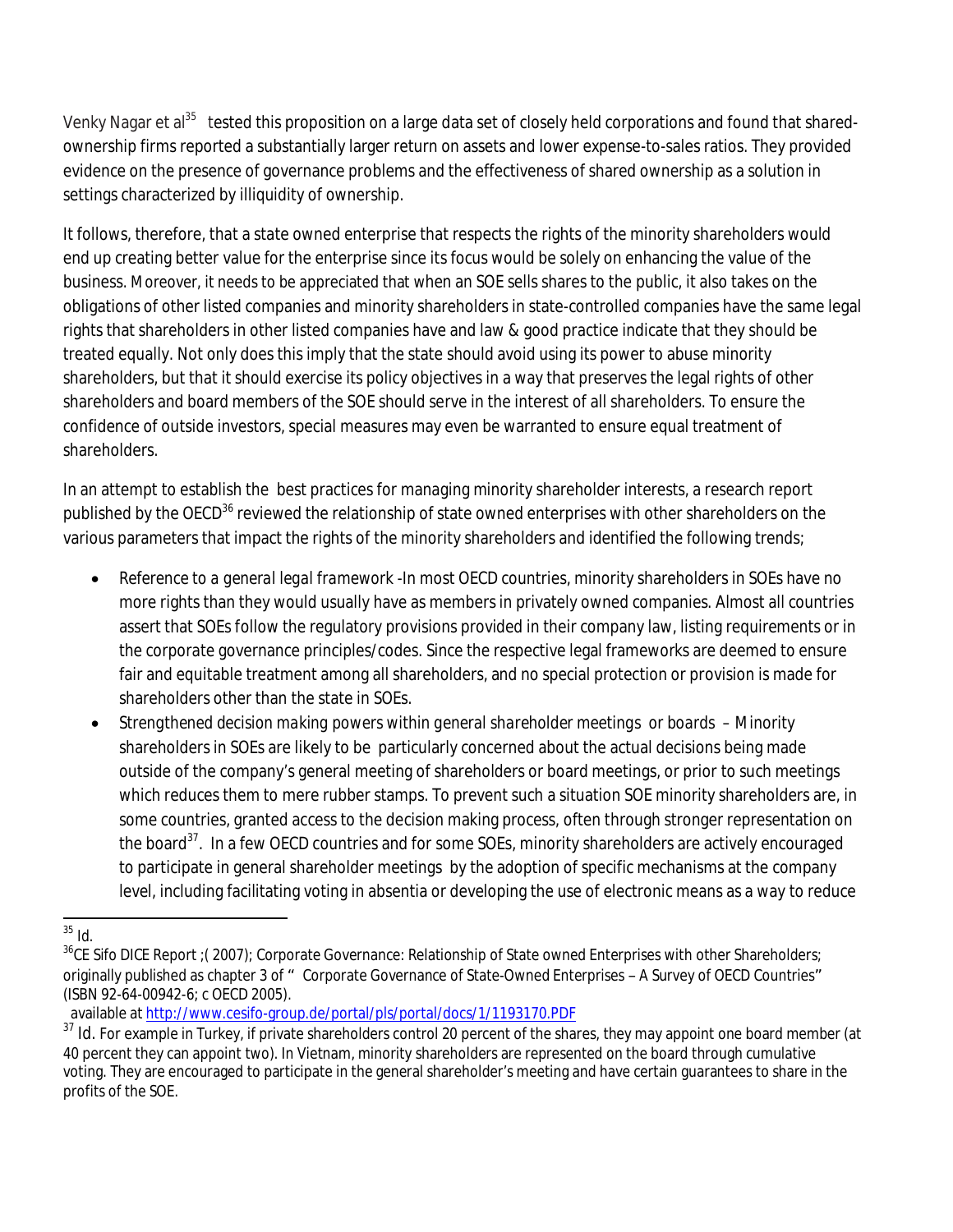participation costs. In some countries, a specific regulation applies to all SOEs and grants minority shareholders additional rights, mainly with regard to their representation on boards and cumulative voting may be allowed, according to the general Company Law or following specific SOE by-laws. This allows minority shareholders to concentrate their voting rights and may help in rebalancing the dominant state position by a stronger influence of private minority shareholders.

- *Ex ante rights* Granting minority shareholders specific ex ante rights may also be quite useful in strengthening the rights of the minority shareholders, and in most cases these rights are granted by the general legal framework and are not specific to minority shareholders in SOEs
- *Information rights* A crucial condition for protecting minority shareholders is to guarantee a high degree of transparency. However, few countries document the provisions taken, if any, to ensure that the ownership entity does not make any potentially abusive use of the information it receives as a controlling shareholder.
- *Right of redress* -Minority shareholders do enjoy in most OECD countries the same rights in SOEs as in other companies, based on the general company legal framework applicable for the country.
- *Protecting the rights of the state as a minority but dominant shareholder; the cases of "golden shares"* Special rights have usually been introduced in some countries in the context of privatization: they allow the state to divest itself of national flagships but without relinquishing its control over them. Such structures which allow the state to retain specific powers over the future ownership control or the strategic conduct of a private company are not in the interest of the minority shareholders $^{\rm 38}.$

Corporate Governance in an SOE is also impacted by how the SOE is structured in terms of ownership; three main types of ownerships of SOEs have been found to be prevalent across the OECD countries: the decentralized or sector model, the dual model and the centralized model<sup>39</sup>. The decentralized model is the one where SOEs are under the responsibility of relevant sector ministries. The dual model is the one where the responsibility is shared between the sector ministry and a "central" Ministry or entity (usually the Finance Ministry or the Treasury) while the centralized model is one in which the ownership responsibility is concentrated under one main ministry and has been found to be on the increase more recently.

The decentralized or sector model has been the traditional model for exercising the ownership function and still exists today in a few OECD countries, such as Finland and to a less extent Germany<sup>40</sup>. In some cases, a specific ministry plays a coordinating role, in addition to the main role played by sector ministries, and is in charge of elaborating the overall ownership policy as well as specific guidelines. The main advantages and rationale for such a decentralized organization are due to the much greater availability of sector expertise. The main drawbacks

 $\overline{a}$ 

http://elibrary.worldbank.org/docserver/download/4542.pdf?expires=1340417360&id=id&accname=guest&checksum=6D00 C7849E0ABA9FF2853740A48F4300

 $^\mathrm{38}$  Id.In several landmark decisions of 2002 and 2003 against Portugal, France and Belgium as well as the UK and Spain, the European Court of Justice struck down diverse special rights mechanisms and established as a general principle that any legislation liable to deter potential direct investment restricts the EC Treaty freedoms of capital movement and establishment.

<sup>&</sup>lt;sup>39</sup> Maria Vagliasindi; Governance Arrangements for State Owned Enterprises;(2008); Policy Research Working Paper 4542 available at

<sup>&</sup>lt;sup>40</sup> Id. In Finland, 9 different ministries exercise the ownership function over 50 SOEs. In the UK (up to 2003), the ownership function was historically dispersed among a wide number of ministries, and is now under the responsibility of 9 different Departments, Ministries or Offices.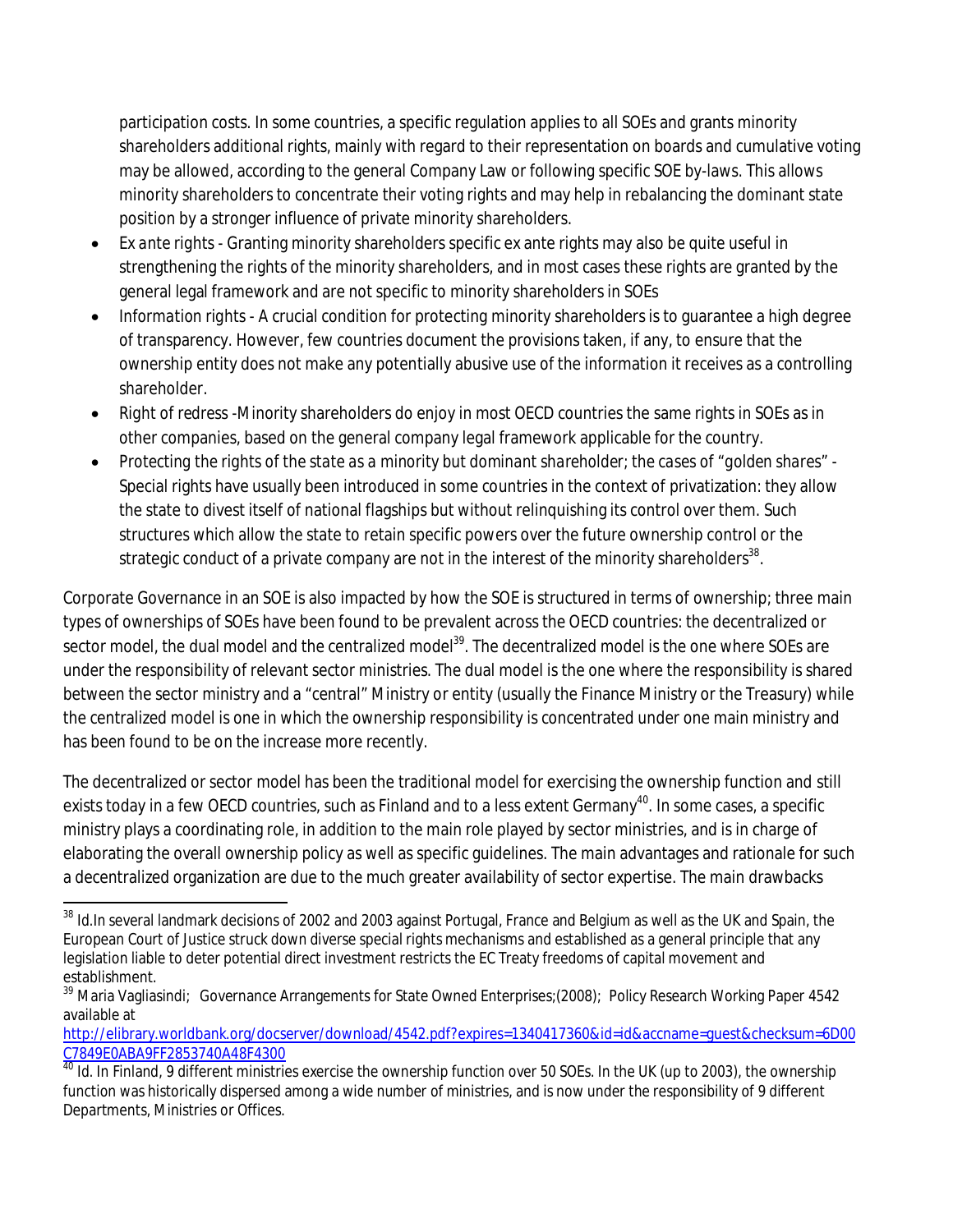resulting from such an organization are the difficulty in clearly separating the ownership function from the regulatory role and the increased risk of governmental interference in day‐to‐day operational functions.

In the dual model both sector ministries and a "common" ministry are responsible for exercising ownership rights. The "common" Ministry is usually the Ministry of Finance, due to the importance of the SOE sector to the state's overall economic and financial objectives. Both ministries may have the right to nominate representatives for the board of directors and the dual responsibilities often also include the approval of major transactions and strategic plans. In the dual form, one single ministry such as the ministry of finance, or a specialized body, performs certain ownership functions for all SOEs, but other functions are performed by different ministries for different SOEs. In this model, the power of the central ministry or body can range from being close to that of the centralized case, with other ministries playing a fairly limited governance role, to being much more circumscribed, with the central entity serving only as a consulting and advisory unit for the rest of the government and having no direct control over SOEs. Brazil, Bulgaria, India, Kenya, Mexico, South Africa, Turkey, and Vietnam all have variations on the dual system<sup>41</sup>.

An important potential advantage of the dual model is that it can reduce the conflict of interest that the government typically has in its dual role as both the owner of an SOE and the representative of that SOE's stakeholders. When these two roles are divided between the two ministries, competing constituencies are introduced into the SOE's corporate governance framework which is likely to subject the SOE's corporate policy to more rigorous checks and balances than what would have taken place under a single government ministry, this leads to a better protection for the minority shareholders. Another potential advantage of the dual model is that it facilitates both technical (from the officials of a sectoral ministry) and fiscal oversight (from the Ministry of Finance, or perhaps a ministry of public enterprises). The main disadvantages of the dual model are the potential for the blurring of responsibilities between the two ministries involved and the possibility that SOE management perceives itself to be "the servant of two masters", with detrimental results for morale and performance.

The centralized model has become more popular in the current implementation of privatization programs. In this model, most SOEs are put under the responsibility of one Ministry or Agency. Chile, Indonesia, Jordan, Peru, Poland, and Singapore all have what is an essentially centralized system $^{\rm 42}.$ 

 $\overline{a}$ <sup>41</sup> Id. In Brazil, Mexico, and Vietnam, although different line ministries oversee different SOEs, the Ministry of Finance is responsible for the financial performance and asset management of each. In Kenya, the Ministry of Finance also sets other guidelines for SOEs. In Turkey, the Treasury and the Privatization Administration are the legal owners of SOEs and share responsibility for the SOE with the relevant sector ministry. In India, while SOEs are overseen by specific ministries, the Department of Public Enterprises issues guidelines and a number of government bodies have an oversight or advisory role while in South Africa, the Department of Public Enterprises develops policies and processes for the governance of SOEs and directly oversees six major enterprises, while line ministries are responsible for the rest. The South African National Treasury also has an oversight role in SOE.

 $42$  Id.In Singapore, SOEs are owned by Temasek, the national holding company, which in turn is 100 percent owned by the Ministry of Finance. As a holding company, Temasek has substantial authority in its subsidiary companies. The Chilean State Owned Enterprise System is not considered the direct owner of SOEs, but carries out the ownership function for the state in all of them. In Poland, the bulk of SOEs are under the Ministry of the Treasury, which has special units for privatization and SOE governance. In Indonesia, the Ministry of State-Owned Enterprises exercises the states ownership rights in SOEs. In Jordan, the ownership function is carried out by the Jordan Investment Corporation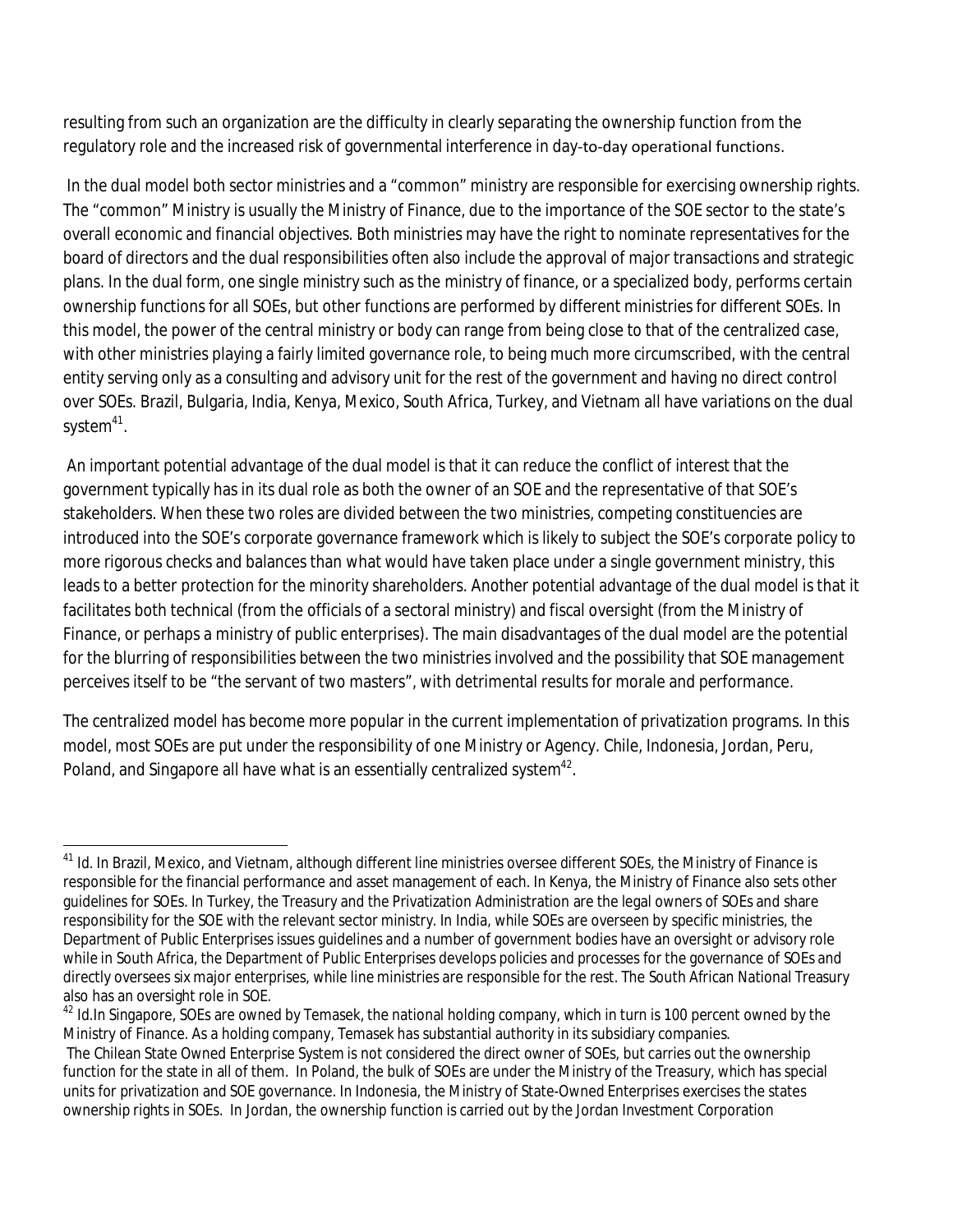The main advantages of the centralized model are the clear line of accountability from the SOE to the government, the ability of the government to exert close fiscal supervision and to form a coherent SOE policy, and the fact that it allows the best use of the typically limited human resources available within the civil service to undertake the specialized job of exercising the government's ownership function. The main disadvantage is the likelihood that the depth of sectoral expertise available in a Ministry of Finance, for example, will be shallower than in sectoral ministries. In such a model of good governance better protection of the rights of minority shareholders would depend upon on how effectively the centralized agency is insulated from political interference, the degree of clarity with which its objectives have been defined and the autonomy granted to it to fulfill its mandate.

Globally there is a trend of less reliance on a purely decentralized system, with many countries establishing a single ownership entity or coordinating body.

Temasek Holdings, Singapore<sup>43</sup> is an example of a successful holding company structure to manage the assets of SOEs. Wholly owned by the Singapore Government, it is an investment company headquartered in Singapore, with 10 locations in cities across Asia and Latin America and manages a portfolio of around US \$ 153 billion, as on 31<sup>st</sup> March 2011.

Temasek is wholly owned by the Ministry of Finance and is governed by the provisions of the Singapore Companies Act and all other applicable laws and regulations governing companies incorporated in Singapore. Subject to the President of Singapore's concurrence, its shareholder has the right to appoint, remove or renew Board members.

Under Singapore's constitution and laws, neither the President of Singapore nor the Government is involved in Temasek's investment, divestment or other business decisions, except in relation to the protection of Temasek's past reserves. Within this regulatory framework, Temasek operates with full commercial discretion and flexibility, under the direction of its Board. Its governance framework emphasizes substance over form and long term over short term and provides for accountability and a robust balance between empowerment and compliance $^{\rm 44}.$ 

Temasek has delivered a total shareholder return of 17% compounded annually since its inception in 1974 and provides a good example of a successful holding company structure for SOEs that works independently with minimal interference from the government.

There have been a number studies aimed at identifying key factors which, if adopted, would lead to promoting and implementing good governance practices in SOEs and therefore help to protect the rights of the minority shareholders.

For instance three key policy recommendations, which impact corporate governance, emerge from a World Bank review<sup>45</sup> of SOE performance evaluation and monitoring in the case of infrastructure sectors in developing countries. First, governments need to spend as much time and effort in monitoring the performance of public operators as they would do for private operators. Better corporate governance of such projects would lead to more transparency and accountability of the infrastructure sectors and minimize the cost of such projects. Second,

 $\overline{a}$ 

<sup>&</sup>lt;sup>43</sup> Details obtained from Temasek's website: http://www.temasek.com.sg/

 $44 \overline{1d}$ 

<sup>&</sup>lt;sup>45</sup> Supra. Refer Note No. 39.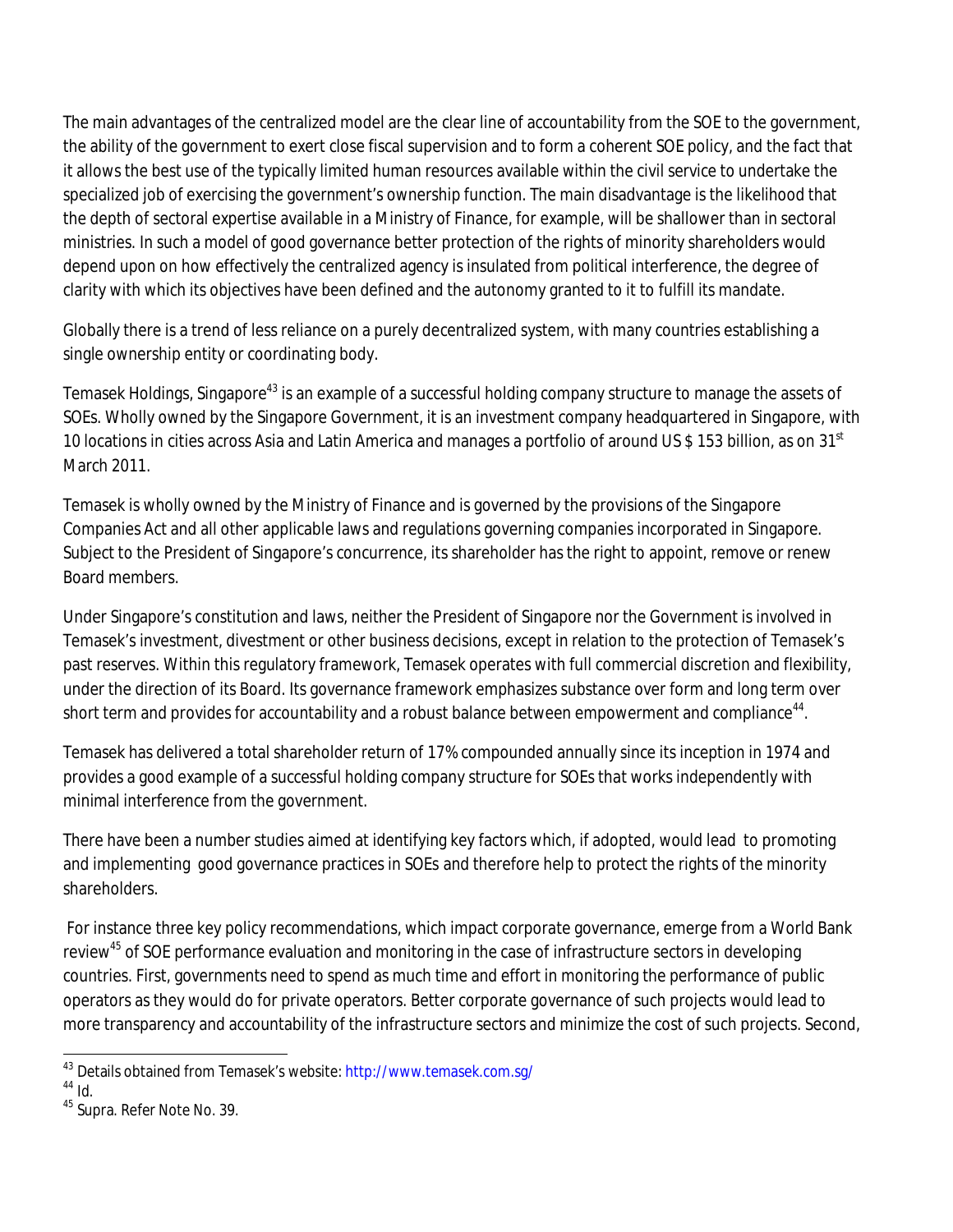some of the structures implied in the OECD Principles of Corporate Governance for SOEs (e.g., favoring a centralized ownership function through an independent agency versus a decentralized or dual structure) have not yet been sufficiently "tested" in practice and may not suit all developing countries. Developing countries are characterized by tight budget constraints that need to be taken into account when it comes to determine the most appropriate governance structure and a centralized structure, where the ownership is exercised by the Ministry of Finance rather than an independent agency, seems to be better suited and also to be relatively successfully implemented in developing countries. Thirdly, general corporate governance guidelines (and policy recommendations) need to be carefully adapted to infrastructure sectors, particularly in the natural monopoly segments and market structures and governments should distinguish between SOEs operating in potentially competitive sectors from the ones operating under a natural monopoly structure. Competition provides not only formidable benefits but also unique opportunities for benchmarking, increasing the transparency and accountability of the sector.

Adherence to National Governance codes by SOEs has also been seen as an important vehicle better corporate governance in SOEs though the empirical evidence is quite mixed and the issue gets subsumed in the broader issue of how effective are the National Governance codes. An Indonesian Study<sup>46</sup> based on a document analysis method attempted to answer the question as to what extent Indonesia's concept of corporate governance solved the existing governance problems of SOEs, including pure SOEs -which had the government as the sole shareholder's representative. The study found that the mainstream corporate governance in Indonesia was designed to deal with agency problem that occurs in publicly traded companies with widely dispersed shareholders as opposed to non-listed companies such as pure SOEs. The study found that the code had failed to solve the crucial problems of conflicting objectives and political interference and concluded that the current Indonesian code of corporate governance, conceptually, could not remedy the governance issues in Indonesia's pure SOEs which primarily needed specific laws and regulations in addition to a strong code that was free from political interference and unprofessional supervisory board s and able to cope with the conflicting objectives.

### 5. **Corporate Governance in SOEs – the Indian experience.**

India has a complex dual ownership form where a number of bodies oversee the Central Public Sector Enterprises (CPSEs), as the SOEs are more commonly referred to in India.

The Department of Public Enterprises (DPE), under the Ministry of Heavy Industries & Public Enterprises, issues guidelines on governance related issues, including board appointments, appointments of other personal, wages and salaries. The Central Vigilance Commissioner issues guidelines on conduct, disciplinary cases, investigations and related issues. Departmental enterprises are subject to a special additional audit by the Comptroller and Auditor General. The Central Bureau of Investigation, an autonomous police organization of the government, assumes jurisdiction over the employees and board members. The Planning Commission has a role in planning and

 $\overline{a}$ <sup>46</sup> Miko Kamal; PhD Candidate in Business Law, Macquarie University; (2010); Corporate Governance and State-owned Enterprises: A Study of Indonesia's Code of Corporate Governance, Journal of International Commercial Law and Technology Vol. 5, Issue 4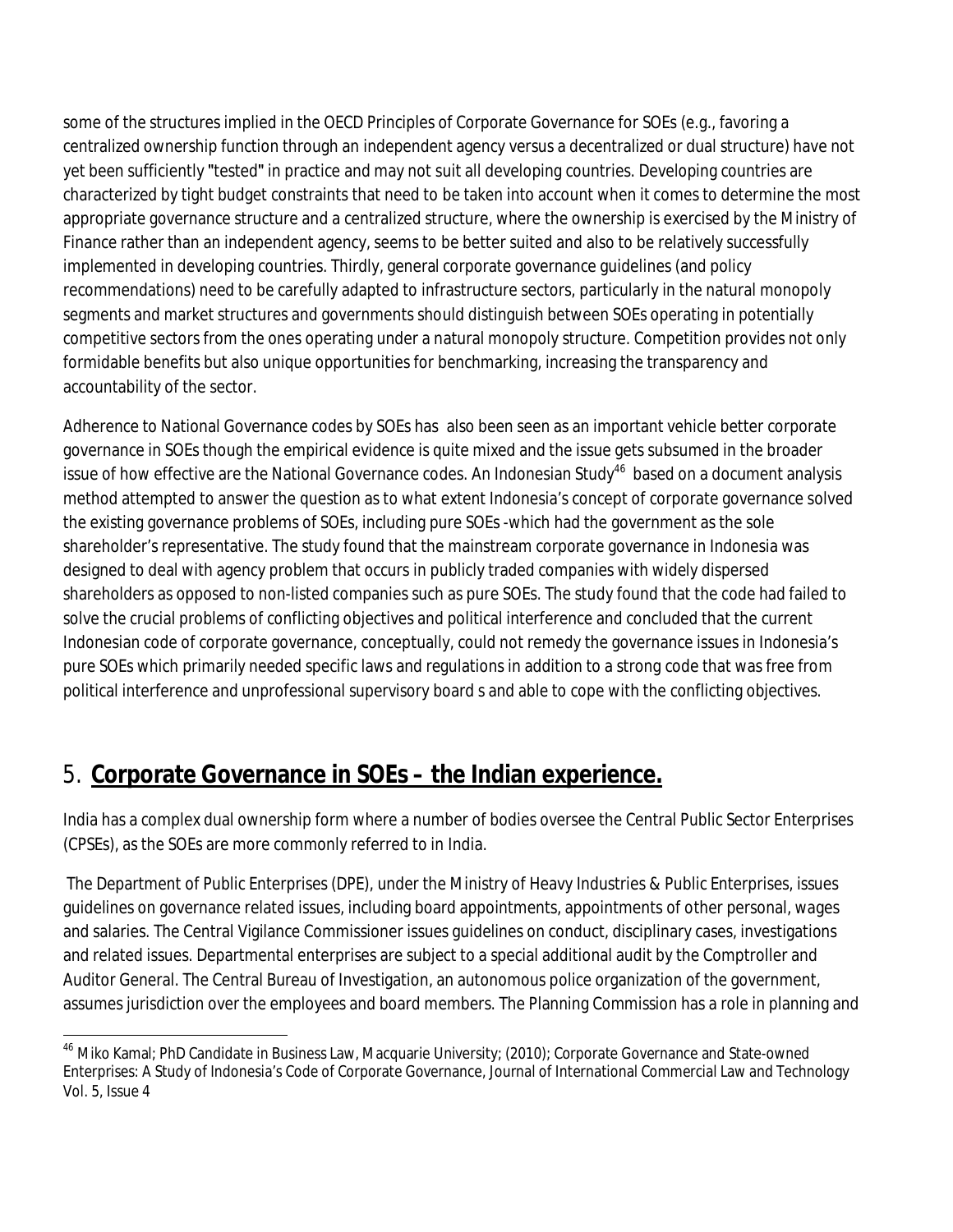project proposals. The Public Enterprise Selection Board (PESB) recommends and selects potential SOE board members. Finally, it is the various ministries that exercise ownership rights and set policy objectives (sometimes together with the legislature) and they make the final choice for certain board members and the chief executive, through whom they exert substantial influence and can also issue directives to and veto major decisions of SOE boards.

In June 2007 the DPE issued Guidelines on Corporate Governance for CPSEs on an experimental basis, these which was adopted by CPSEs on a voluntary basis in 2008-09. In the light of the experience gained, the Guidelines were modified and then adopted on a mandatory basis in May 2010; these now form the cornerstone for corporate governances in all CPSEs.

The guidelines<sup>47</sup> on Corporate Governance apply to listed as well as unlisted CPSEs and cover the following issues:

- Board of Directors
- Audit Committee
- Remuneration Committee
- Subsidiary Companies
- Disclosures
- Report, Compliance and Schedule of Implementation.

In so far as listed CPSEs are concerned, they have to follow the Securities & Exchange Board of India (SEBI) Guidelines on Corporate Governance as prescribed from time to time $^{48}\,$  additionally, they are required to follow those provisions in the DPE prescribed guidelines on Corporate Governance which do not exist in the SEBI Guidelines and which do not contradict any of the provisions of the SEBI Guidelines.

In addition to the mandatory corporate governance guidelines issued by the DPE, the CPSEs are also governed by the Companies Act, 1956 and regulations of various authorities like Comptroller and Auditor General of India (C&AG), Central Vigilance Commission (CVC), Administrative Ministries, and other nodal Ministries. The Right to Information Act 2005 is also applicable to the  $\text{CPSEs}^{49}$ .

DPE believes that, because of the implementation of its guidelines, key principles of Corporate Governance are in vogue in CPSEs<sup>50</sup> because (a) the Chairman, Managing Director and Directors are appointed independently through a prescribed procedure; (b) Statutory auditors are appointed independently by the Comptroller & Auditor General; (c) Arbitrary actions, if any, of the Management can be challenged through writ petitions; (d)

 $\overline{a}$ 

<sup>&</sup>lt;sup>47</sup>The DPE guidelines for CPSEs are available at <u>http://dpe.nic.in/sites/upload\_files/dpe/files/gcgcpse10.pdf</u>

<sup>48</sup> Clause 49 of the Listing Agreement contains the guidelines on Corporate Governance for all Listed Companies and applies to all Listed Companies (or those that are seeking listing), except for very small companies (that is, those that have a paid-up capital of less than Rs. 30 million and a net worth of less than Rs. 250 million throughout their history). While several requirements of Clause 49 are mandatory in nature, there are certain requirements (such as the setting up of a remuneration committee, training of board members and whistleblower policy) that are merely recommendatory in nature. See Securities and Exchange Board of India circular no. SEBI/CFD/DIL/CG/1/2004/12/10 dated 29 October 2004, Available at: < http://www.sebi.gov.in/circulars/2004/cfdcir0104.pdf>.

 $50$  Id.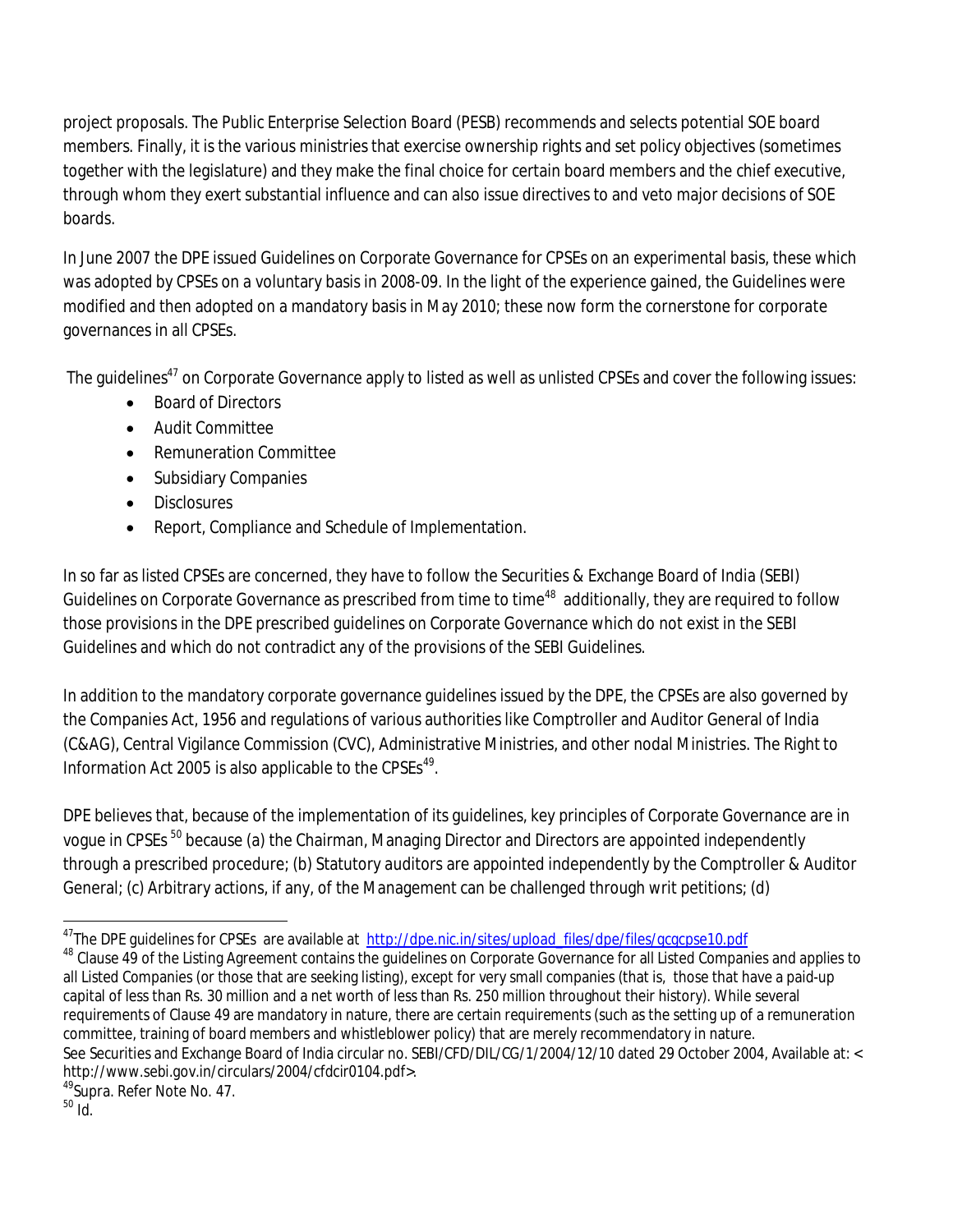Remuneration of Directors, employees, etc. are determined on the basis of recommendations of Pay Committees constituted for this purpose; and so on.

However, despite the various initiatives that have been taken by the GoI and the guidelines that have been issued for better corporate governance in CPSEs, the CPSEs are constrained from acting as normal commercial organizations since some judicial pronouncements have declared public enterprises to be an extension or arm of the State under Article 12 of the Constitution<sup>51</sup> leading to their functioning in an environment which undermines the entrepreneurial and commercial functioning of public enterprises and puts them at a disadvantageous position vis-à-vis their private sector counterparts and competitors. As the State is the majority shareholder, the State owned enterprise have to work under the aegis of the State and are, therefore, subject to multiple levels of authority and reviews which not only can be quite onerous but also quite time consuming $^{52}.$ 

A key factor that would impact good governance in CPSEs would be the role played by the Independent Directors on the board of such enterprises.

The Corporate Governance Guidelines mandated by the DPE prescribe $^{53}\,$  that in case of a CPSEs listed on the Stock Exchanges and whose Board of Directors is headed by an Executive Chairman, the number of Independent Directors shall be at least 50% of Board Members and in case of all other CPSEs (i.e. listed on Stock Exchange but without an Executive Chairman, or not listed CPSEs), at least one-third of the Board Members should be Independent Directors.

The DPE has laid down the following criteria for consideration of appointment as n Independent Director<sup>54</sup>

- Criteria of Experience
	- a. Retired Government officials with a minimum of 10 years experience at Joint Secretary level or above.

http://dpe.nic.in/publications/report\_of\_ad\_hoc\_group\_of\_experts\_on\_empowerment\_of\_cpses.

 $\overline{a}$  $^{51}$  Under Article 12 of the Indian Constitution the definition of , 'State', unless the context otherwise requires, includes the Government and Parliament of India and the Governments and Legislature of each of the States and all local or other authorities within the territory of India or under the control of the Government of India. Although Article 12, in so many words, does not provide that CPSEs fall within the definition of the 'State', they are still deemed as being included in the category 'other authorities' and therefore, covered under the definition of 'State' as pronounced by different Courts including the Supreme Court of India.

Refer to the report of the Ad-hoc Group of Experts on the Empowerment of central Public Sector Enterprises (Arjun Sengupta Committee), 2007: available at

<sup>&</sup>lt;sup>52</sup> Mr Arun Balakrishnan, CMD of Hindustan Petroleum Corporation (HPCL) has identified the inclusion of PSEs under the definition of State as,"……the genesis for a plethora of controls. Thus in addition to the audit committee, the statutory audit, internal audit the State owned enterprises have audits/reviews conducted by the parent ministry, the Department of Public Enterprises, Comptroller & Accountant General, the Chief Vigilance Commissioner, Parliament and Parliamentary Committees and the CBI .The State owned enterprises are also subject to writ petitions to the Supreme Court under Article 32 of the Indian Constitution and to the High Court under Article 226 of the Indian Constitution". Available at-

http://www.hindustanpetroleum.com/Upload/En/ChairmansSpeech/files/SOE%20Corporate%20Governance%20June08.pdf 53 Supra., Refer Note No. 39

<sup>&</sup>lt;sup>54</sup> The criteria laid down by the GoI for consideration of candidates as non-official Director(s) in CPSEs are available at http://dpe.nic.in/publications/databank\_of\_independent\_directors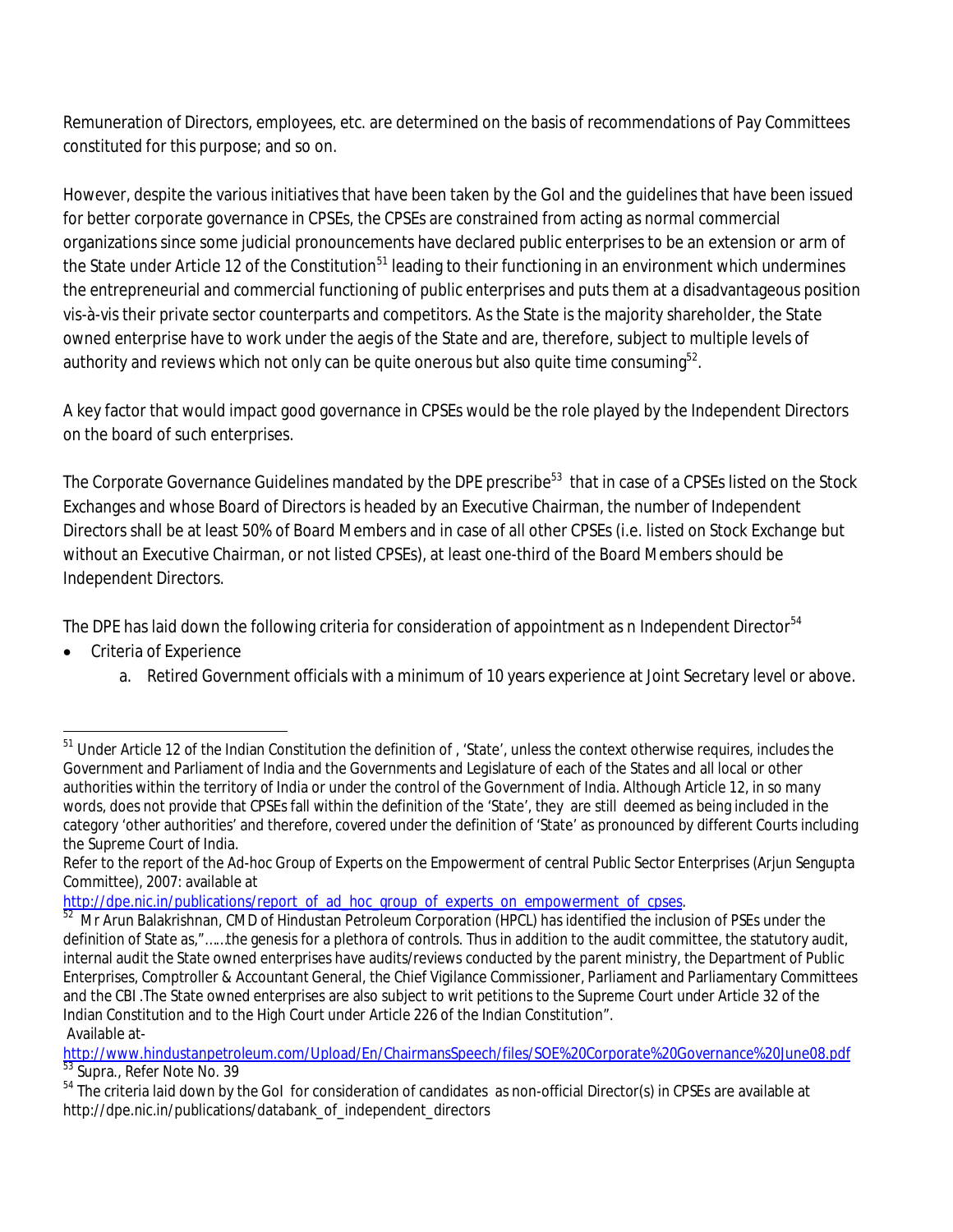- b. Persons who have retired as CMD/CEOs of CPSEs and Functional Directors of the Schedule 'A' CPSEs. The ex-Chief Executives and ex-Functional Directors of the CPSEs will not be considered for appointment as non-official Director on the Board of the CPSE from which they retire. Serving Chief Executives/Directors of CPSEs will not be eligible to be considered for appointment as non-official Directors on the Boards of any CPSEs.
- c. Academicians/Directors of Institutes/Heads of Department and Professors having more than 10 years teaching or research experience in the relevant domain e.g. management, finance, marketing, technology, human resources, or law.
- d. Professionals of repute having more than 15 years of relevant domain experience in fields relevant to the company's area of operation.
- e. Former CEOs of private companies if the company is (a) listed on the Stock Exchanges or (b) unlisted but profit making and having an annual turnover of at least Rs.250 crore.
- f. Persons of eminence with proven track record from Industry, Business or Agriculture or Management.
- Criteria of Educational Qualification
- Minimum graduate degree from a recognized university.
- Criteria of Age

The age band should be between 45-65 years (minimum/maximum limit). This could, however, be relaxed for eminent professionals, for reasons to be recorded, being limited to 70 years.

The proposals for appointment of non-official Directors on the Boards of CPSEs are initiated by the concerned Administrative Ministries/Departments and the selection of non-official Directors is made by the Search Committee<sup>55</sup>.

The concerned Administrative Ministry/Department appoints the non-official Directors on the basis of recommendations of Search Committee after obtaining the approval of competent authority and clearance by the Chief Vigilance Commissioner after which it is put up to the Cabinet's Appointment Committee for final approval.

The process for the appointment of Independent Directors has come in for a lot of criticism because of the time lag and delay in the appointment of the Board members<sup>56</sup>. This is despite the fact that the selection process starts the process for selecting the Independent Director one year before the vacancy arises. Pointing to the dysfunctional consequences of such delays in appointment Shri U.D. Choubey, Director General of Standing

 $\overline{a}$  $55$  Id. The present composition of the Search Committee is as under.

<sup>1.</sup> Chairman (PESB)

<sup>2.</sup> Secretary, DPE

<sup>3.</sup> Secretary of the concerned Administrative Ministry/Department

<sup>4.</sup> 2 non-official Members, viz. Shri Vivek Mehrotra, Ex-Secretary to GOI and Dr. Pritam Singh, Director General, International Management Institute.

 $^{56}$  As reported in a Comptroller and Auditor General (CAG) Report tabled in the Indian Parliament on 10.5.2012, of the 466 Central Public Sector Enterprises (CPSEs) audited by the CAG during 2010-11, 18 companies did not have the required number of independent directors and in 29 companies there was no such representatives on board. Refer to: http://articles.economictimes.indiatimes.com/2012-05-10/news/31655558\_1\_independent-directors-cag-reportcpses.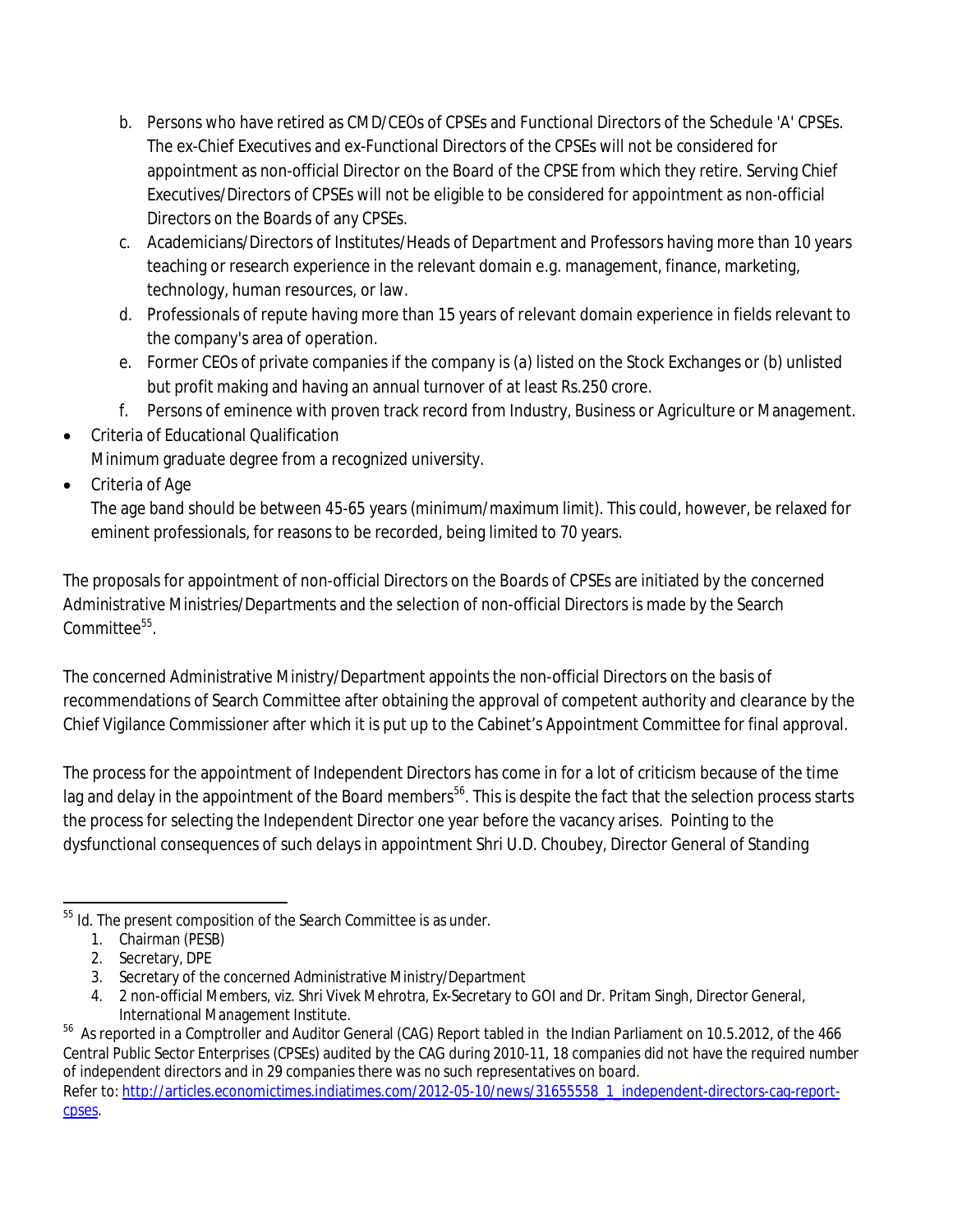Committee of Public Enterprises (SCOPE) said<sup>57</sup>, "This (the delay in appointment) is coming as a serious obstacle in way of optimal performance of public sector units," and went to identify that the main reasons behind such a state as being the long-drawn existing procedures and the unwanted delay in awarding vigilance clearances.

Leaving aside the issue of inordinate delay in the appointment of independent directors on the Boards of CPSEs, some have argued<sup>58</sup> that while due to the diffused shareholding structures in the U.S. and the U.K., independent directors were ushered into corporate governance norms in those countries in order to operate as an effective monitoring mechanism over managers in the interest of shareholders, a transplantation of the concept to a country such as India without placing emphasis on local corporate structures and associated factors is likely to produce unintended results and outcomes that are less than desirable.

However, a more critical issue that arises with respect to the role played by the independent directors is to understand whose interest the Independent Directors (on boards of CPSEs) represent as only they can protect the interests of the minority shareholders by taking decisions which are taken in the interest of the organization. Under the current process of appointing Independent Directors in CPSEs, the administrative ministries overseeing the CPSE, indirectly but effectively, control the appointment of independent directors in enterprises that are associated with them. Given that the dominant shareholder in most of the CPSEs is the Central Government, who has declared its intent to maintain its stake at above 51% in the enterprise, the responsibility of the government nominated independent directors effectively would translate to the independent directors remaining loyal to the appointing ministry and supporting them in the board meetings.

It can be argued that an independent directors in a CPSE ought to shoulder an obligation that extends beyond their accountability only to the dominant shareholder, as the Government is not the actual 'shareholder' of the enterprise. As Shri Pranab Mukherjee, Finance Minister of India has rightly pointed out<sup>59</sup>; the CPSEs in India are symbols of 'public wealth' and, therefore, an independent director should be mindful of public and societal concerns.

This debate becomes quite pertinent in the context of an analysis on how the realization from sale of minority shareholding of the Government in profitable CPSEs has been channelized and whether it has been used in the best interest of the people of India. On 27 January 2005, the Government of India had decided<sup>60</sup> to constitute a

<sup>60</sup>The investment objectives of the National Investment Fund are given at: http://www.divest.nic.in/Nat\_inves\_fund.asp

 $\overline{a}$ <sup>57</sup> As reported in: <u>http://www.livemint.com/2011/09/12224756/60-CXO-250-independent-direct.html?atype=tp</u>

<sup>58</sup> Varrotil, U., Evolution & Effectiveness of Independent Directors in Indian Corporate Governance; (Summer 2010) Hastings Business Law Journal, Volume 6, Number 2; feels that due to the concentrated ownership structures in Indian companies, the minority shareholders require the protection of corporate governance norms from actions of the controlling shareholders and Board independence, in the form it has originated in the western countries, does not provide a solution to this problem. <sup>59</sup>In his budget speech while presenting the FY 09-10 Budget, the Finance Minister said, "The Public Sector Undertakings are the wealth of the nation, and part of this wealth should rest in the hands of the people. While retaining at least 51 per cent Government equity in our enterprises, I propose to encourage people's participation in our disinvestment programme. Here, I must state clearly that public sector enterprises such as banks and insurance companies will remain in the public sector and will be given all support, including capital infusion, to grow and remain competitive"; reported at: http://indiabudget.nic.in/ub2009-10/bs/speecha.htm.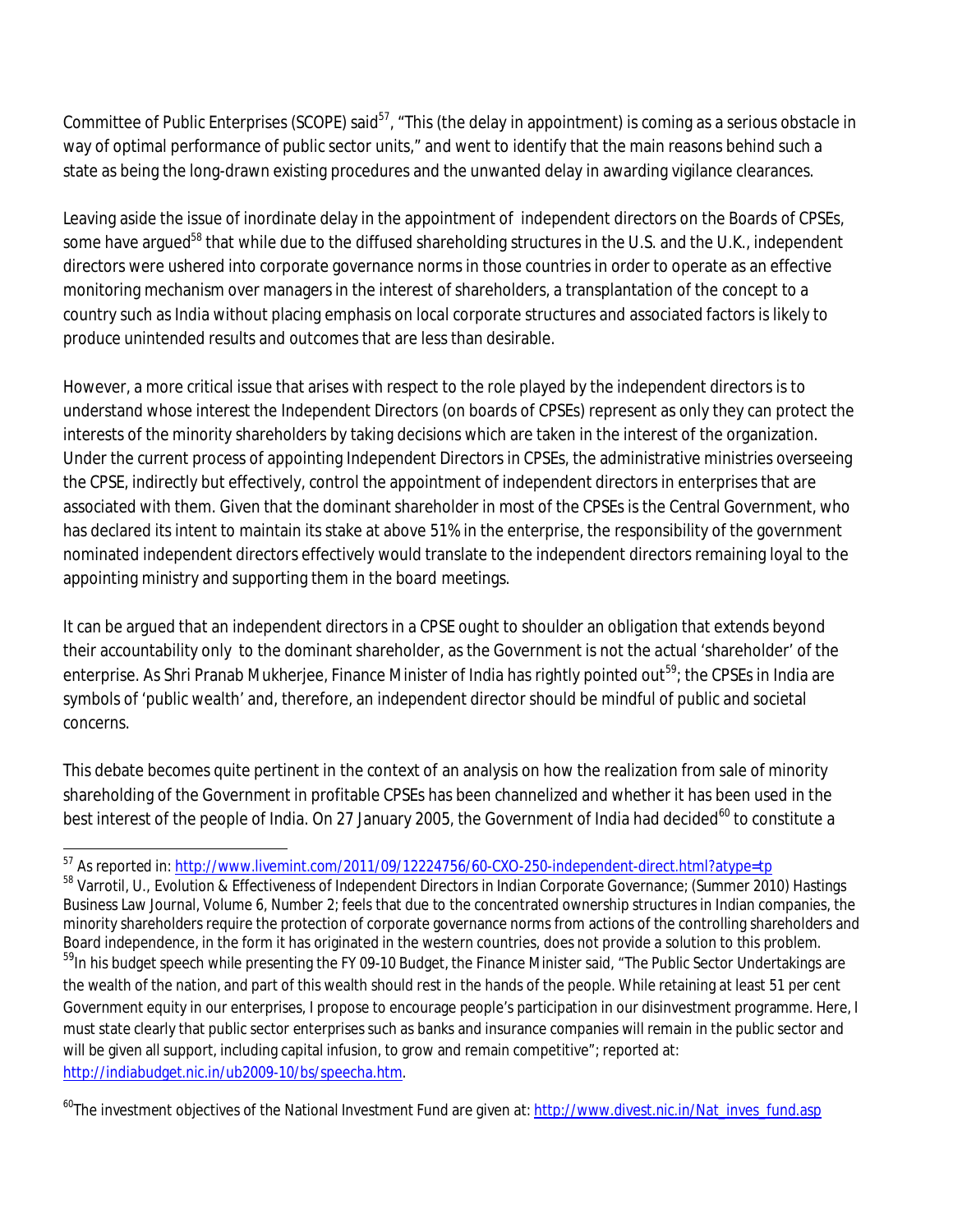'National Investment Fund' (NIF) into which the realization from such disinvestment sale was to be channelized and which was meant to be maintained outside the Consolidated Fund of India; furthermore the corpus of the NIF was expected to be of a permanent nature. It was also envisaged that the NIF would be professionally managed to provide sustainable returns to the Government, without depleting the corpus and selected Public Sector Mutual Funds would be entrusted with the management of the corpus of the Fund. 75% of the annual income of the Fund was meant to be used to finance selected social sector schemes, which promoted education, health and employment while the residual 25% of the annual income of the Fund was meant to be used to meet the capital investment requirements of profitable and revivable CPSEs that yield adequate returns, in order to enlarge their capital base to finance expansion/ diversification

However, in view of the difficult economic situation caused by the global slowdown of 2008-09 and a severe drought that was likely to adversely affect the 11th Plan growth performance, the Government, in November 2009, decided to give a one-time exemption<sup>61</sup> to utilization of proceeds from disinvestment of CPSEs for a period of three years – from April 2009 to March 2012 (subsequently extended up to March 2013) and the disinvestment proceeds during this period were to be made available, in full, for meeting the requirements of selected social sector programs as decided by the Planning Commission/Department of Expenditure.

The diversion of disinvestment proceeds from their earlier stated objectives and their use to fund the current account deficit of the Union Government (and meet its fiscal objectives) has been questioned by some<sup>62</sup> as not being the best use of such funds and as "frittering away the gains, if any, of disinvestment"!

However, despite the limitations and inefficiencies in the operating models of SOEs in India, empirical evidence does not show that Indian SOEs perform badly as compared to their private sector counterparts.

An early study by K Ramaswamy<sup>63</sup> reports findings from a study comparing the performance of Indian State Owned Enterprises (SOEs) and private firms and found that SOEs do not perform badly as compared to their peer group in the private sector. While the privately held firms performed better in terms of commercial profitability, the two groups did not differ in respect of managerial efficiency and the SOEs were found to be markedly better in accomplishing public interest objectives.

Using data on Indian government-owned firms, Nandini Gupta investigated<sup>64</sup> the effect of privatization on the performance of government owned firms and, based on empirical evidence, has suggested that privatization is positively associated with profitability and efficiency of government-owned firms. Despite the small number of

 $\overline{a}$  $^{61}$  Id.

<sup>&</sup>lt;sup>62</sup> In a column posted on www.suchetadalal.com former Union Secretary, Dr E A S Sarma has written, "Instead of deploying the disinvestment proceeds in more viable long-term investment opportunities, successive governments used them to fill the widening budgetary gap between the revenue and the unproductive expenditure, thus frittering away the gains, if any, of disinvestment", available at http://www.suchetadalal.com/?id=def31eae-ef70-4e27-4f840b0b12f9&base=sections&f.. <sup>63</sup>Kannan Ramaswamy, Dept of Management & Intl. Business, Florida International University, Miami, FL 33199 ; (1994), Evaluating the comparative performance of state owned enterprises and privately owned firms: the Indian experience, Academy of Management Best Papers Proceedings;1994, p297

<sup>64</sup> Nandini Gupta; (November, 2010); Selling the family silver to pay the grocer's bill? The case of privatization in India.; available at http://www.bus.indiana.edu/nagupta/gupta\_nov2010.pdf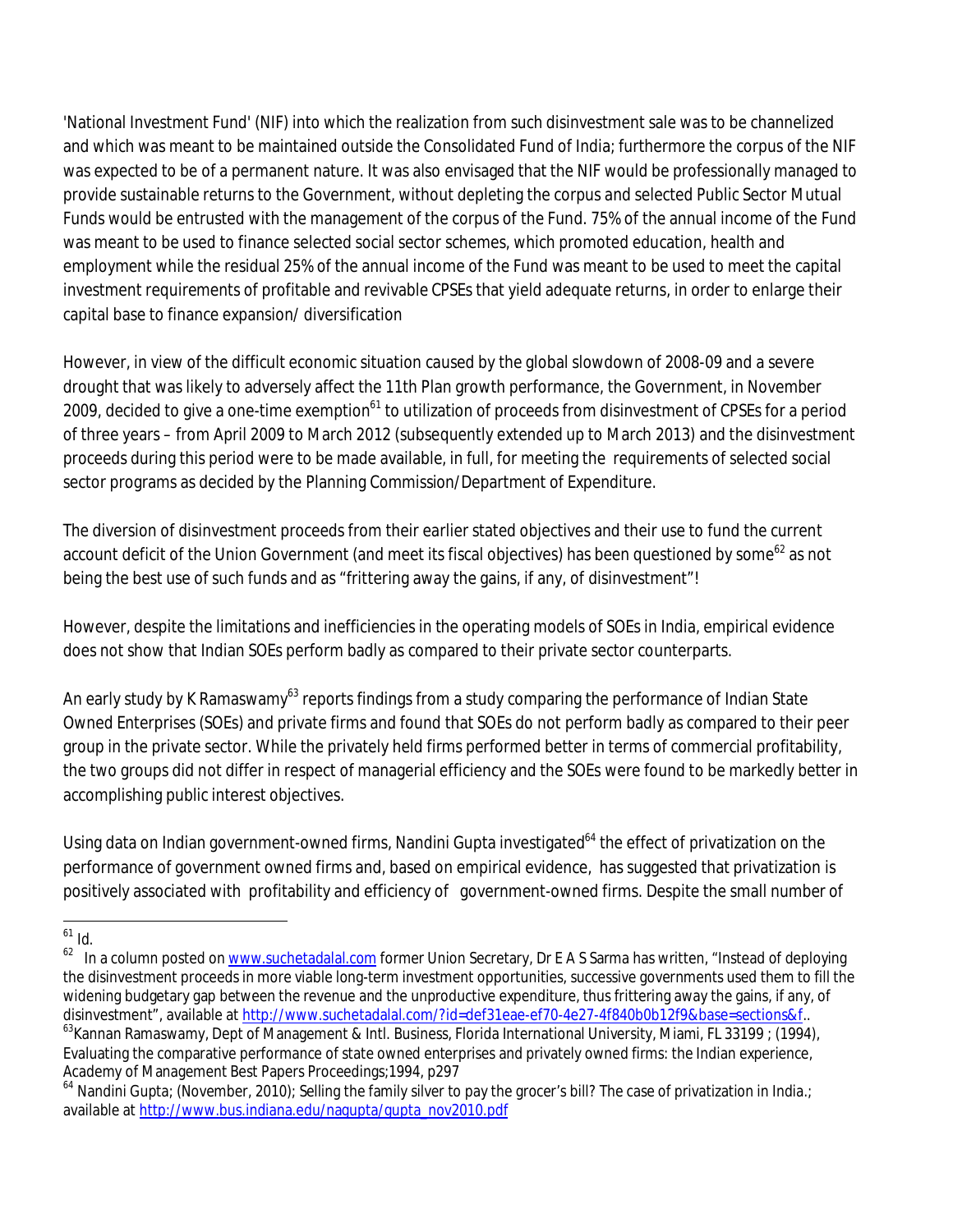transactions, selling majority equity stakes to private owners has even economically significant impact on firm performance. Furthermore, privatization is not associated with layoffs or a decline in employee compensation.

A recent study by Espirito Santo Securities<sup>65</sup> analyzed some of the possible governance failures and abuses, in the Indian context, by dominant shareholders in different ownership categories (government, MNCs, private ownership) and reviewed the performance impact of ownership structure on firm performance. Based on an analysis of ownership and performance data of 463 BSE 500 companies, that have a 'dominant' shareholder (owning greater than26% holding), the study concluded that;

- Public Sector Undertakings ( that had majority ownership from the government) actually outperformed companies that had majority ownership from the other groups and;
- The worst performers, by a distance, are family promoter group companies where the dominant shareholder control is more than 76%.

In India, various remedies are available to minority shareholders for 'disciplining' a company and its dominant shareholder for breaches of governance; these are summarized as under;

- $\bullet$  SEBI Listing rules clause 49;
- The Indian Companies Act 1956;
- Common Law provisions and
- External Market mechanisms i.e. impairing capital raising ability/secondary market attractiveness of a company with a bad governance record.

As the provisions under the Securities Law can be initiated (for investigation) only by SEBI, the redressal routes for minority shareholders are mainly restricted to those available under common law and under the Companies Act, 1956.

The key remedies available to the minority shareholders in India are as follows;

- Convene an EGM and vote at AGM/EGM– Shareholders holding 10% of paid-up share capital or 100 members can convene an EGM of the shareholders (section 169 of the Companies Act) and all shareholders have the right to vote at an AGM/EGM, either directly or through proxy. Under the companies act voting is by a show of hands unless a poll is requested. Investors can request a poll, if they hold more than 10% of voting rights or Rs.50, 000 of paid up capital (under section 179 of the Companies Act)
- Appointing/removing directors –shareholders can propose removal/appointment of a director at an AGM/EGM (under section 257 of the Companies Act, 1956).
- Apply to the GOI to investigate the affairs of a company (sections 235 & 236 of the Companies Act), but the required burden of proof for this to happen is very high and odds of this happening on a PSU are very low.

 $\overline{a}$ <sup>65</sup> Espirito Santo Securities; (26th March 2012); India's Governance -Dominant vs. Minority Shareholders; available at http://thebenchmark.jn/wp-content/uploads/2012/03/Espirito\_Governance.pdf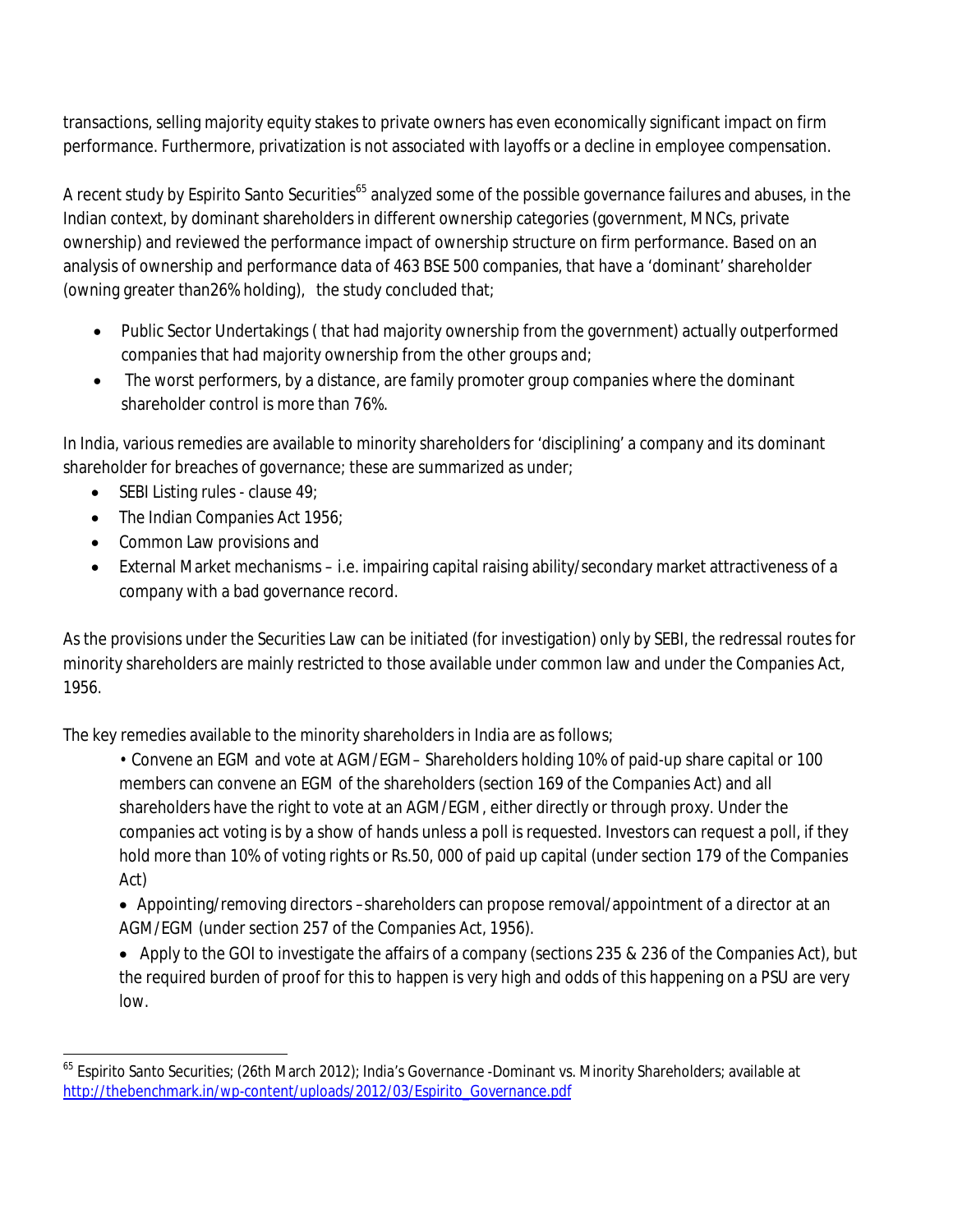• Complain to the Company Law Board (CLB) on grounds of oppression of minority and/or mismanagement by the majority (sections 397, 398, 399 of the Companies Act). This needs 100 members or 10% share capital. Minority shareholders can apply to the CLB for 'relief' and there is even a winding up provision in the Companies Act – though onus of proof understandably high.

• Sue management/dominant shareholders under common law for negligence or misconduct, fraud, misappropriation of company assets, of fiduciary duty etc.

- Compensation for misstatements in prospectus
- Documentation requests with the exception of board minutes most formal documentation can be requested.
- Seek information from the Government Department/Ministry under the Freedom of Information Act.

Relief, for the minority shareholders, can mean a number of things – future regulation of the company's affairs, buy-out of the complaining shareholders, termination/modification of agreements.

Using the Coal India –TCIF case as a topical example, the study by Espirito Santos Securities looked at possible routes and chances of success<sup>66</sup> of the campaign by a minority shareholder against the Board of the Company and concluded that though the minority shareholders have a number of key rights under company and common law that can be used to 'discipline' a company or its directors, it appeared that TCIF going down the common law route is likely to be a long, drawn-out process. Given the challenges in the Indian power sector (which consumes the bulk of Coal India's supplies), the Indian government and CIL would be extremely reluctant to be pushed towards a situation where coal prices are materially raised. Moreover, the disclaimer in the Draft Red Herring Prospectus (DRHP)<sup>67</sup> and the Supreme Court rulings<sup>68</sup> ,which suggest that the government is the trustee of natural resources and does have the rights to fix prices, makes the case of TCIF even harder.

Please refer to the Coal India DRHP available at http://www.sebi.gov.in/dp/coaldrhp.pdf

http://coal4india.com/Coal4India/(S(ciyyxscp53aq0dd40r3wramy))/c4i10.pdf.

 $\overline{\phantom{a}}$ <sup>66</sup> Id. Under Common Law, instituting a suit against Coal India's directors for breach of fiduciary duty seems the only viable option and civil courts would have jurisdiction over this matter. However, any suit will be a long, drawn out, unwieldy process, technical in nature and difficult to achieve the purpose of directing the company to reverse a decision not in interests of the company. Civil courts will not interfere in what a company (as decided by majority shareholders) has chosen to decide legally. Sections 235/236 of the Companies Act are out of question as the Government will not initiate an investigation against itself, but many of the other routes under company law cited above are open to TCI. But all references to the case so far have cited 'legal action against directors' which suggests the common law route.

 $^{67}$  In its Draft Red Herring Prospectus (DRHP), issued at the time of the IPO, Coal India had fully disclosed these risks (the risk that Coal India sells coal at prices lower than the prices in the international coal markets and that the interests of the GoI as its controlling shareholder may conflict with interests of other shareholders) were disclosed in the DRHP in a transparent manner in Clauses 17 and 55 under the section on Risk Factors. It can be argued that prospective investors were fully aware of these risks when they invested and had no rights to complain at a subsequent date.

However, while the DRHP disclaimer may appear to offer protection to CIL/its directors (given the disclosure that coal may not be priced at levels that would adversely impact the power sector or Indian economy), this only goes so far, as a DRHP disclaimer cannot protect CIL against the specific provisions of law giving minority shareholders an opportunity to prove oppression/mismanagement and obtain relief. If that were the case, it would amount of 'contracting out of law'. The Children's Investment Fund ;(April 2012); Cheap Coal Does Not Benefit the Indian People available at:

In the 2G Spectrum Licences Judgment, the Indian Supreme Court has emphasised that, "natural resources are vested with the Government as a matter of trust in the name of the people of India, thus it is the solemn duty of the State to protect the national interest and natural resources must always be used in the interests of the country and not private interests".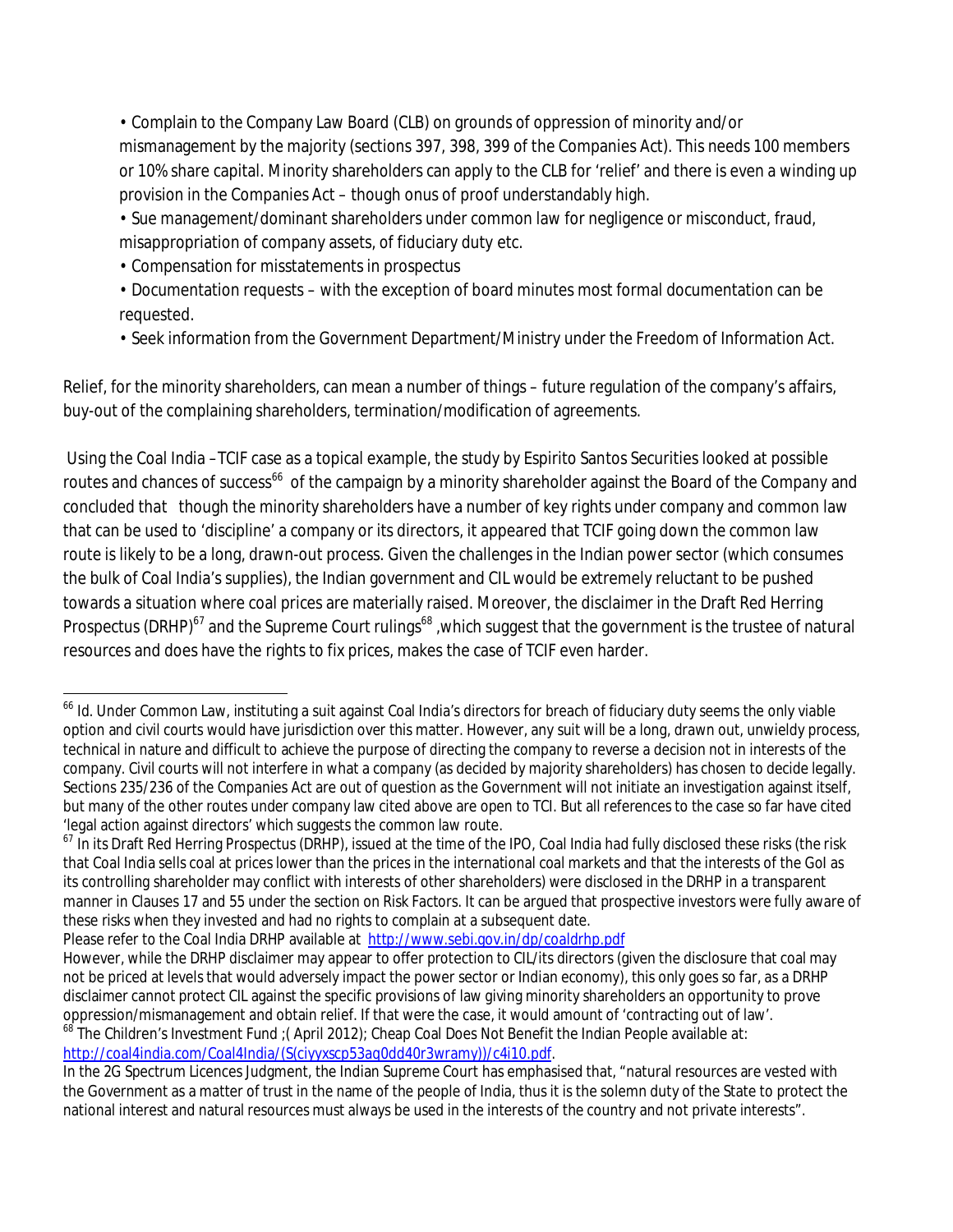The anecdotal evidence as regards corporate governance in Indian SOEs is quite poor; indeed there have been many instances where decisions have been prompted by political and policy considerations of the government and against the long term interest of the minority shareholders.

#### **Adopting a liberal dividend policy in SOEs to bridge GoI's fiscal deficit:**

Liberal dividends from cash-rich PSUs has been a way used by the Indian government to bridge the shortfall in revenues especially in years when the government did not have time to complete its ambitious disinvestment targets. India's widening fiscal deficit, on account of a shortfall in disinvestment target and drop in tax collections because of slowdown in economic growth, has on several occasions forced the government to ask profit-making state-owned enterprises to pay additional dividends<sup>69</sup>.

A review of the dividend payout by the cash rich ONGC over the years shows how GoI (as the majority shareholder) has used the resources of ONGC to meet its fiscal objectives.

As stated in the dividend policy of ONGC $^{70}$ , dividends are declared at the Annual General Meeting of the shareholders based on the recommendation by the Board; generally, the factors that are considered by the Board before making any recommendations for the dividend include, but are not limited to, future capital expenditure plans, profits earned during the financial year, cost of raising funds from alternate sources, cash flow position and applicable taxes including tax on dividend. ONGC dividends are also subject to GoI guidelines dated February 11, 1998 from the Government of India which prescribe that, all profit-making PSUs which are essentially commercial enterprises should declare the higher of a minimum dividend of 20 percent on equity or a minimum dividend payout of 20 percent of post-tax profit. Furthermore, the minimum dividend pay-out in respect of enterprises in the oil, petroleum, chemical and other infrastructure sectors such as us should be 30 percent of post-tax profits.

The actual dividend paid out by ONGC, over the years from 2000-01,is as below;

| <b>Financial Year</b> | Dividend      | Dividend – Rs Mil | Dividend |
|-----------------------|---------------|-------------------|----------|
|                       | Rate $-$ in % |                   | Payout   |
|                       |               |                   | Ratio*-% |
| 2000-01               | 110           | 15,685            | 30       |
| 2001-02               | 140           | 19,963            | 322      |

 $\overline{a}$ However, the Indian Supreme Court in the matter of Ashoka Smokeless Coal India (P) Ltd. v. Union of India reported at (2007) 2 SCC 640 has taken strong exception to the Central Governments' interference in coal pricing. The court noted: "The coal companies evolve price fixation but admittedly, they have been doing so at the instance of the Central Government. The Central Government seeks to exercise its statutory power. Such a power, however, is confined to four corners of the 2000 Order. When there is no control over the price, the Central Government is forbidden to issue any direction that will have an impact there over."

<sup>69</sup> Business Standard, (Mar 26, 2012); Cash-rich PSUs shower dividends on govt; available at http://www.businessstandard.com/india/news/cash-rich-psus-shower-dividendsgovt/469010/. As reported, the GoI received a windfall of more than Rs 16,000 crore by way of interim dividends from public sector undertakings (PSUs) in the financial year 2011-12. 70 Available at http://www.ongcindia.com/invest\_div\_pol.asp.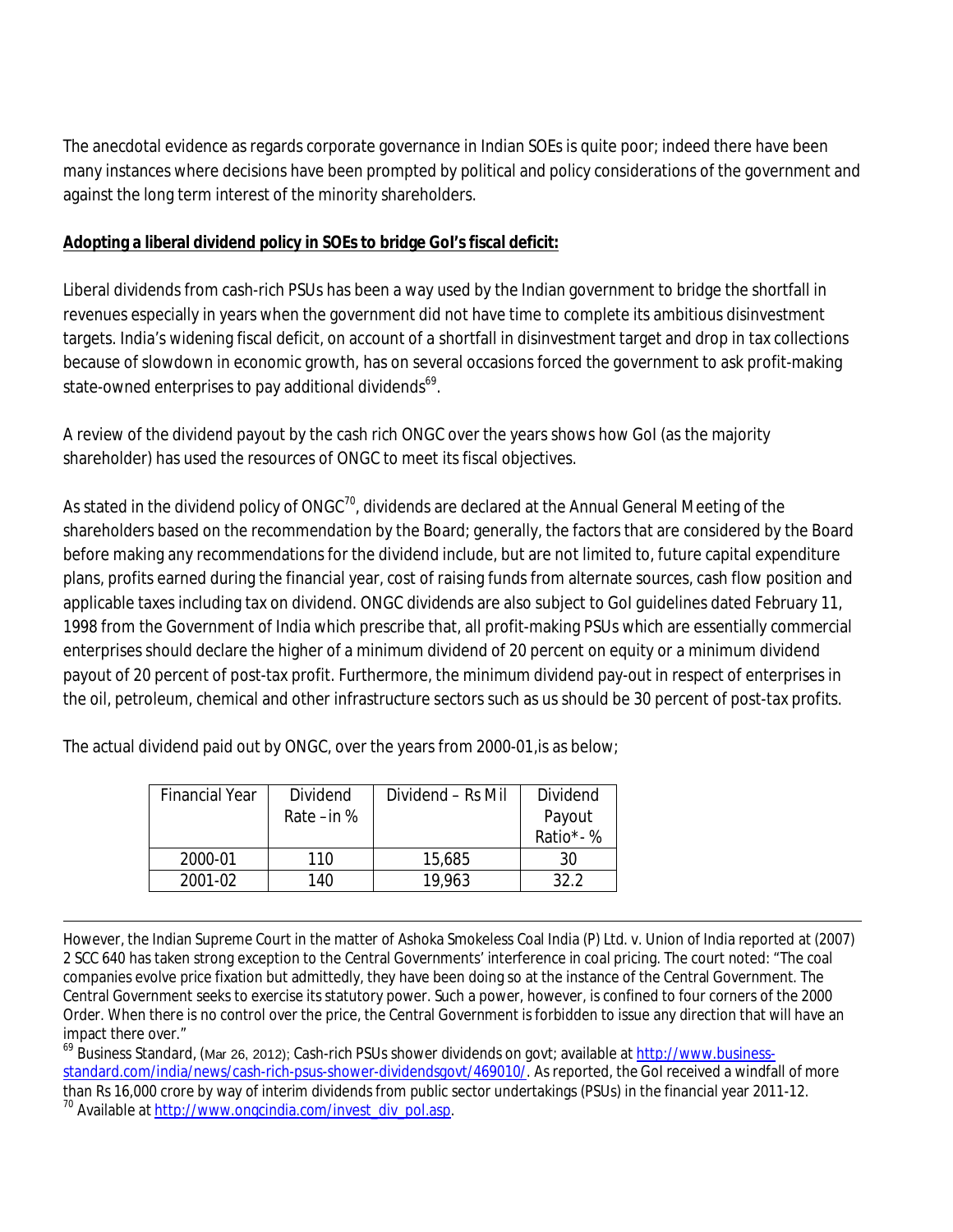| 2002-03 | 300 | 42,778 | 40.6  |
|---------|-----|--------|-------|
| 2003-04 | 240 | 34,222 | 39.5  |
| 2004-05 | 400 | 57037  | 43.9  |
| 2005-06 | 450 | 64,167 | 44.47 |
| 2006-07 | 310 | 66,305 | 42.39 |
| 2008-09 | 320 | 68,444 | 40.98 |
| 2009-10 | 320 | 68,444 | 42.44 |
| 2009-10 | 330 | 70,583 | 42.09 |
| 2010-11 | 175 | 74,861 | 39.56 |

\*is the ratio of the dividend amount (computed without considering dividend tax) to the net profit in any given fiscal year. Source: ONGC Website http://www.ongcindia.com/invest\_div\_paid.asp

The actual dividend payout is considerably in excess of the stated dividend policy of ONGC and has been so for every year from 2001-02 onwards! This fact is even acknowledged by ONGC in a statement on their website that reads as follows; "The amounts paid as dividends in the past are not necessarily indicative of our dividend policy in the future"<sup>71</sup>.

The liberal dividend payout by ONGC has also to be seen in the context of the high level of capital expenditure of ONGC – Rs 282,755 mil (FY 10-11), Rs 235,591 mil(FY 09-10)<sup>72</sup> and raises the question whether conserving resources for internal growth would have been a better option long term option for the ONGC shareholders. Given the magnitude of its capital expenditure program, domestic and overseas, which assumes more importance as competitors are set to emerge in the private sector; prudent and rational owners would have allowed ONGC to plough back as much profit as possible rather than adopting a liberal dividend policy as was followed by GoI.

#### **Protecting minority shareholder interest in Coal India:**

The ongoing spat between The Children's International Fund (TCIF) and Coal India has bought to the forefront various corporate governance issues in Coal India that adversely affect minority shareholders $^{73}.$ 

In a letter<sup>74</sup> dated 12<sup>th</sup> March 2012, TCIF wrote to the board of directors of Coal India threatening to take legal action against their board members unless clear public commitments were made on several governance issues that were raised in their letter.

The essence of TCIF's concerns has been the abuse of minority shareholders (by the Government of India as the majority shareholder) and poor corporate governance in Coal India. To support their charge they provided the following details;

 Evidence that the Board of Coal India 'blindly' accepted instructions from the Secretary of the Ministry of Coal, Mr. Alok Perti, to revise down the effective price notification dated 30.12.2011 for various calorific

 $\overline{a}$  $11$  Id.

<sup>&</sup>lt;sup>72</sup> http://www.ongcindia.com/download/Annualreports/ONGC\_Annual\_Report\_10-11.pdf

<sup>&</sup>lt;sup>73</sup> Supra. Note No. 12

<sup>74</sup> Available at http://coal4india.com/Coal4India/c4i5.pdf.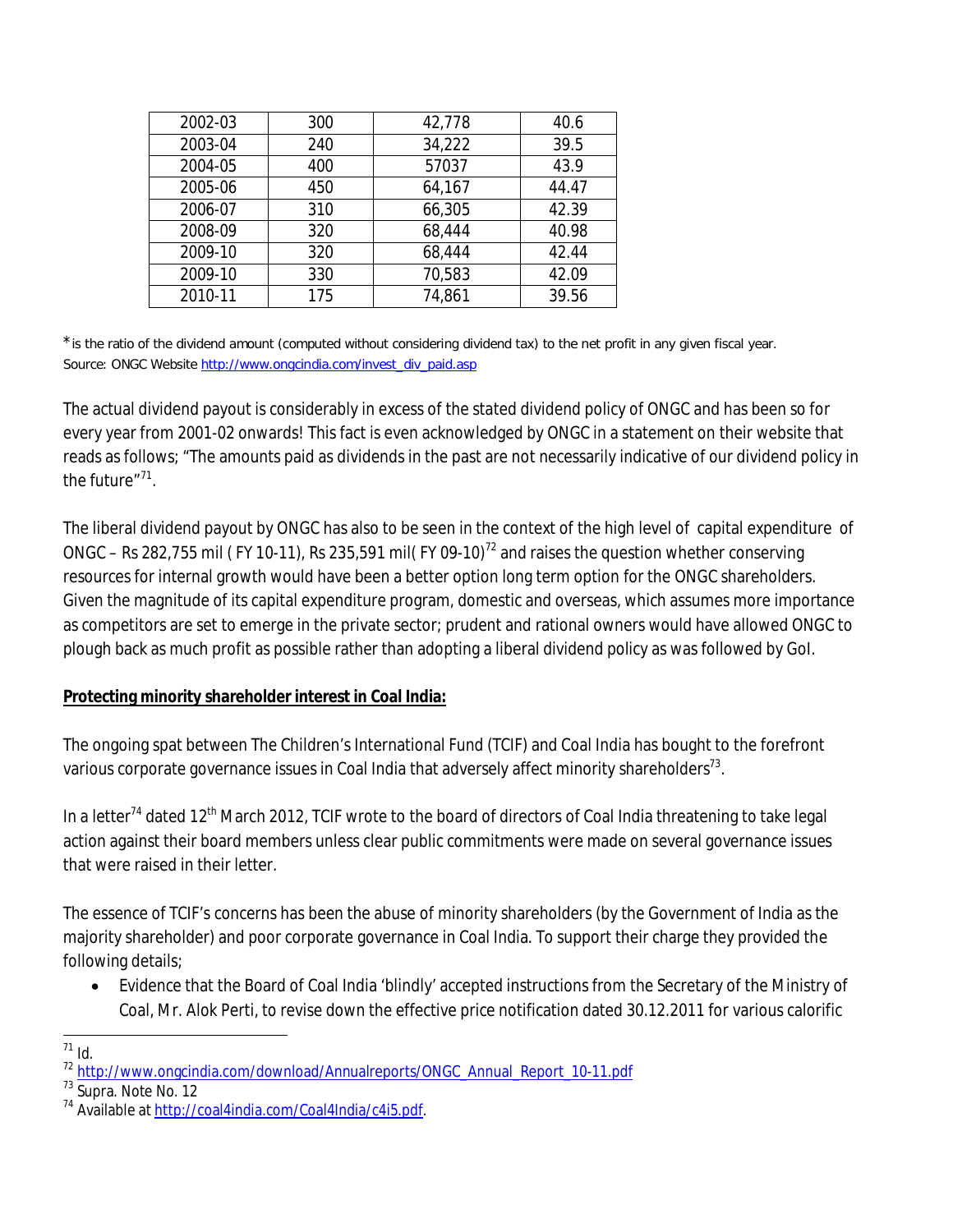bands of coal despite the fact that under the Colliery Control order, 2000 the coal prices have been deregulated and the power of the central government was confined to merely regulate the supply of coal and not to regulate its price.

 Coal India is effectively subsidizing the (private) power sector and was forced to continue to operate loss making underground mines as coal prices under the FSAs signed by it with the power producers were at 70% discount to the international coal market prices putting over 200,000 jobs at risk.

Other issues, arising from poor governance that TCIF wanted to be addressed were;

- under pricing of coal to be supplied under the Fuel Supply Agreements (FSAs) to market levels
- acquiescence of the mining bill
- slow implementation of the coal washeries
- lack of action on prevalent theft of coal
- tolerance of inefficiencies in underground mines
- under delivery of coal production targets despite abundant reserves

By not acting in the interest of the company, TCIF claimed that the Board of Coal India was effectively destroying huge amount of value which, given that the government owned 90% of the company, affected the people of India the most.

The activism shown by TCIF was unprecedented in India and resulted in a number of events that followed<sup>75</sup>.

CIL's independent directors opposed the penalty clause on Fuel Supply Agreements (FSAs) at a time when mining projects in India are being put on hold owing to delays in environmental clearances. Following this CIL was issued a Presidential directive to sign FSAs with power producers binding the state-owned producer to ensure that power producers have enough fuel. However, following the resistance on the part of the independent directors, the government allowed the company to decide the penalty amount and the board of CIL drastically reduced the penalty the company would incur on any shortfall in fuel supplied to power producers to 0.01% of the value of the shortfall (if 80% of the agreed coal isn't supplied) from the earlier proposed 10%.

Subsequently, on 16<sup>th</sup> May 2012 TCIF has sent a written notification to the Government of India of a dispute raised by it under the 2002 agreement between India and Cyprus for the mutual promotion and protection of interest<sup>76</sup>.

### **Gradual Erosion in the value of MTNL**:

From 1992, as a part of its policy of gradually reducing its shareholding in SOEs, the Government of India gradually started divesting its holding in Mahanagar Telephone Nigam Limited (MTNL) – the current government holding in

 $\overline{a}$  $75$  Refer to the subsequent developments at:

http://www.livemint.com/2012/04/17002802/CIL-board-cuts-penalty-on-fuel.html

 $\frac{76}{10}$  The written notification of a dispute raised by TCIF, arising under the agreement between the Government of the Republic of India and the Government of the Republic of Cyprus for the mutual promotion and protection of Investments, is available at: http://coal4india.com/Coal4India/Letter16052012.aspx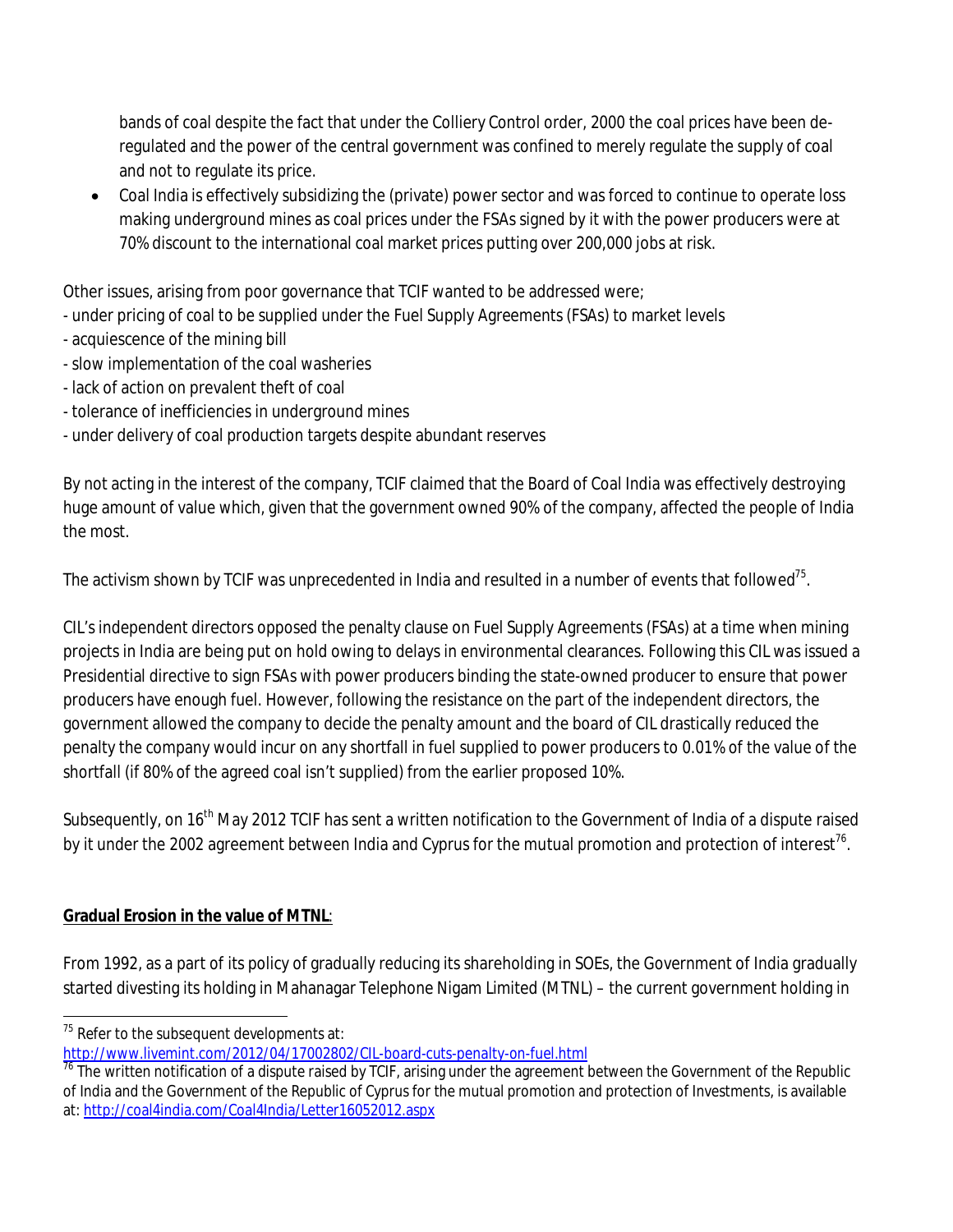MTNL is 56.25%. MTNL is the service provider in Delhi and Mumbai while Bharat Sanchar Nigam Ltd. (a 100% GOI owned SOE) is the service provider in the rest of the country

Unfortunately the absence of a suitable corporate governance mechanism to cope with a fiercely competitive market that is characterized by fierce competition has resulted in gradual and slow erosion of the value of MTNL – as reflected in the slow and gradual decline of its share price; much to the detriment of its shareholders.

|      | <b>Closing</b><br>Price* |  |
|------|--------------------------|--|
| Year | <u>-in Rs.</u>           |  |
|      |                          |  |
| 1995 | 150                      |  |
| 1996 | 237                      |  |
| 1997 | 258                      |  |
| 1998 | 183.2                    |  |
| 1998 | 181.5                    |  |
| 1999 | 193                      |  |
| 1999 | 188                      |  |
| 2000 | 179.1                    |  |
| 2000 | 166                      |  |
| 2001 | 126.25                   |  |
| 2001 | 126.65                   |  |
| 2002 | 94.85                    |  |
| 2003 | 137.7                    |  |
| 2004 | 154.9                    |  |
| 2005 | 144.2                    |  |
| 2006 | 142.85                   |  |
| 2007 | 192.3                    |  |
| 2008 | 79.05                    |  |
| 2009 | 73.75                    |  |
| 2010 | 54.85                    |  |
| 2011 | 22.7                     |  |

\* Source: http://www.bseindia.com/stockinfo/stockprc2.aspx?scripcode=500108&flag=sp&Submit=G

Over the years there have been many diverse proposals regarding the future strategy for MTNL and BSNL viz. merging of MTNL and BSNL; a 10% initial public offering in BSNL ;creating a holding company for MTNL and BSNL . However none of these alternatives or combinations were pursued with any degree of seriousness; on the other hand, ill-advised announcement of a possible merger with Bharat Sanchar Nigam Ltd (BSNL) have serious dented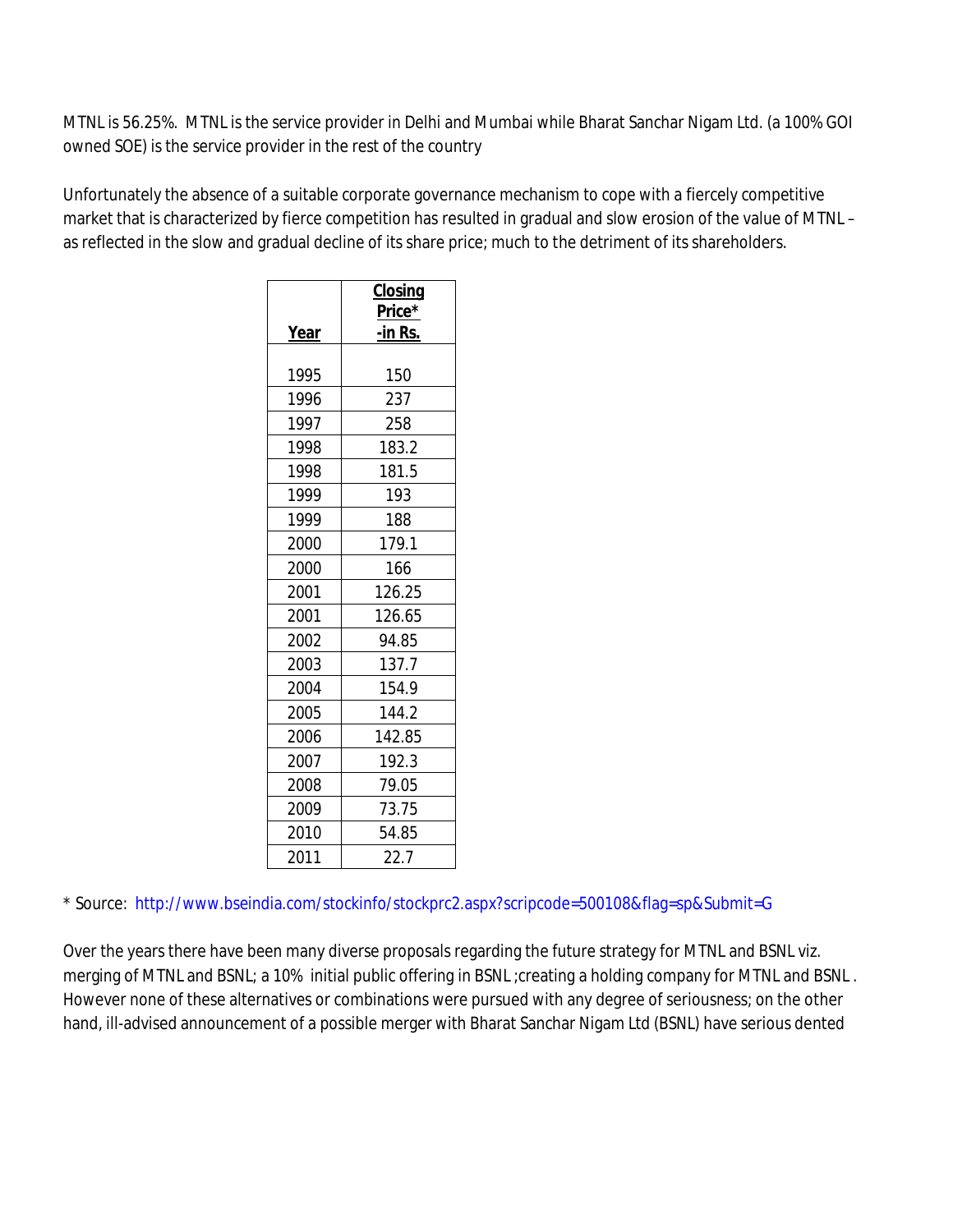the value of MTNL on account of the fear that such a merger would mean dropping MTNL into an ocean as BSNL is far bigger in size and MTNL's shareholders would get a raw deal if the merger happens $^{\prime\prime}.$ 

From a once very profitable business in a monopoly market, today MTNL finds itself unable to compete with its nimble competitors as is reflected in its performance parameters as compared to its private sector counterparts.

|                                 | <b>MTNL Peer Group Performance*</b> |                      |                       |                     |
|---------------------------------|-------------------------------------|----------------------|-----------------------|---------------------|
| <b>Results</b>                  | <b>MTNL</b>                         | <b>Bharti Airtel</b> | Reliance              | <u>Tata</u>         |
|                                 |                                     |                      | <b>Communications</b> | <b>Teleservices</b> |
| <b>SALES- in Rs Millions</b>    | 8430.6                              | 107,572              | 26,450                | 6515.1              |
| <b>PAT - in Rs Millions</b>     | $-13,744.45$                        | 15,743               | 8,040                 | $-1,234$            |
| <b>Operating Profit Margin%</b> | $-81.13$                            | 34.36                | 65.22                 | 22.61               |
| Net Profit Margin %             | $-163.03$                           | 14.63                | 30.40                 | $-18.94$            |
| <b>EPS</b>                      | $-21.82$                            | 4.15                 | 3.0                   | $-0.65$             |

|  |  | <b>MTNL Peer Group Performance</b> |
|--|--|------------------------------------|
|  |  |                                    |

\* Source:

http://www.bseindia.com/bseplus/StockReach/StockQuote/Equity/MAHANAGAR%20TELEPHONE%20NIGAM%20L TD/MTNL/500108/Scrips

The case of MTNL points to the fact that even actions such as significant divesture of shareholding or even granting of limited autonomy to a SOE (as in the case of MTNL which has a 43.75 % nongovernmental shareholding and was granted the maharatna status which gave it the freedom to take some decisions without reference to the government) are not sufficient when it comes to competing in the competitive market where the organization needs to be much more fleet footed to compete and grow.

#### **Oil subsidies and the erosion in value of the oil companies:**

The woes of the Indian oil companies –marketing as well as producing companies – is another example of corporate mis-governance in Indian SOEs where the interest of the minority shareholders are sidelined on account of extraneous considerations.

Given that India meets as much as 76 per cent of its total petroleum requirement in 2011-12 through imports the State has always played a major role in fixing oil prices. Petrol prices have officially been decontrolled since June 2010 while the prices for diesel, kerosene and domestic LPG are fixed by the Government. However, because of domestic political and policy compulsions the prices of petroleum products have not been increased sufficiently in order to pass on cost increases to consumers. This inability to pass on international crude prices to consumers has always affected the oil marketing companies more in recent months due to the depreciating rupee, which has further increased their losses. India has a complex environment where diesel, LPG and Kerosene are hugely

 $\overline{a}$  $^{77}$  A premature and poorly conceived merger announcement in 2002 knocked off close to 40 per cent of the value of the MTNL stock and pushed it to well below Rs 100. Subsequent to the announcement, most institutional investors without a government connection sold; refer to: http://www.thehindubusinessline.in/iw/2002/11/17/stories/2002111700040800.htm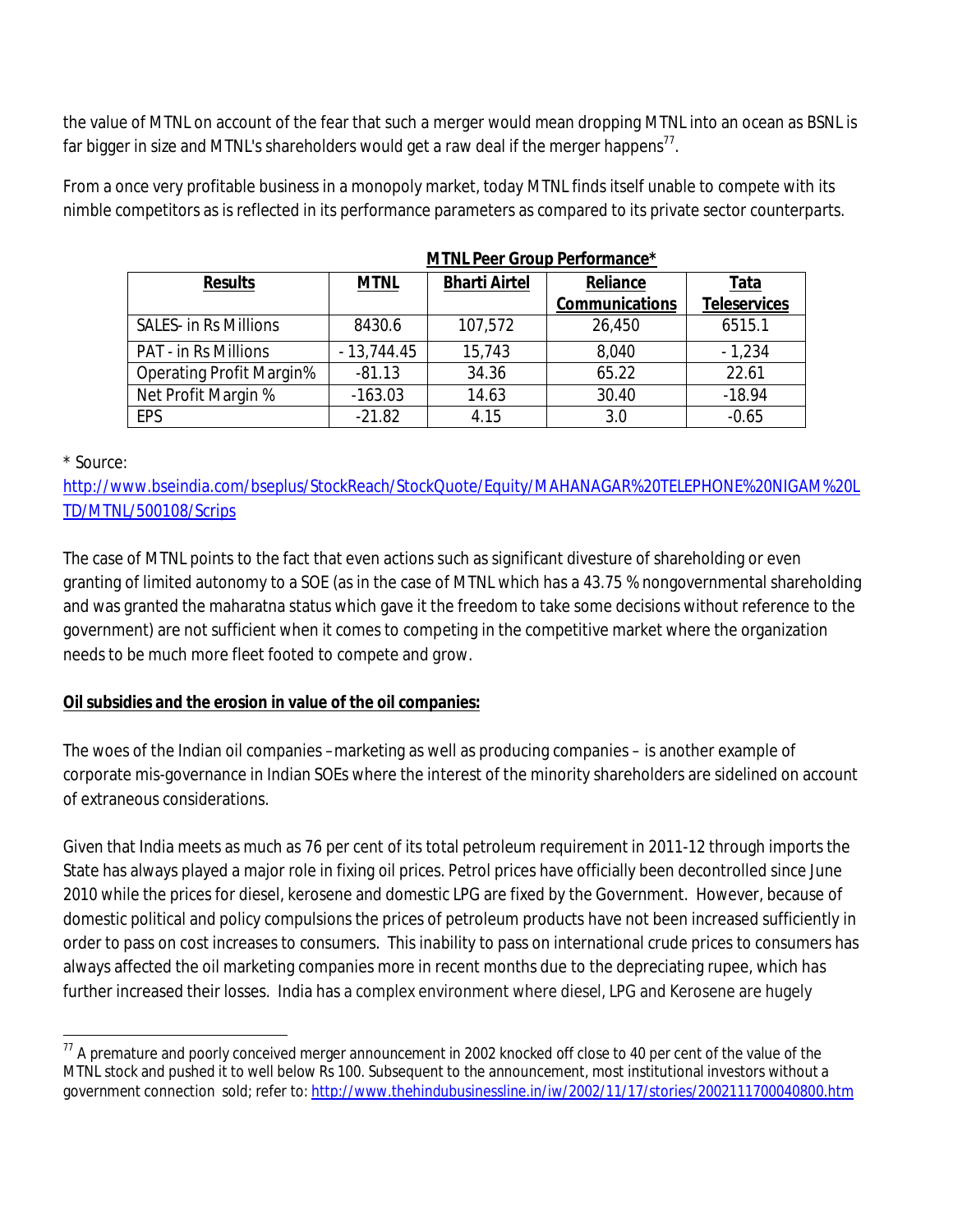subsidized and cause significant losses to oil companies but they (oil marketing companies) are unable to correct the situation because the pricing for these products is controlled by the GoI.

As the prices of diesel, LPG and kerosene, which are responsible for the huge under recoveries, have remained unchanged the oil marketing companies – IOC (Indian Oil Corporation), HPCL (Hindustan Petroleum Corporation) and BPCL (Bharat Petroleum Corporation Limited) end up buying crude from the upstream companies and then selling the same at discounted rates and in the process they incur huge losses. These losses are subsidized by the government directly in the form of cash subsidy (grants) and by sharing of the subsidy burden by the upstream oil companies – OIL (Oil India Limited), ONGC (Oil and Natural Gas Corporation) and GAIL (Gas Authority of India Limited).

The oil marketing companies have been incurring huge losses on the sale of three products, namely Diesel, Domestic LPG and PDS Kerosene at highly subsidized prices. In FY 2011-12 ,it was only after accounting for the assistance of Rs. 83,500 crore from the Government and Rs. 55,000 crore from the upstream oil companies ( ONGC, OIL and GAIL), totaling to Rs.1,38,500 crore that the three Public Sector oil marketing companies could declare nominal profits. Had this assistance not been given, the three OMCs would have reported a combined loss of Rs. 1, 32,000 crore<sup>78</sup>. The share of the subsidy of the upstream companies' in 2011-12 was nearly 39.7% of the losses of the oil marketing companies. Not only has the subsidy burden, borne by the upstream companies, been creeping up from the previous years (in FY 10-11 it was 36.75% of the losses of the oil marketing companies while in FY09-10 it was about 33.3%), it has been ad-hoc and is usually arbitrarily inflicted at the last minute – just before the books are closed –in a non transparent manner $^{79}.$ 

Because of the highly subsidized sale of Diesel, Domestic LPG and PDS Kerosene, the oil marketing companies have been under a huge financial strain. Their combined borrowings have gone up from Rs.97, 000 crore in March 2011 to a whopping amount of Rs.1, 28,000 crore in March 2012. Similarly, their interest burden has gone up from Rs. 4,700 crore in 2010-11 to Rs. 9,500 crore in 2011-12<sup>80</sup>. If the government and upstream assistance was not made available to the oil marketing companies, to make good their losses, they would not have been in a position to raise necessary finance to purchase crude from the international market and maintain uninterrupted supply of petroleum products in the country.

Firstpost.Business: When will Pranab stop the loot of oil companies?

 $\overline{a}$  $^{78}$  As per an official statement, released on June 3, 2012 by the CMDs of IOC, HPCL and BPCL, the three oil marketing companies (OMCs) together had a combined turnover of Rs. 8, 33,000 crores during 2011-12. Against this, they had declared a combined profit of mere Rs. 6177 core, which is only 0.7% of their turnover. This level of profit is not adequate for OMCs to enable them to incur huge expenditure on continuous modernization, making available environmentally compliant fuels, laying of pipelines, enhancing storage, and development of other infrastructure.

The joint statement also pointed out that the OMCs need to be enabled to announce at least nominal profits so as to ensure that they maintain their blue chip status and credit ratings at the global level.

Available at http://www.hindustanpetroleum.com/En/UI/PressnMedia.aspx?Id=164.

<sup>&</sup>lt;sup>79</sup> http://www.firstpost.com/business/when-will-pranab-stop-the-loot-of-oil-companies-317188.html;May; (22, 2012);

<sup>80</sup>Supra, Refer Note 78.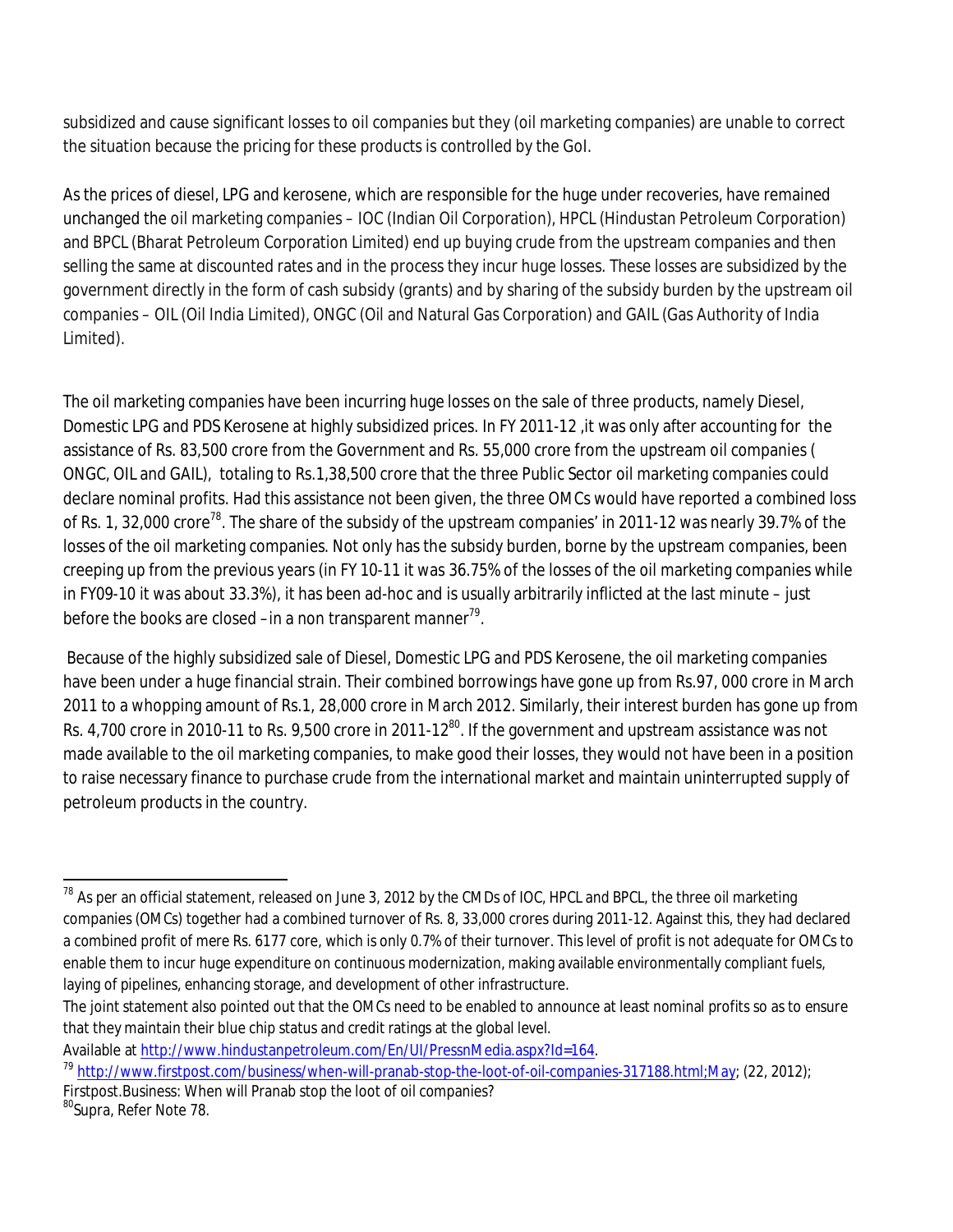The stranglehold of the GoI in the pricing of petroleum products affects not only the oil marketing companies but the upstream companies as well. In a report on Oil and Natural Gas Corporation (ONGC), Investment banker Goldman Sachs pointed towards corporate governance issues saying the government of India (who owned 74% stake in ONGC) took \$20 billion in cash from 2003-04 onwards from the company without consulting minority shareholders<sup>81</sup>. Though this charge was strongly refuted by ONGC <sup>82</sup>it has, nonetheless, stuck. Such a situation, characterized by the lack of a coherent and consistent government policy for the oil sector, has resulted in decisions being taken which are ostensibly not in the interest of the minority shareholders and have significantly impacted how the investors perceive the oil companies; the damage done to the stocks of the oil companies has been considerable and, more important; the signaling effect has been distinctly negative.

And this has happened at the cost of the minority shareholders who occupy a not so insignificant share in the ownership of the oil companies.

| <b>Serial</b>  | <b>Oil Company</b>                  | % of non     |
|----------------|-------------------------------------|--------------|
| <u>No.</u>     |                                     | government   |
|                |                                     | shareholding |
| 1              | Indian Oil Corporation              | 21.08%       |
| $\overline{2}$ | Hindustan Petroleum Corporation     | 48.89%       |
| 3              | <b>Bharat Petroleum Corporation</b> | 45.07%       |
|                | Ltd.                                |              |
| 4              | Oil India Limited                   | 21.57 %      |
| 5              | Oil & Natural Gas Corporation       | 30.77%       |
| 6              | Gas Authority of India Ltd.         | 42.66%       |

#### **Non government shareholding in Oil Companies\***

\* Source: NSE website http://www.nseindia.com/

 $\overline{\phantom{a}}$ 

The anecdotal evidence as regards corporate mis- governance in GoI controlled SOEs is not good.

Available at http://www.ongcindia.com/press\_release1.asp?fold=press&file=press385.txt

<sup>&</sup>lt;sup>81</sup> http://www.rediff.com/money/2009/mar/05goldman-sachs-raises-corporate-governance-issues-with-ongc.htm. In its research report dated 5 March 2009 Goldman Sachs reiterated a 'sell' on the ONGC stock and cited corporate governance issues with cash withdrawals by promoters as a concern. Goldman report added that despite repeated objections raised by investors and most recently by independent directors on ONGC's board, there has not been headway on this issue 'Despite repeated objections raised by investors and more recently by independent directors on ONGC's board, there has not been headway on this issue,' Goldman Sachs said in its report. 'The market appears to have got used to this practice by ONGC promoters, while similar issues in privately run companies would likely cause serious concern' and went on to add, 'We believe minority shareholders are likely to suffer in a situation where their interests are poorly protected. Moreover, such adhoc cash withdrawals hurt ONGC even more since it has a poor production profile and revenues are effectively a function of their oil realization.'

 $^{82}$  An 8th March 2009 press release from ONGC firmly stated that Corporate Governance remains highest priority for the management at all times and that more than adequate disclosures are made on all operational as well as non-operational issues. Furthermore, in the absence of production sharing/ profit sharing agreement with GoI, the subsidy discount is the sharing of the upside(s) on the crude oil prices.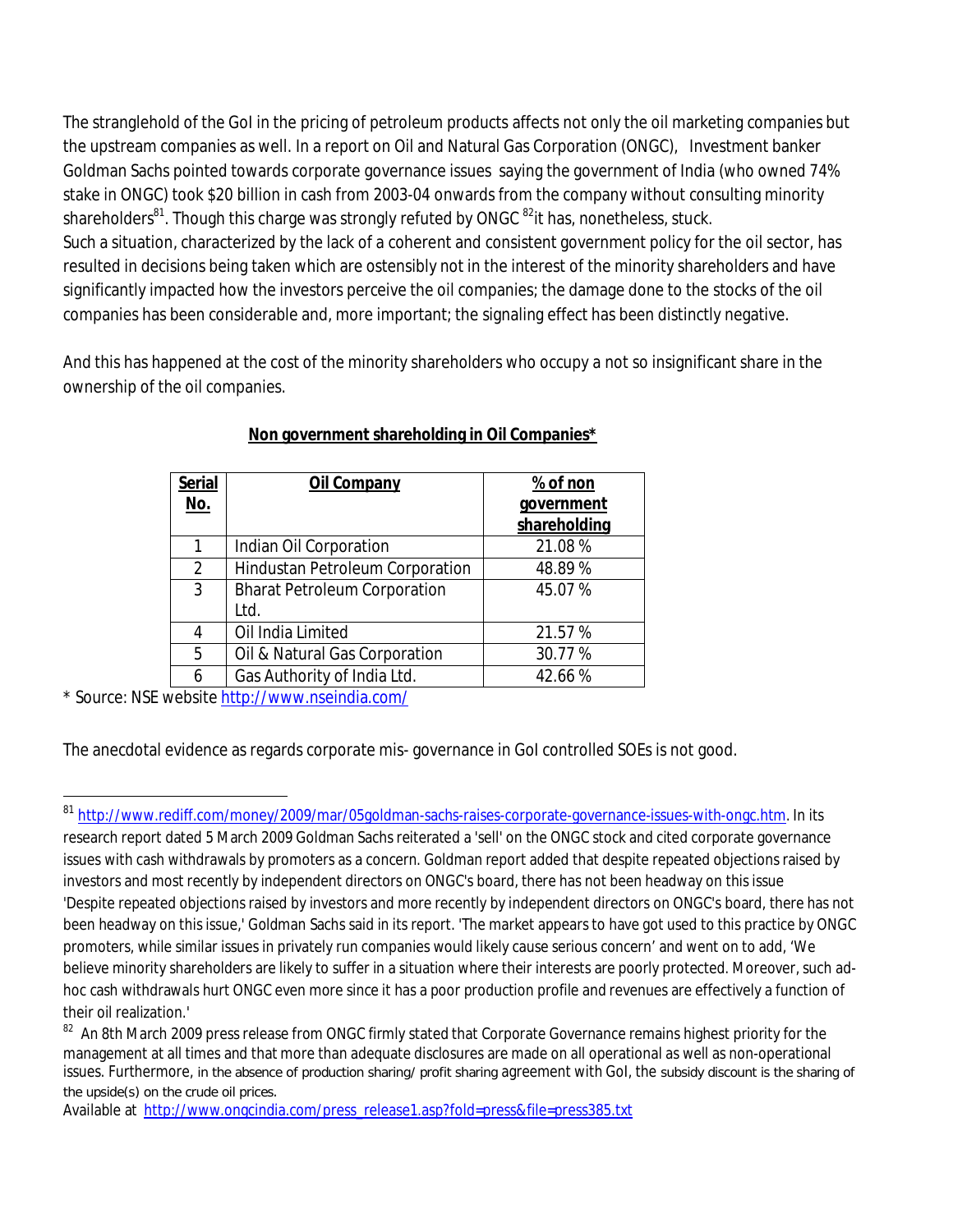In a hard hitting article, R Jagannatan has pointed out that apart from Coal India; here are nine other public sector undertakings whose shareholders should sue their boards and the government of India as promoter for lack of corporate governance<sup>83</sup>.

In fact, the sensitivity shown by ministers of GoI towards corporate governance in SOEs under their charge has been shocking and they have not hesitated to publicly voice their belief in using the SOEs to pursue the policy objectives of the government at the cost of the interest of the minority shareholders. A few months back, GoI's Coal Minister Sriprakash Jaiswal was happily offering Coal India's surplus cash to fund a proposed plan from the GoI for food security. The minister said<sup>84</sup> that he would not hesitate to help the government meet its social responsibilities with Coal India's cash reserves as the state-run firm's wealth really belonged to the people of India. "Cash-rich companies like Coal India Ltd can lend to the government whenever the government is in need of funds. For example, enactment of the food security bill would require huge funds. Coal India belongs to the people of this country and an amount of Rs 25,000 crore can easily be given to the government for implementing social schemes. We, however, have not discussed anything with the finance ministry yet."

Such statements clearly show that corporate governance in SOEs in India has to traverse a long way before minority shareholders can expect a fair treatment and the stated intent promising equitable treatment of all shareholders is, more often than not, not reflected in actions on the ground.

 $\overline{\phantom{a}}$ 

<sup>&</sup>lt;sup>83</sup> http://www.firstpost.com/business/why-only-cil-here-are-9-other-psu-boards-investors-can-sue-241950.html; (Mar 13, 2012): Firstpost.Business.Why only CIL? Here are 9 other PSU boards investors can sue. R. Jagannathan points out that first there is ONGC whose profits are used to illegally subsidise the oil marketing companies and ONGC is not compensated for this loss. In fact, the government has arbitrarily even raised the level of subsidies payable by ONGC. Second, there is GAIL: whose profits too are used to subsidise the oil marketing companies. Third there is Oil India which is in the same boat as ONGC and GAIL. Fourth there is Indian Oil where despite being forced to sell everything from petrol, diesel, kerosene and cooking gas below cost, the government has not been compensating them. Fifth is BPCL which is in the same situation as Indian Oil. Petrol is supposed to be deregulated, but government has forced the oil marketing companies to hold back on price increase due to the political reasons such as state elections. .Sixth is HPCL which is in the same situation as IOC and BPCL. Additionally, IOC, BPCL and HPCL shareholders can also sue their boards and the government for deciding that airlines can import fuel directly – at their cost. Aviation fuel is not subsidised, but even this profitable product can now be imported directly, reducing the business opportunities for oil marketing companies. Seventh is NTPC which is being forced to keep supplying power to bankrupt state electricity boards and distribution companies at a huge cost to itself in terms of unpaid receivables. Eighth is MTNL who along with its unlisted sister BSNL, was forced to take up costly spectrum during the 3G auction and not allowed to expand in other territories beyond Mumbai and Delhi. The company is now more or less a basket case. Ninth is LIC where policyholders should sue the board, which is neither independent nor alert. In the recent ONGC share auction, the insurer was forced both to buy ONGC shares before the auction and during the auction to bail out the government's disinvestment programme.

<sup>84</sup> The Economic Times; (Oct 19, 2011);Corruption, inefficiency eat 25% of CIL output: Interview of the Union Minister of Coal Shri Sriprakash Jaiswal is available at: http://articles.economictimes.indiatimes.com/2011-10-19/news/30297602\_1\_coal-shortage-coal-output-coal-india.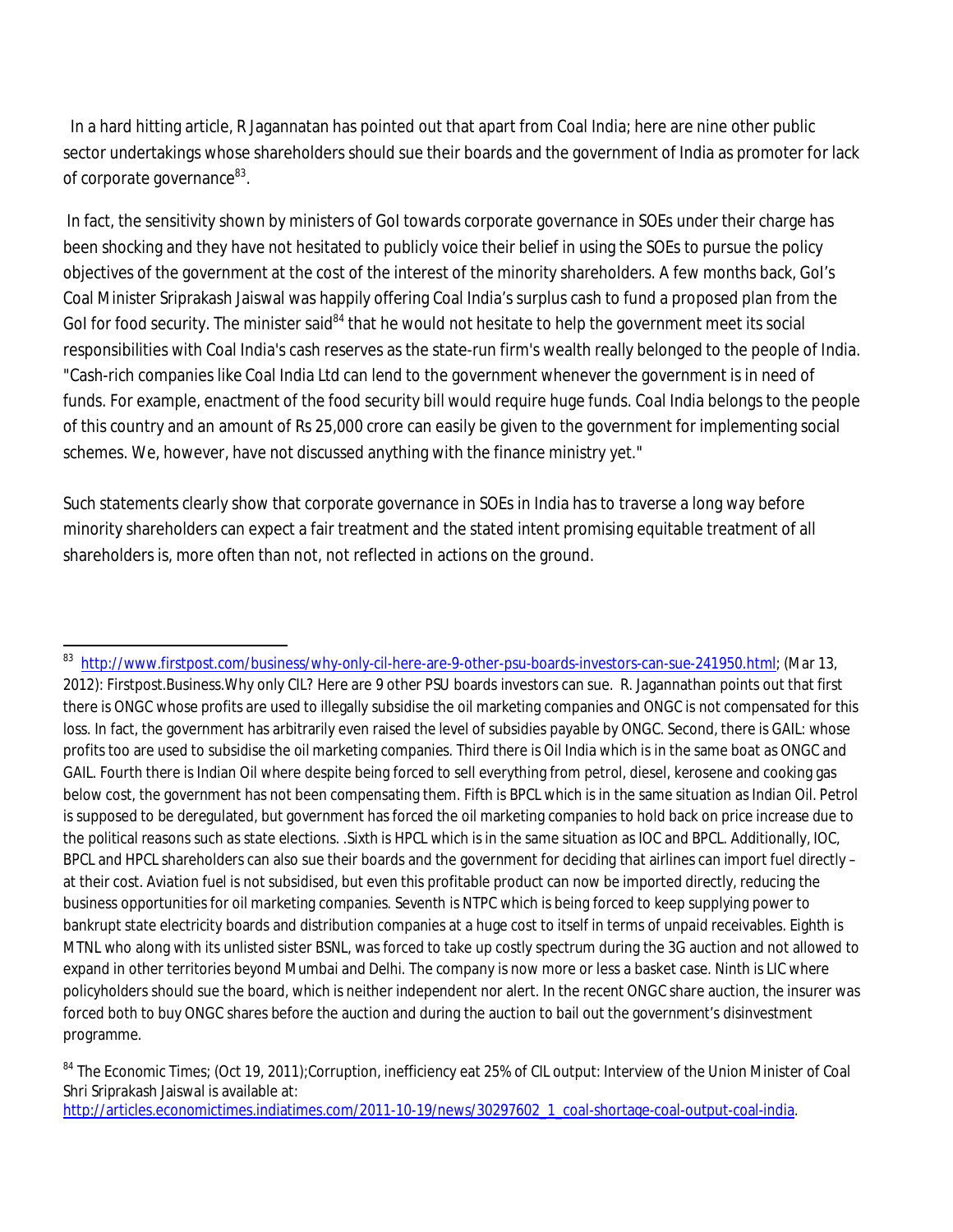### 6. **Conclusion**

The privatization of the Indian SOEs has seen the emergence of a new class of external shareholders, domestic and foreign, who have invested in the SOEs and the resultant need for the evolution of a transparent set of corporate governance norms in Indian SOEs that would ensure an equitable treatment for all shareholders.

While the Department of Public Enterprises, which is the nodal agency over viewing SOEs in India, has undertaken significant initiative in formulating a very set of processes and procedures that would ensure a fair and equitable treatment to all shareholders, the anecdotal evidence shows a significant gap between intent and action and points to the fact that most of the good intent remain confined to paper and is not reflected in the executive actions that the GoI, as the significantly dominating shareholder, takes in managing the SOEs.

As SOEs gradually get privatized, external investors would come in with the expectation to make money by investing in them just as they would make by investing in other organizations. However, having come in and bought into the State sector, the external investors start declaring that once the government divests equity in a company to mobilize resources for its budget, then the company can no more act under instructions from the state. In what amounted to a threat, Oscar Veldhuijzen, a partner at TCIF (minority investor in Coal India) reportedly told the Financial Times*<sup>85</sup>*: "Coal India have to understand that if they mess around and treat their company like a 100 per cent government-owned entity, it will have major implications for the future of Indian capital markets."

However, SOEs like Coal India are highly profitable because the GoI has granted them various rights (coal exploration rights, mining rights, acquisition of land and surface rights, and many other rights) at throwaway prices and, if Coal India were required to pay market prices for these rights, their super profits could turn into losses in no time. Therefore, minority shareholders in a SOE should not complain about the majority shareholder's interference with free market forces, without willing to sacrifice the profits sourced from that very interference – this is an argument that could cut both ways!

Just like a minority shareholder in an SOE has a valid desire to fight for its interests and maximize its returns, the majority shareholder (government) does not have to surrender its rights and obligations to please the "minority". On issues where there is a "national" interest and a "minority" interest, the larger government shareholder has a legitimate right to pursue that "national" interest.

 $\overline{\phantom{a}}$  $^{85}$  Financial Times;(March 13,2012);TCI in legal threat against Coal India; available at: http://www.ft.com/intl/cms/s/0/7e70ca02-6d12-11e1-ab1a-00144feab49a.html#axzz1ygEFtOLj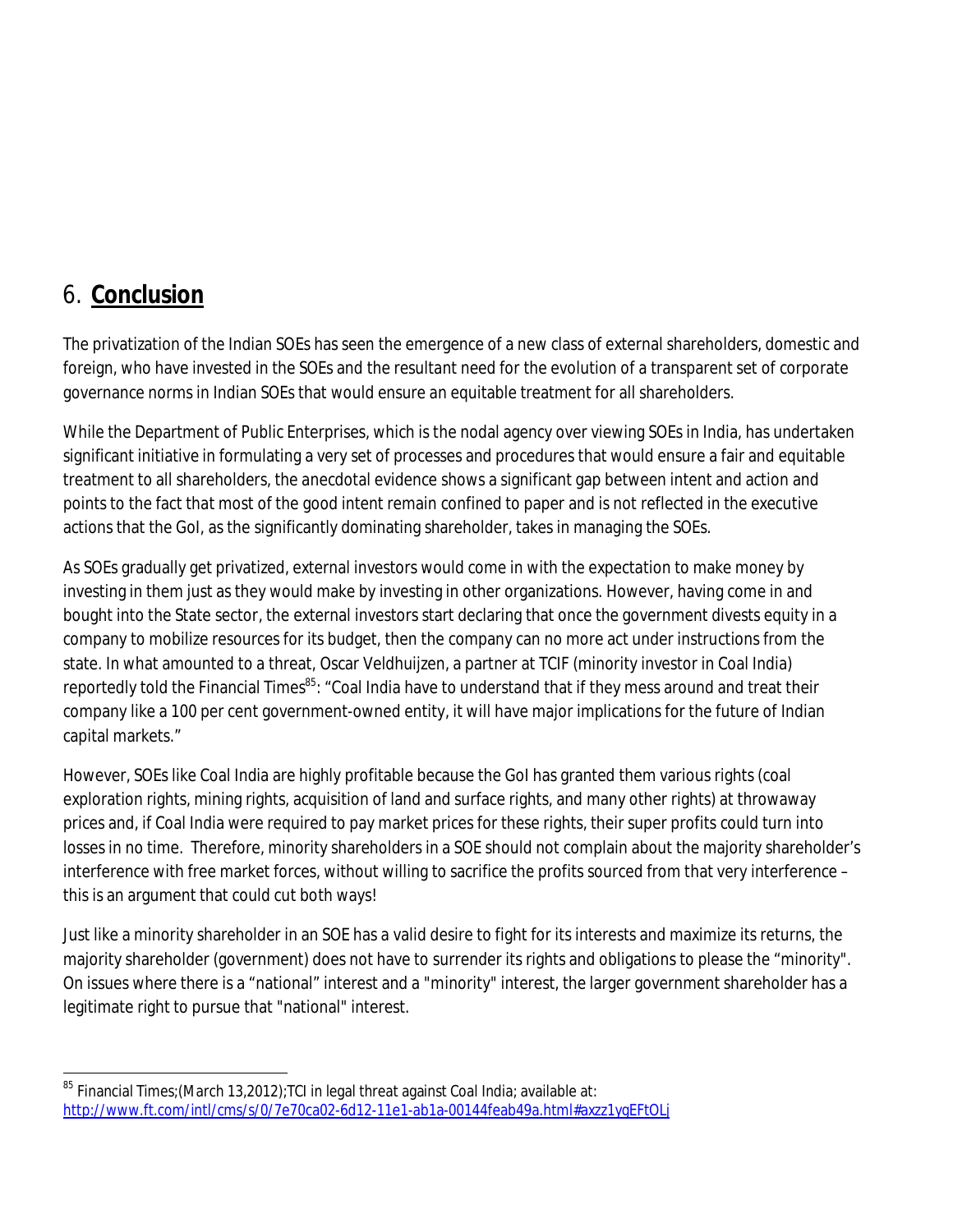While the government is unlikely to be cowed down by any threat from the minority shareholders, since it holds too large a stake and has given the minority investors in SOEs the right to exit if they are not happy with the functioning of the company, improvement in corporate governance practices in SOEs are needed to be undertaken to ensure that the current stirrings of protests from minority shareholders do not snowball into a agitation against government domination in SOEs and derail the government efforts to raise resources through a privatization program.

The challenge, therefore, is to find the right governance model for privatized SOEs which will be just and equitable for all shareholders.

Drawing upon his research and work with SOEs in a number of jurisdictions, Wong<sup>86</sup> has recommended following an integrated approach to improve the corporate governance of SOEs based on three critical foundations – clear objectives, political insulation, and transparency. These principles reinforce each other and are part of an integrated package. However, when governments adopt these reforms partially, such as establishing a clear mandate without sufficient transparency, the results are usually disappointing. Although these reforms may require tremendous political commitment to implement and a system of professional oversight that includes checks and balances, they constitute the best recipe for countries and should form the basis on which SOEs need to be managed for best results.

First of all, governments must set clear objectives for SOEs. If improved financial performance is the goal, then state overseers must set specific targets. Given that an SOE may have multiple objectives, the performance measure doesn't necessarily have to match what might be achievable in the private sector, where profit maximization usually tends to be the only objective. Nonetheless, performance targets must ensure that an SOE will, when the costs of any non-commercial objectives are excluded, recover its cost of capital. Only when the government is confident that an SOE is viable from a financial perspective should it ask the company to pursue non-commercial objectives, such as employment stability, cultural preservation, and so forth. Any other approach risks the SOE's long-term viability.

Transparency is a cornerstone of any governance reform in SOEs. Open access to information provides a basis for government accountability and raises the barriers against capricious, self-serving intervention. Without accurate and detailed information it is difficult to assess company and board performance, set targets and allocate capital efficiently. Information should be provided not only on performance but the objectives of each enterprise (especially non-commercial, social goals), the costs of pursuing non-commercial objectives and any subsidies granted by the government. Increased scrutiny by the public, press and non-governmental organizations raises accountability, both for SOE management and government overseers

Lastly, insulation from political interference can be strengthened by vesting real authority in the board of the SOE. While the government, as the shareholder of SOEs, has a legitimate right to influence the SOEs within its portfolio, its sphere of influence should be limited. Appropriate roles for the government includes setting objectives and performance targets (for example, ROE, dividends), appointing directors, monitoring the performance of the enterprise and its board, and stepping in when things go wrong, such as a major scandal. Aside from these

 $\overline{\phantom{a}}$ <sup>86</sup> Simon C.Y. Wong; Improving Corporate Governance in SOEs: An Integrated Approach: Corporate Governance International, Volume 7, Issue 2, June 2004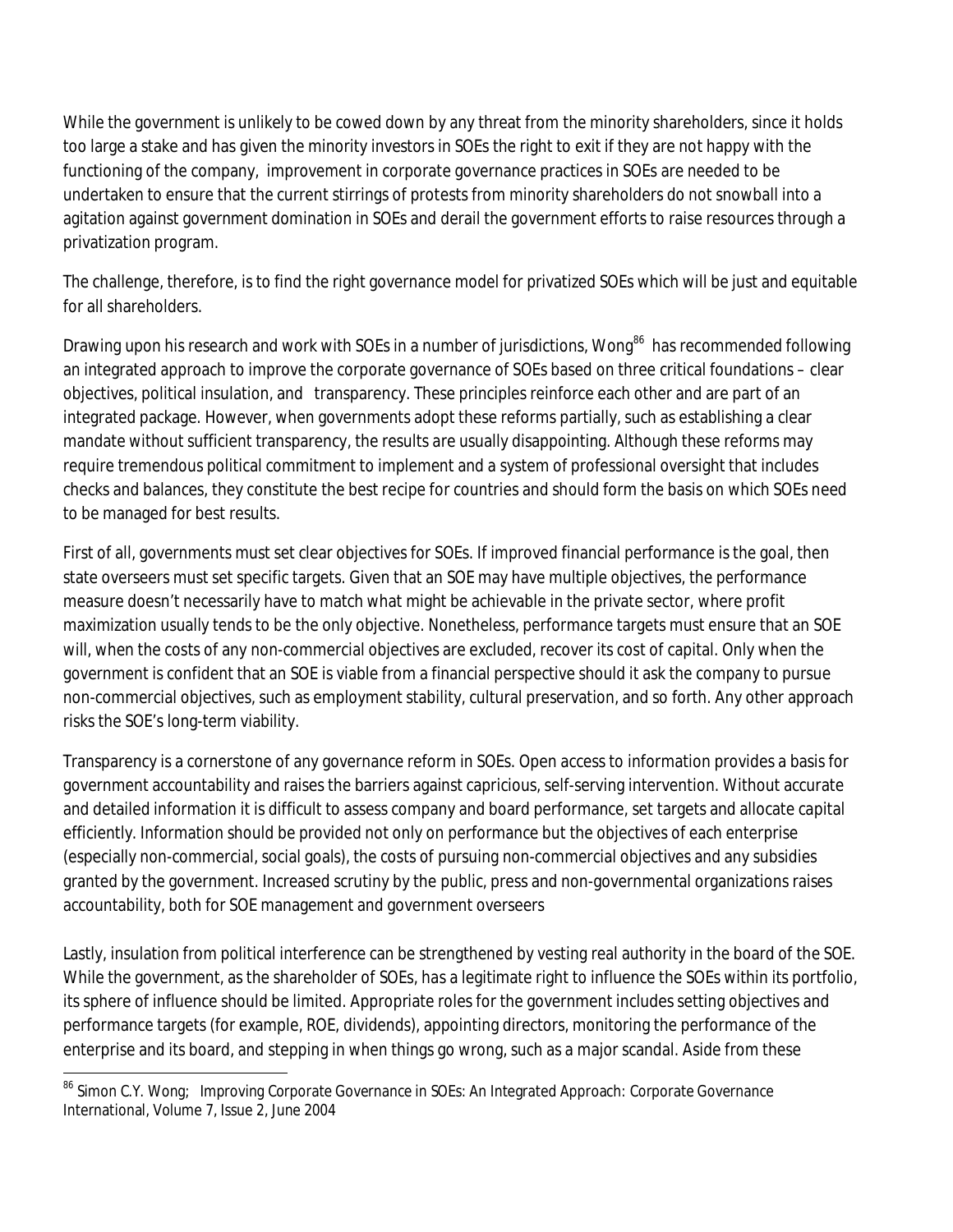intervention rights – which should be clearly articulated and publicly disclosed – the remaining authority should reside in a professional board and management.

Additionally, any effort to reform the governance of state companies needs public support which is best achieved by open and constructive debate; otherwise, labor unions and other interest groups can derail the process.

Once the right governance framework based on – clarity of objectives, transparency and insulation from political interference – has been implemented the SOE is well positioned to follow a system that would respect the rights of the minority shareholders and ensure, thereby, that that their interests are not expropriated.

With a supporting environment in place, some specific areas for improvement for protecting the rights of the minority shareholders are as follows:

- The process for appointment of Independent Directors in SOEs needs to be strengthened so as to ensure that the point of view of minority shareholders is adequately represented on the Boards of SOEs.
- Greater transparency in key decisions and wider consultation with shareholders /even stakeholders would help in evolving consensus on key decisions as the focus of an enterprise should be on creating more value for all stakeholders and necessary processes need to be instituted for the same.
- Creating/Setting up a professionally managed separate entity to hold all SOE shares and manage the government interface with the SOE , unlike the current practice which has the Administrative Ministry in a central role in running the SOE, may sharpen the distinction between owners and managers and improve corporate governance.
- The common shareholding entity envisaged as a holding company for all SOEs can play a broader role for temporary warehousing of Indian SOEs in distress and even to manage the Sovereign Fund to acquire assets overseas.
- Incorporate best practices from abroad. What?

As a result of the recent financial crisis in the western economies the government has also emerged as a significant shareholder in business and there has been considerable discussion in the role that government should play in such businesses where it became the dominating shareholder.

Appearing before a congressional subcommittee set up to discuss principles for the government's exercise of its shareholder rights in companies like AlG, Citigroup, GM, and Chrysler, purchased under the Troubled Asset Relief Program (TARP,) established by the Emergency Economic Stabilization Act of 2008,Eckbo testified that while the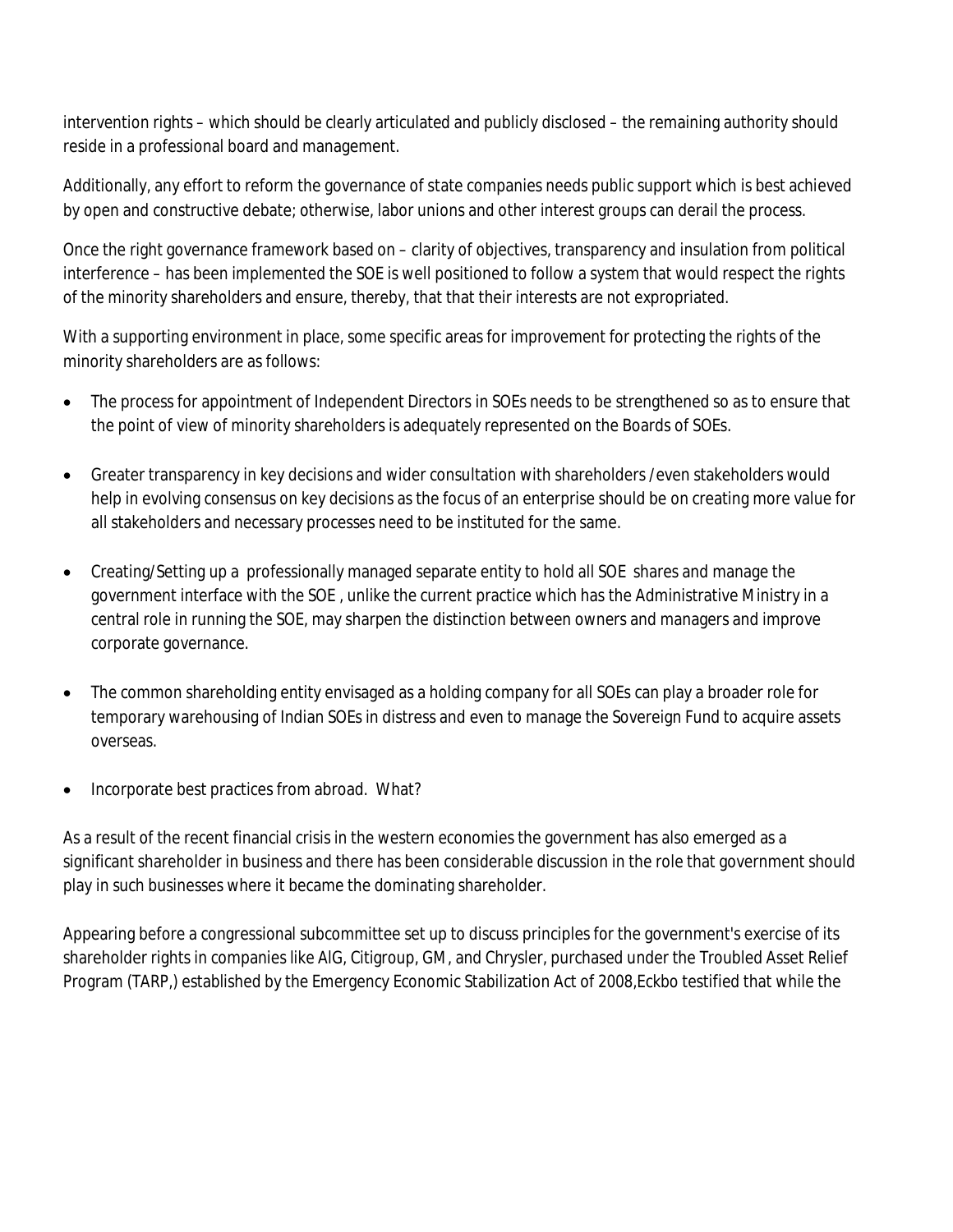Obama Administration has begun to formulate principles for managing government shareholdings in enterprises these principles lacked detail and should be broadened $^{87}$ .

In his testimony Eckbo argued<sup>88</sup> that the government ought to adopt a pro-active stance in terms of exercising voting rights because given the strong protection accorded to minority shareholders under U.S.corporation laws, the emergence of a large block holder would be generally a positive development for the entire shareholder base and the minority shareholders would benefit from the presence of a large block holder because only the latter has the economic incentive to exercise voting rights in an efficient manner.

Eckbo suggested<sup>89</sup> that by taking a pro-active stance on share-voting in accordance with the value-maximizing principle and existing best governance practices, the US government is now in a unique position to improve inefficient governance practices and provided some guidance on actions that the US government, as a shareholder, ought to do:

- (1) Play a proactive role in developing best corporate governance practices,
- (2) Support a policy of maximizing shareholder value,
- (3) Promote transparency and a focus on minority shareholder rights protection,
- (4) Organize the management of its ownership positions in an independent entity,
- (5) Support director election reform,
- (6) Support the elimination of staggered boards,
- (7) Support a separation of the positions of CEO and board chairmanship,

(8) Support compensation policies that based on sophisticated empirical analysis of CEO value added.

Eckbo's prescriptions for the US government have universal applicability and would also apply to the role of the Indian government in SOEs in India.

Lastly a question arises on whether, in the wake of the current signs on protest on the treatment of minority shareholders, would shares in the Indian SOE be shunned by investors? There is little possibility for that happening and while investors would continue to invest in the shares of SOEs based on an evaluation of their expected returns from such investments. However, such shares would - and should - trade at a discount to their private-sector peers (in case the SOE is in a competitive field) or would be valued below their full potential (in case the SOE is in a monopolistic field).

 $\overline{\phantom{a}}$ 

 $^{87}$  The Government as Active Shareholder. Espen Eckbo; (December 16, 2009); Testimony to the Congressional Domestic Policy Subcommittee of the Oversight and Governance Reform Committee; available at: http://papers.ssrn.com/sol3/papers.cfm?abstract\_id=1529010.

The congressional subcommittee was set up by the Obama administration to find the road map to manage the government ownership stake in a hands-off, commercial manner and to help the government to exercise its shareholder vote on core governance issues, such as director election and major corporate events or transactions. Such a road map would be consistent with US government's position as a reluctant "owner of last resort" and its desire that its shareholdings will be privatized at the earliest possible time.

 $^{88}$  Id.

 $^{89}$  Id.